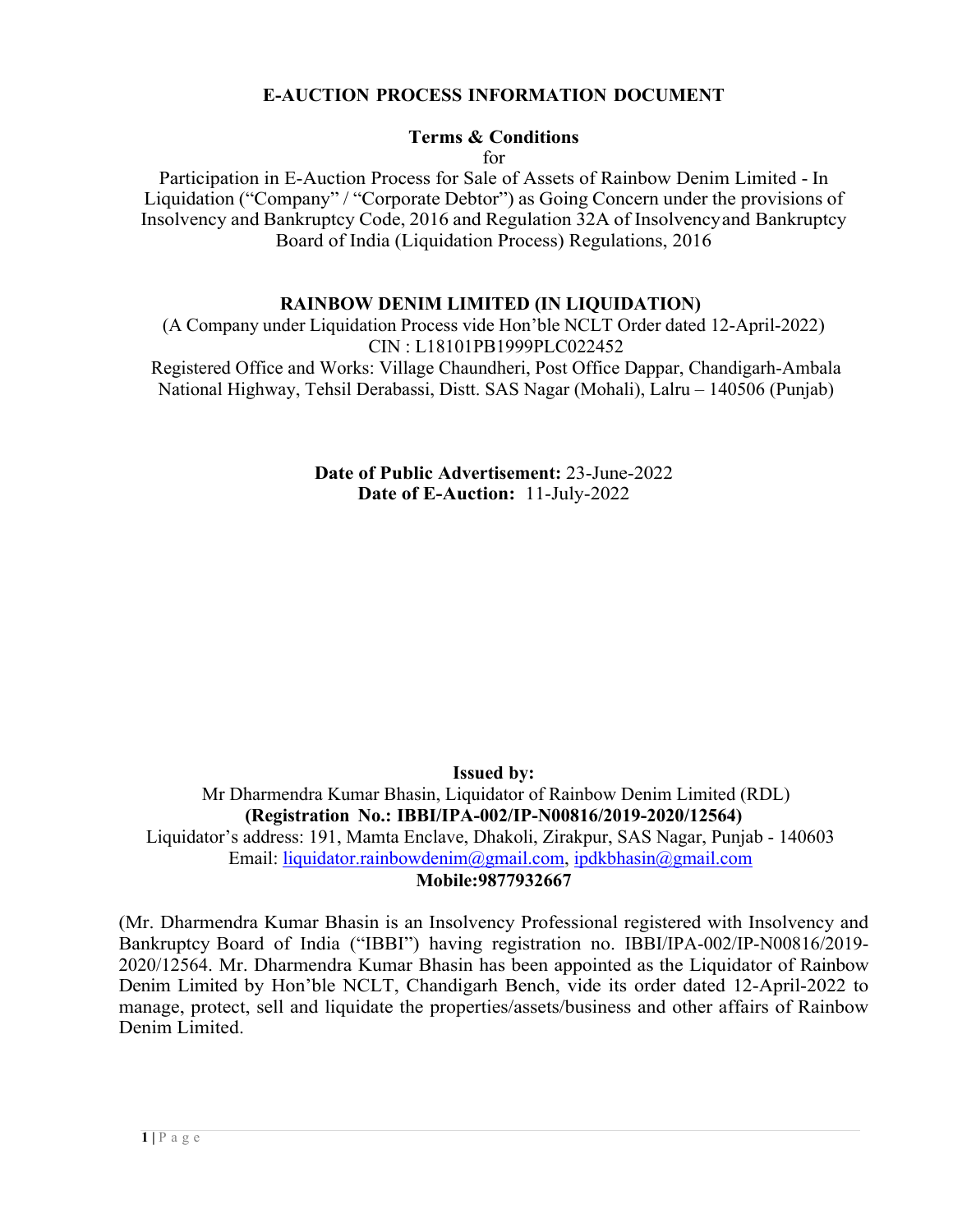#### **DISCLAIMER**

- *1. This disclaimer applies to this Process Document, and any information disclosed by the Liquidator, his Representatives or his advisors, whether in this Process Document or the Data Room or otherwise whether prior to the issuance of this Process Document or otherwise. It is clarified as amatter of abundant caution that*  only a Bidder can submit a Bid pursuant to and subject to the terms and conditions of this Process Document.
- *2. This Process Document has been issued for general information only, without regard to any specific objectives, suitability, financial situations and needs of any particular person and does not constitute any agreement or recommendation of an offer to buy, purchase or subscribe to any securities or assets mentioned therein. This Process Document cannot be assigned or transferred in any manner whatsoever to any person other than the Bidder and is intended for use only by the person to whom it is issued. This Process Document has been issued by the Liquidator in furtherance of the provisions of the Insolvency and Bankruptcy Code 2016 ("Code"/"IB Code"/"IBC") and the Insolvency and Bankruptcy Board of India (Liquidation Process) Regulations 2016 ("Liquidation Regulations") to set out the process for inviting Bids for acquisition of Rainbow Denim Limited ("Company"), as a going concern. Neither this Process Document nor anything contained herein shall form the basis of or be relied upon in connection with any contract or commitment whatsoever. Nothing in these materials is intended by the Liquidator or his Representatives to be construed as legal, accounting or tax advice.*
- *3. Neither this Process Document, the fact of its distribution, nor anything contained herein, or anything in relation thereto, should form the basis of, or be relied upon in connection with any contract, agreement, undertaking, understanding or any commitment or investment decision whatsoever. Nothing in this Process Document, materials relating to the Process Document, or the opinions, if any, contained in this Process Document is intended to be construed as legal, accounting or tax advice by the Liquidator, the professional advisors to the Liquidator or any other advisor or consultant appointed by the Liquidator. This Process Document is personal and specific to each Bidder and does not constitute an offer or invitation or solicitation of an offer to the public or to any other Person within or outside India.*
- *4. This document is neither an agreement nor an offer by the Liquidator to the Bidders or any other Person. The purpose of this document is to provide the Bidders with information that may be useful to them in submitting their Bids pursuant to this document. This document may not be appropriate for all Persons, and it is not possible for the Liquidator or his Representatives to consider the objectives, financial situation and particular needs of each party who reads or uses this document. This document does not constitute any recommendation of an offer to acquire the Company as a going concern. This document is issued without regard to suitability, financial situations and needs of any particular Person.*
- *5. Past performance is not a guide for future performance. Forward-looking statements are not predictions and may be subject to change without notice. Actual results may differ materially from the forward-looking statements due to various factors. In so far as the information contained in this Process Document includes current or historical information, the accuracy, authenticity, correctness, fairness, and completeness of such information cannot be guaranteed. No statement, fact, information (whether current or historical) or opinion contained herein should be construed as a representation or warranty, express or implied, of the Liquidator including, his Representatives or the Company; and none of the Liquidator, the Company, their Representatives, or any other persons/ entities shall be held liable for the authenticity, accuracy, correctness or completenessof any such statements, facts, information or opinions. This Process Document has not and will or may not be reviewed or approved by any statutory or regulatory authority in India. This Process Document may not be all inclusive and may not contain all of the information that the Bidder may consider material. Each Bidder should, conduct their own investigations, diligence, and analysis and should check the accuracy, adequacy, correctness, reliability and completeness of the assumptions, assessments, statements and information contained in this document and obtain independent advice from appropriate sources. By way of acceptance of this Process Document, the recipient shall be deemed to have acknowledged that it has not relied upon any statements made or information provided by the Liquidator or any Representative or other advisor or consultant appointed by the Liquidator while preparing and submitting its Bid and nor has it been induced to enter into definitive agreements (if any), based on these statements and information.*
- *6. This Process Document and information contained herein or disclosed pursuant to the terms of this document or any part of such information should not be printed, reproduced, transmitted, sold, distributed or published by the recipient without prior written approval from the Liquidator. Neither the Liquidator nor his Representatives shall be liable for any damages, whether direct or indirect, incidental, special or consequential including loss of revenue or profits that may arise from or in connection with the use of this Process Document or due to participating in the BidProcess, including for the Bidder not being selected as the* Successful Bidder or on account of any decision taken by the Liquidator in connection with or pursuant to the *Bid Process. The recipient acknowledges and agrees that all of the information contained herein is confidential and subject to the Confidentiality Undertaking (as defined below) executed by the recipient, and the recipient agrees to keep the information confidential.*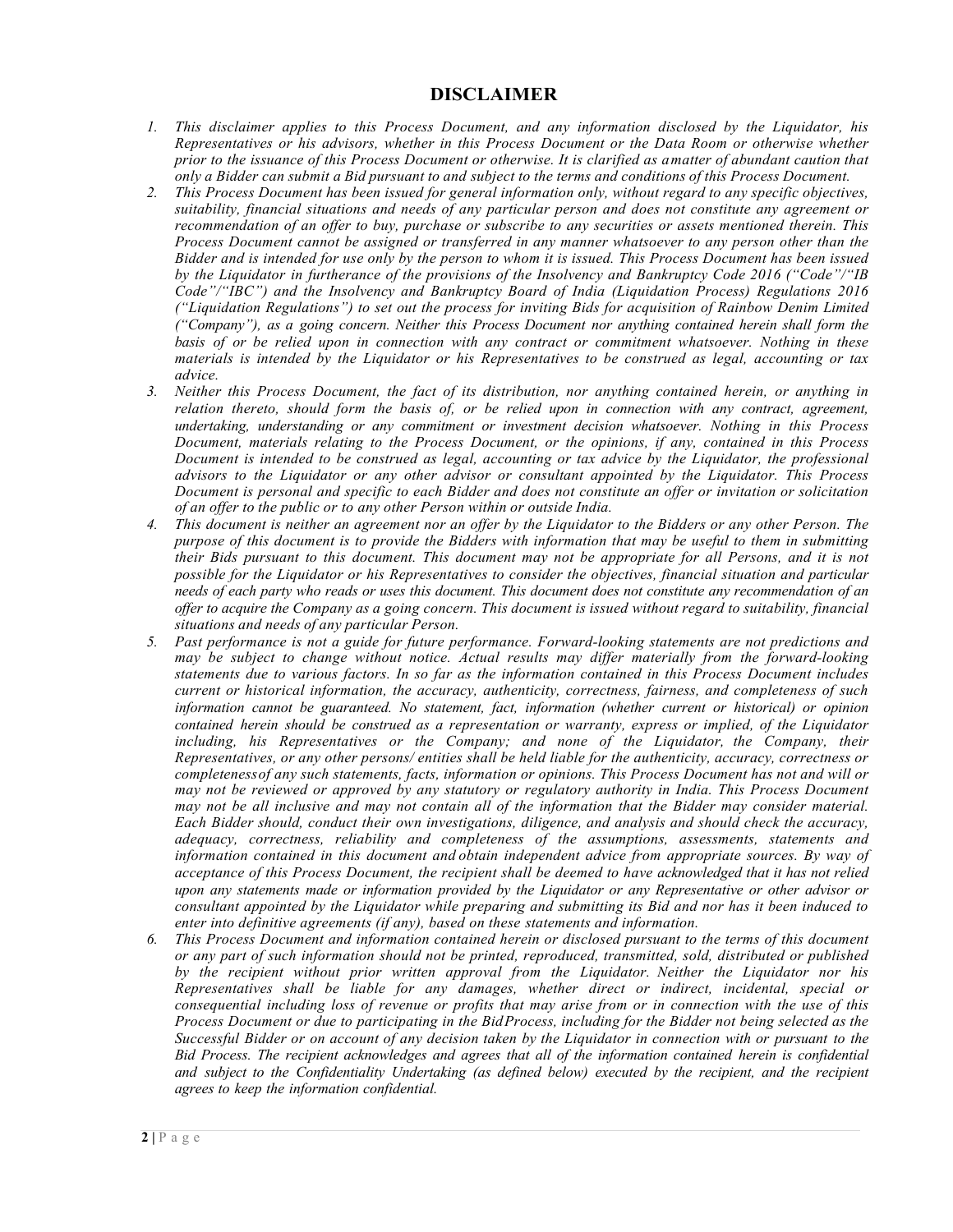- *7. By accepting a copy of this document, the recipient accepts the terms of this disclaimer notice, which forms an integral part of this document. Further, no person (including the Bidder) shall be entitled under any law, statute, rules or regulations or tort, principles of restitution or unjust enrichment or otherwise to claim for any loss, damage, cost or expense which may arise from or be incurred or suffered on account of anything contained in this document or otherwise, including the accuracy, adequacy, authenticity, correctness, completeness or reliability of the information or opinions contained in this document and any assessment, assumption, statement or information contained therein or deemed to form part of this document, and the Liquidator, the Company and their advisors, affiliates, directors, employees, agents and Representatives do not have any responsibility or liability for any such information or opinions and therefore, any liability or responsibility is expressly disclaimed.*
- *8. The Liquidator may at his absolute discretion but without being under any obligation to do so, update, amend or supplement the information, assessment or assumptions contained in this Process Document. Further, the Bidder must specifically note that the Liquidator reserves the right to change, update, amend, supplement, modify, add to, delay or otherwise annul or cease the Bid Process at any point in time, for any reason whatsoever determined in their sole discretion without any obligation, including to notify any person of such revision or changes.*
- *9. In providing this document, the Liquidator or his Representatives do not undertake any obligation to provide the Bidders with access to any additional information or to update, expand, revise or amend the information, or to correct any inaccuracies which may become apparent in this or any other document.*
- 10. The issue of this Process Document does not imply that the Liquidator is bound to select a Bidder as a *Successful Bidder in respect of its Bid and the Liquidator reserves the right to reject at any stage all or any of the Bidder or Bid without assigning any reason whatsoever and without incurring any liability whatsoever.*
- *11. Each Bidder shall bear all its costs associated with or relating to the preparation and submission of any documents (including the Bid) pursuant to this Process Document, including but not limited to preparation, copying, postage, delivery fees, expenses associated with any demonstrations or presentations which may be required by the Liquidator and any other costs incurred in connection with or relating to its Bid.*
- 12. The Bidders are prohibited from giving or offering any gift, bribe or inducement and any attempt to any such *act on behalf of the Bidder towards the Liquidator or the Company or any of their Representatives for showing any favor in relation to this Process Document or the process set out herein, shall render the Bidder to such liability and penalty as the Liquidator may deem proper, including but not limited to immediate disqualification and exclusion from the Bid Process contemplated hereunder. Neither the information in this Process Document nor any other written or oral information provided by the Liquidator or any advisor, Representative or consultant is intended to form the basis for inducement for submission of any document or information or a Bid by any Bidder.*
- *13. This Process Document contains confidential, proprietary and/or legally privileged information and must be kept confidential by the recipient. By accepting a copy of this document (whether by receipt of an electronic copy of the Process Document or access to the Data Room pursuant to the terms of this Process Document or by downloading the Process Document or otherwise) ("Acceptance"), the recipient accepts the terms of this disclaimer notice, which forms an integral part of this document. The recipient should not use this Process Document and any other document annexed herewith and/or otherwise provided for any other purpose other than for the preparation of the Bid. Further, no representation or warranty, expressed or implied, is made or given by or on behalf of any person as to the accuracy, authenticity, completeness, or fairness of the information or opinions contained in this Process Document and Acceptance of the Process Document by the Bidder shall be deemed to be an unconditional acknowledgement by the Bidder that the Company, the Liquidator, its Representatives and all their professional advisors do not accept any responsibility or liability for any information in the Process Document. In addition to other disclaimer(s) of/by the Liquidator in this Process Document, the Liquidator hereby further disclaims any and all liability for any statements made or omitted to be made in this Process Document or, any action taken or omitted to be taken pursuant to this Process Document.*
- *14. While the data/information provided in this Process Document or the Data Room, has been prepared and provided in good faith based on the information shared by the personnel of the Company (as relevant), the Liquidator, his advisors and his Representatives have not verified such information, and shall not accept any responsibility or liability whatsoever in respect of any statements or omissions herein, or of the accuracy, correctness, completeness or reliability of information in this Process Document or the Data Room, or incur any liability under any law, statute, rules or regulations or tort, principles of restitution or unjust enrichment, equity or otherwise, even if any loss or damage is caused to any Bidder by any act or omission on their part. The Bidders are required to make their own assessments of the information provided including in the Data Room.*
- *15. In no circumstances may the Bidders(s) or their officers, employees, agents and professional advisers make contact with the management, employees, customers, agents or suppliers of the Company until permission to do so is given in writing by the Liquidator.*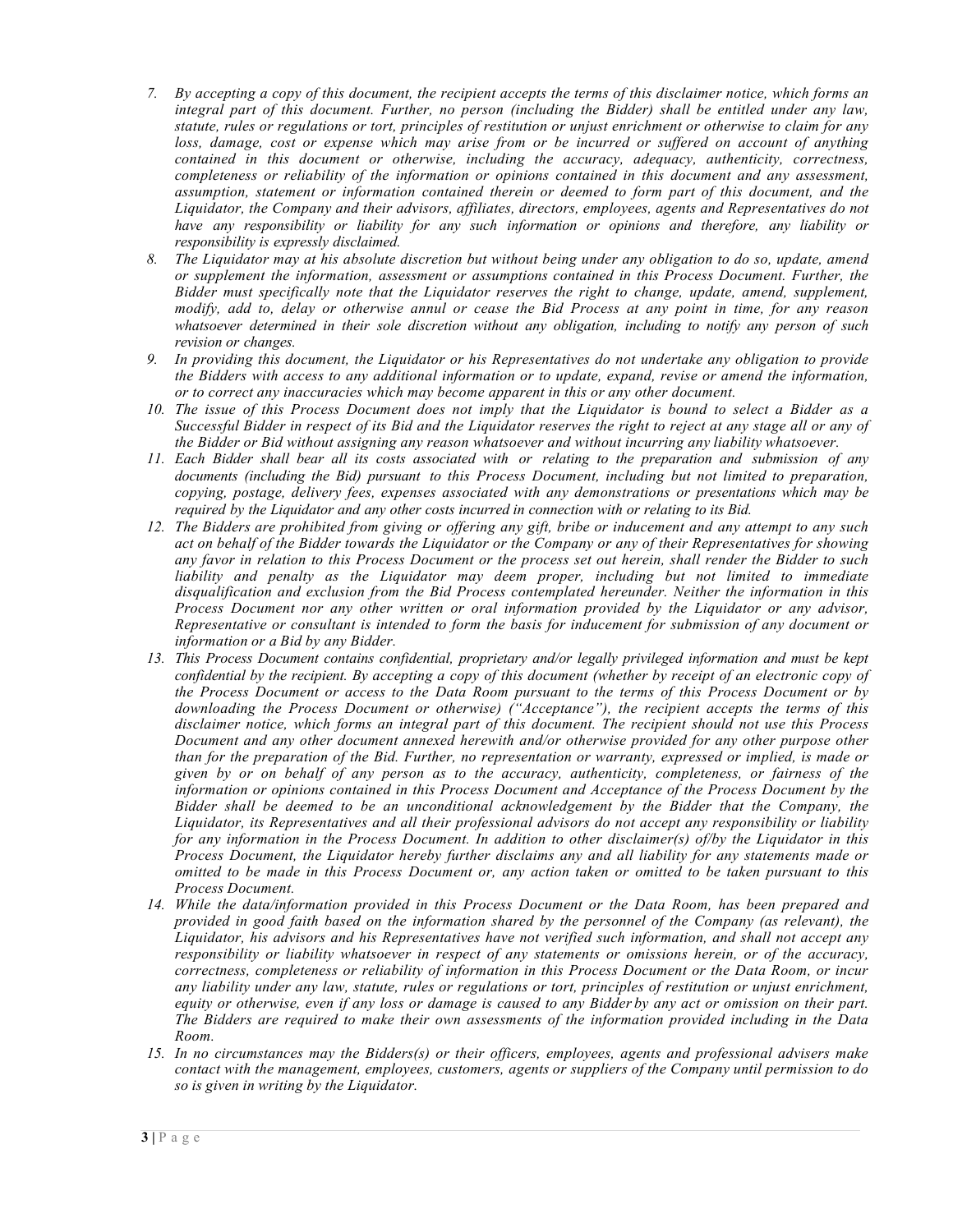- *16. The benefit of all disclaimers, confirmations, acceptances and representations made or accepted by the recipient in this Process Document shall accrue to the benefit of the Stakeholders of the Company, the Liquidator, its Representatives and advisors.*
- *17. Nothing contained in this Process Document shall be deemed to relieve, wholly or partially, directly or indirectly, the Bidders from their compliance with the Insolvency Bankruptcy Code, any other law in force, and/ or any instrument having the force of law, as may be applicable to them. The Bidder shall inform themselves concerning, and shall observe and comply with, any applicable legal requirements.*
- *18. The laws of the Republic of India are applicable to this Process Document.*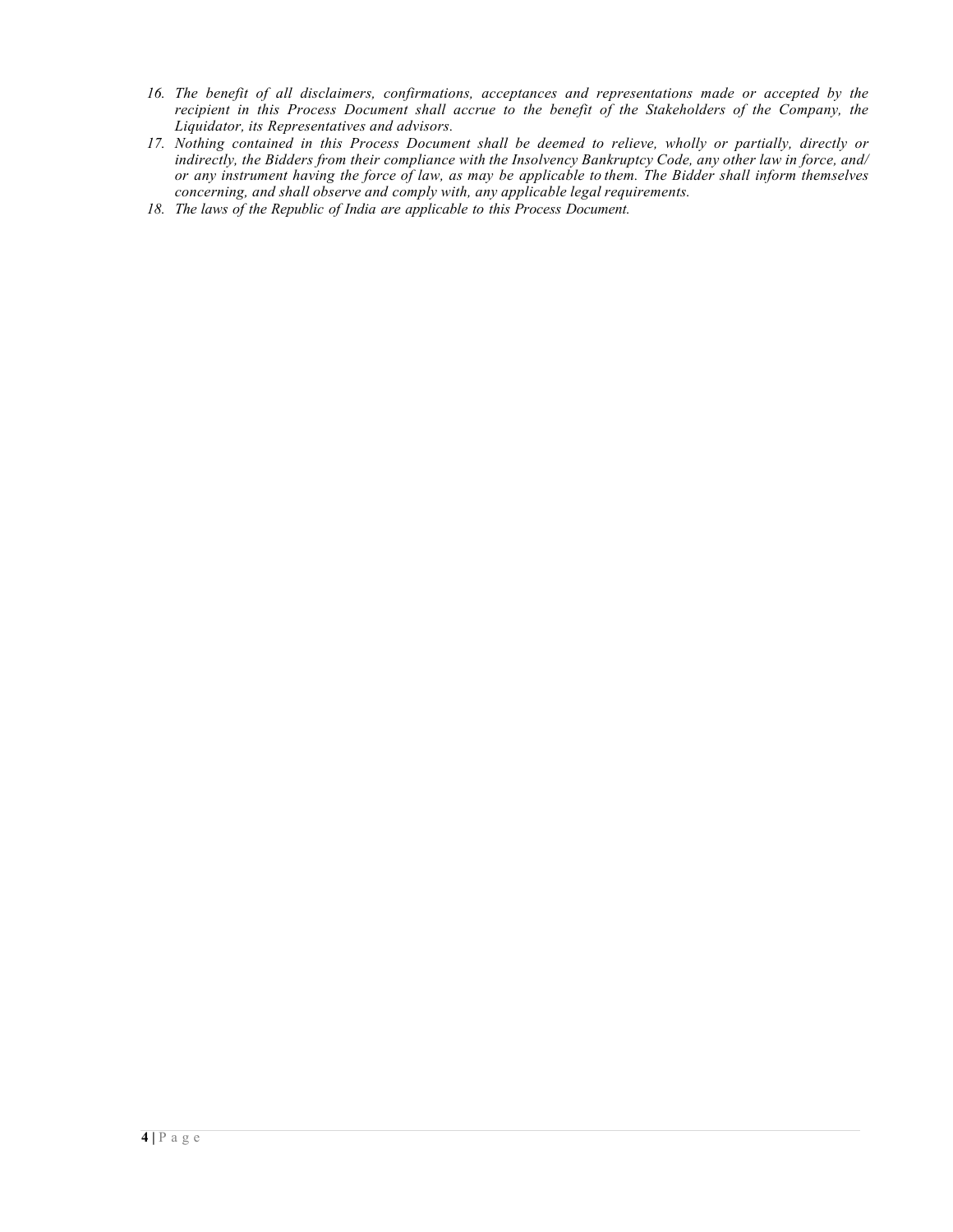# **INDEX**

| S. No          | <b>Particulars</b>                                                                  | Page<br>No. |
|----------------|-------------------------------------------------------------------------------------|-------------|
| $\mathbf{1}$   | Introduction                                                                        | 6           |
| $\overline{2}$ | Definitions                                                                         | 8           |
| $\overline{3}$ | <b>Bidding Process</b>                                                              | 12          |
| $\overline{4}$ | Process Timeline                                                                    | 13          |
| $\overline{5}$ | Submission of EOI along with Supporting Documents                                   | 14          |
| 6              | Verification of EOI and Supporting Documents by Liquidator                          | 16          |
| $\overline{7}$ | Conduct of Site Visit and Accessing Data Room by Qualified Bidders                  | 16          |
| 8              | Submission of EMD by Bidder(s)                                                      | 18          |
| $\overline{9}$ | Participation of Bidders in the E-Auction process on the AuctionDate                | 19          |
| 10             | Declaration of Successful Bidder(s) by the Liquidator                               | 20          |
| 11             | Payment of 25% of Bid Amount and Issuance of LOI to Successful<br>Bidder(s)         | 20          |
| 12             | Payment of Final Consideration By The Successful Bidder(S)                          | 21          |
| 13             | Issuance of Certificate of Sale                                                     | 22          |
| 14             | Other Terms of Bid Process                                                          | 23          |
| 15             | Terms and Conditions of Participation                                               | 25          |
| 16             | Clarifications                                                                      | 27          |
| 17             | Confidentiality                                                                     | 27          |
| 18             | Miscellaneous                                                                       | 29          |
| 19             | Technical Terms & Condition of E-Auction Sale                                       | 30          |
| 20             | Amendment To The Process Document                                                   | 31          |
| 21             | Annexure I: Earnest Money Deposit ('EMD') along with Bid<br><b>Application Form</b> | 32          |
| 22             | Annexure II: Description of The Corporate Debtor                                    | 34          |
| 23             | Format I: Covering Letter                                                           | 35          |
| 24             | Format II: Confidentiality Undertaking                                              | 38          |
| 25             | Format III: Format Of Affidavit By Bidder                                           | 41          |
| 26             | Format IV: Board Resolutions                                                        | 44          |
| 27             | Format V: Power of Attorney                                                         | 46          |
| 28             | Format VI: Undertaking By Bidder                                                    | 48          |
| 29             | Format VII: Checklist For Submission Of Supporting Documents                        | 50          |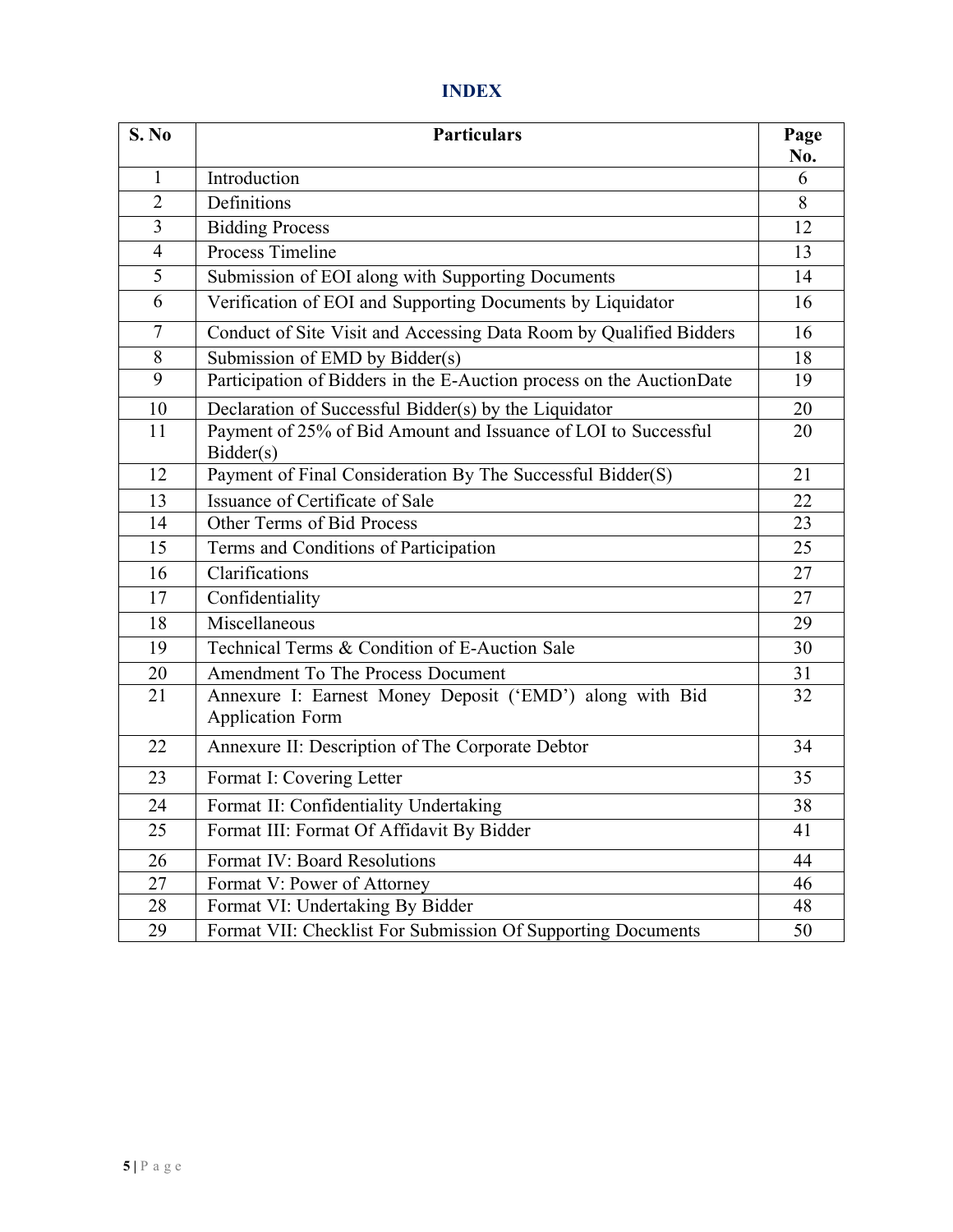#### **1. INTRODUCTION**

- 1.1 The Corporate Debtor, viz. Rainbow Denim Limited ("RDL" or "Corporate Debtor" or "Company") was incorporated on 08-04-1999.
- 1.2 The Registered Office of Rainbow Denim Limited is situated at Village Chaundheri, Port Office Dappar, Chandigarh-Ambala National Highway, Tehsil Derabsssi, District SAS Nagar, Mohali, Punjab - 140 506.
- 1.3 Rainbow Denim Limited (erstwhile division of Rama Petrochemicals Limited), set in the state of Punjab – India at Village Chaunderi, P.O. Dappar, District Mohali, with a modern plant using preferred rope-dyeing technology. The fabric intended for the developed markets of the world and the plant adheres to the strictest international norms of technology and environment-friendly processes. To keep pace with international fashion trends, Denim is not only produced in shades of Blue, but also various other colors as well, making Rainbow part of the select few in India with such manufacturing capabilities. The modern, integrated plant of Spinning, Dyeing, Weaving and Finishing is equipped with state-of-the-art quality control systems at all the stages.
- 1.4 The Denim project was initially set up by Rama Petrochemicals Ltd. (RPCL), and was hived off into a separate company called Rainbow Denim Limited (RDL), w.e.f. November 01, 1999. The plant is situated at Village Chaundheri, P.O. Dappar, District Mohali in the state of Punjab. The Company is engaged in the activity of manufacturing of Denim Fabrics of various grades and varieties. The Company started trial production in October 1999 with installed capacity of 10.26 Million Meters per annum which was increased subsequently to 14.00 Million Meters per annum and then to 17.50 Million Meters per annum. The plant has been set up with state-of-the-Art technology using the best available machines in the world. The company manufactures denim fabric with the range from 6.50 oz in OE x OE as well as Ring X OE & Ring X Ring, Slub X OE and Slub X Slub and in various weaves. The latest addition was stretch denim suitable for fashion garment.
- 1.5 The product is basically an industrial product that has to undergo garment making and then has to be given industrial wash to reach the hue and tone as per the market and fashion requirements. The product is sold in three-way strategy, one as promoting with the end seller i.e. to the brand owners and secondly to the factories directly (as per their demand of orders) and to wholesalers.
- 1.6 The project was appraised by IDBI, Lead Institutions and co-funded by Industrial Investment Bank of India, Exim Bank, Bank of India and Dena Bank. Working Capital Requirement of the Company had been appraised by Bank of India (Lead Bank). The consortium member banks were Bank of India, Dena Bank, Arab Bangladesh Bank and IDBI Bank Limited. The facilities granted by Industrial Investment Bank of India were fully repaid by the Company and the outstanding facilities granted by IDBI Bank, Bank of India and Dena Bank were assigned to Assets Care & Reconstruction Enterprise Limited (ACRE). The outstanding facilities granted by EXIM Bank were assigned to Edelweiss Asset Reconstruction Company Limited (EARC).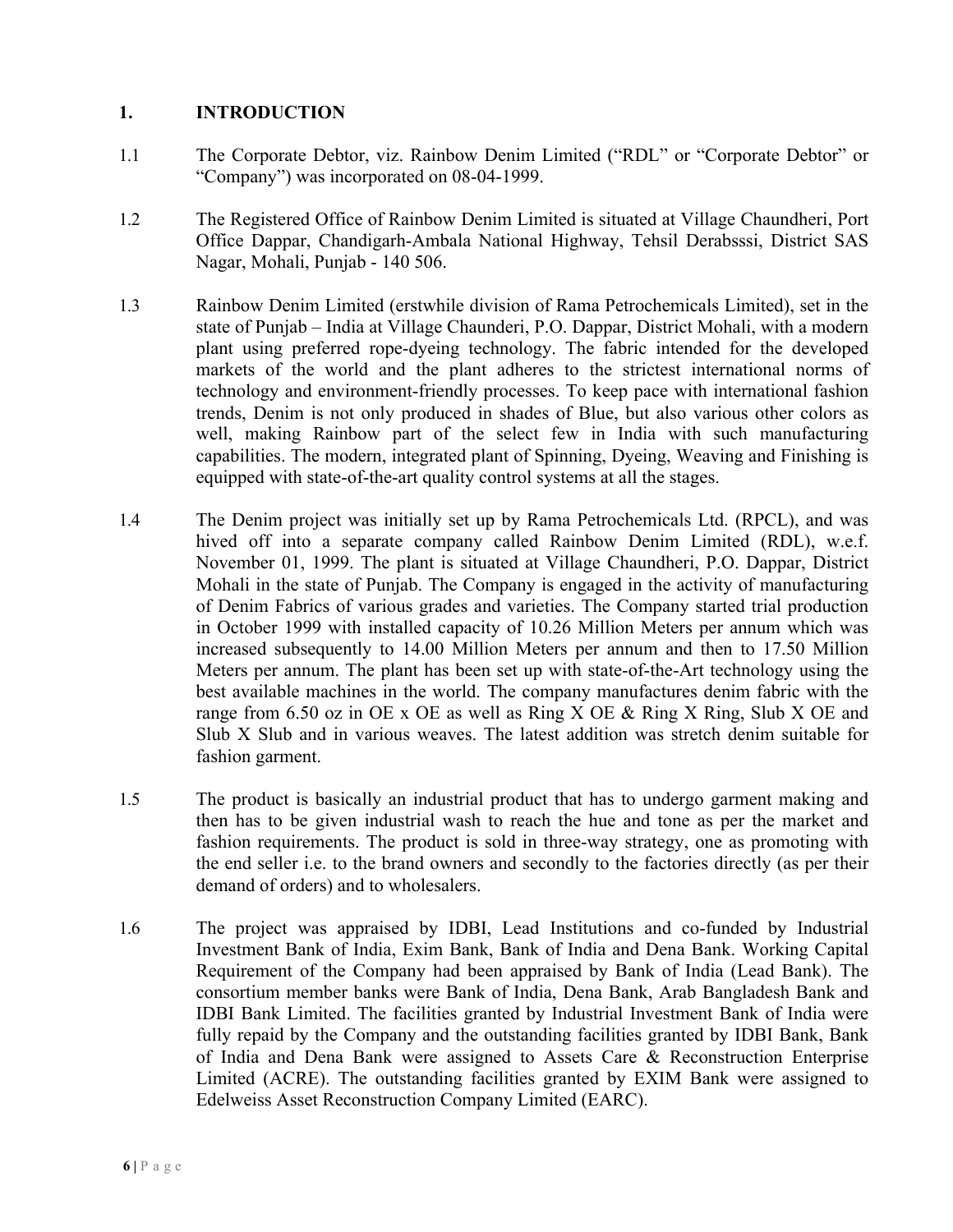- 1.7 That an application for Corporate Insolvency Resolution Process filed by one of the operational creditor M/s Amsons India, under section 9 of Insolvency and Bankruptcy Code read with Rule 6 of Insolvency and Bankruptcy (Application to Adjudicating Authority) Rules, 2016 was admitted by Hon'ble NCLT Chandigarh Bench (Adjudicating Authority) vide order no. CP (IB) No. 23/Chd/Pb/2019 dated 09-12-2019 wherein the undersigned Dharmendra Kumar Bhasin was appointed as Interim Resolution Professional and thereafter was confirmed by Committee of Creditors (COC) as Resolution Professional.
- 1.8 In spite of publication of Form G Invitation for EOI for submission of Resolution Plans on 05-02-2020 and 06-03-2020, no resolution plan was received, therefore, Committee of Creditors at its meeting held on 11-07-2020 decided to liquidate the Corporate Debtor and also resolved to appoint the Resolution Professional as Liquidator.
- 1.9 Hon'ble NCLT, Chandigarh by an order dated 12-04-2022 passed order for liquidation of Corporate Debtor in Interlocutory Application No. 356/2020 in the matter of Amsons India vs. Rainbow Denim Limited bearing CP(IB) No. 23/Chd/Pb/2019 and appointed Mr Dharmendra Kumar Bhasin as Liquidator.
- 1.10 The Liquidator was directed to proceed with the process of liquidation in a manner laid down in Chapter III of Part II of the Insolvency and Bankruptcy Code, 2016 and in accordance with the relevant rules and regulations.
- 1.11 The Liquidator caused a Public Announcement on 12-04-2022 inviting claims from various stakeholders and the last date of submission of claims was 12-05-2022.
- 1.12 The Liquidator also caused a Public Announcement on 18-04-2022 inviting Scheme of Compromise or Arrangement under Section 230 of the Companies Act, 2013 ("Scheme"). The said Public Announcement is published in newspapers, The Tribune, Punjabi Tribune and Dainik Tribune, Chandigarh, Haryana and Punjab Edition and Financial Express, Mumbai Edition and Nav Shakti (Marathi) – Mumbai Edition (one English and one regional language newspaper with wide circulation at the location of the registered office of Corporate Debtor AND one English and one regional language newspaper with wide circulation at the location of Corporate Office of Corporate Debtor) and also finds a place on the website of the Corporate Debtor, viz http://www.rainbowdenim.com/ on its homepage.
- 1.13 No EOI was received for Compromise or Arrangement under Section 230 of the Companies Act, 2013.
- 1.14 The Liquidator may in his absolute discretion, but without being under any obligation to do so, update, amend or supplement the information, assessment or assumptions contained in this Process Information Document.
- 1.15 The issuance of this Process Document does not imply that the Liquidator is bound to select a Bidder or to appoint the Bidder with the highest Financial Proposal as Successful Bidder and the Liquidator reserves the right to reject all or any of the Bidders or Bids without assigning any reason whatsoever or assuming any cost.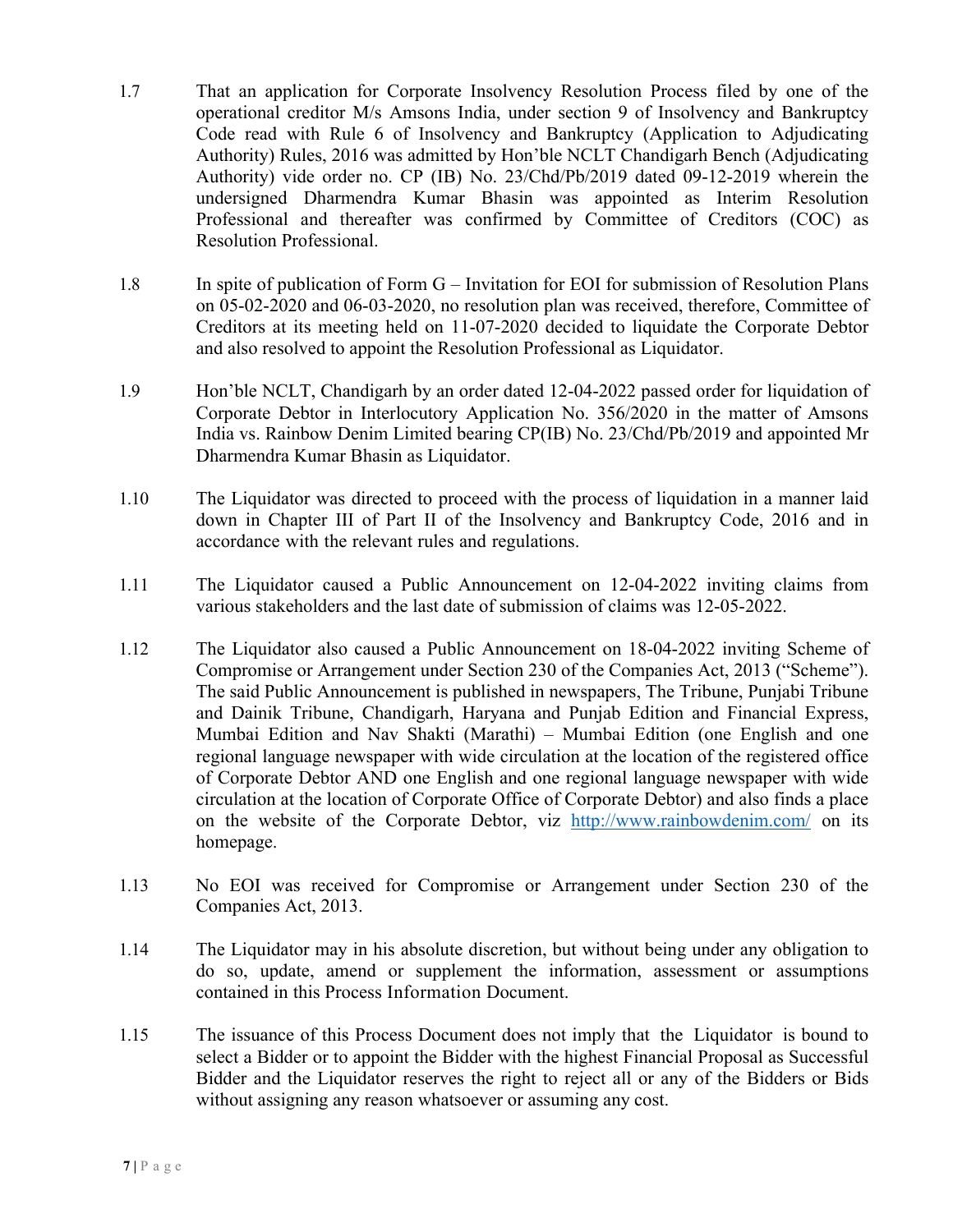- 1.16 The sale of the Corporate Debtor as a going concern basis shall be undertaken by the E-Auction Agency for and on behalf of the Liquidator through the Portal by way of a E-Auction process.
- 1.17 The Annexures to this Process Document shall form an integral part hereof and this Process Document shall always be read in conjunction with the Annexures appended hereto.
- 1.18 The Bidders are required to comply with terms and conditions mentioned in this Process Document. The proposed acquisition under this Process Document shall be by way of live e-auction.
- 1.19 Each Bidder is required to submit to the Liquidator a refundable fees for submission of expression of interest (to be adjusted against the EMD) of Rs. 10,00,000 along with all the Supporting Documents specified in Formats I to VI within the timelines mentioned in this Process Document.
- 1.20 Only Bidders who have been deemed to be Qualified Bidders by the Liquidator will be allowed to carry on due diligence, Site visits and participate in the live e- auction process. This Process Document contains the entire terms of the Bid Process and shall supersede any other process document or terms of bid published earlier by the Liquidator.

# **2. DEFINITIONS**

Unless the context otherwise requires, following capitalized terms used in this Process Document, shall have the meanings given hereunder. Terms not defined in this Process Document shall have the meanings assigned to the term under the IB Code:

- **"Adjudicating Authority" or "NCLT"** means the Hon'ble National Company Law Tribunal, Chandigarh Bench.
- **"Affiliate"** means a company that, directly or indirectly:
	- (a) Controls; or
	- (b) is Controlled by; or
	- (c) is under the common Control;

with the Company or the Bidder, as the case may be.

- **"Applicable Law"** means all applicable laws, regulations, rules, guidelines, circulars, reenactments, revisions, applications and adaptations thereto made from time to time andin force and effect, judgments, decrees, injunctions, writs and orders of any court, arbitrator or governmental agency or authority, rules, regulations, orders and interpretations of any governmental authority, court or statutory or other body applicable for such transactions including but not limited to the IB Code, Liquidation Regulations, Companies Act, 1956/2013 (as applicable), Foreign Exchange Management Act, 1999, Securities and Exchange Board of India (Issue of Capital and Disclosure Requirement) Regulations, 2009, and Securities and Exchange Board of India (Substantial Acquisition of Shares and Takeovers) Regulations, 2011, each as amended from time to time.
- **"Associate Company"** shall have the meaning ascribed to such term in the Companies Act, 2013.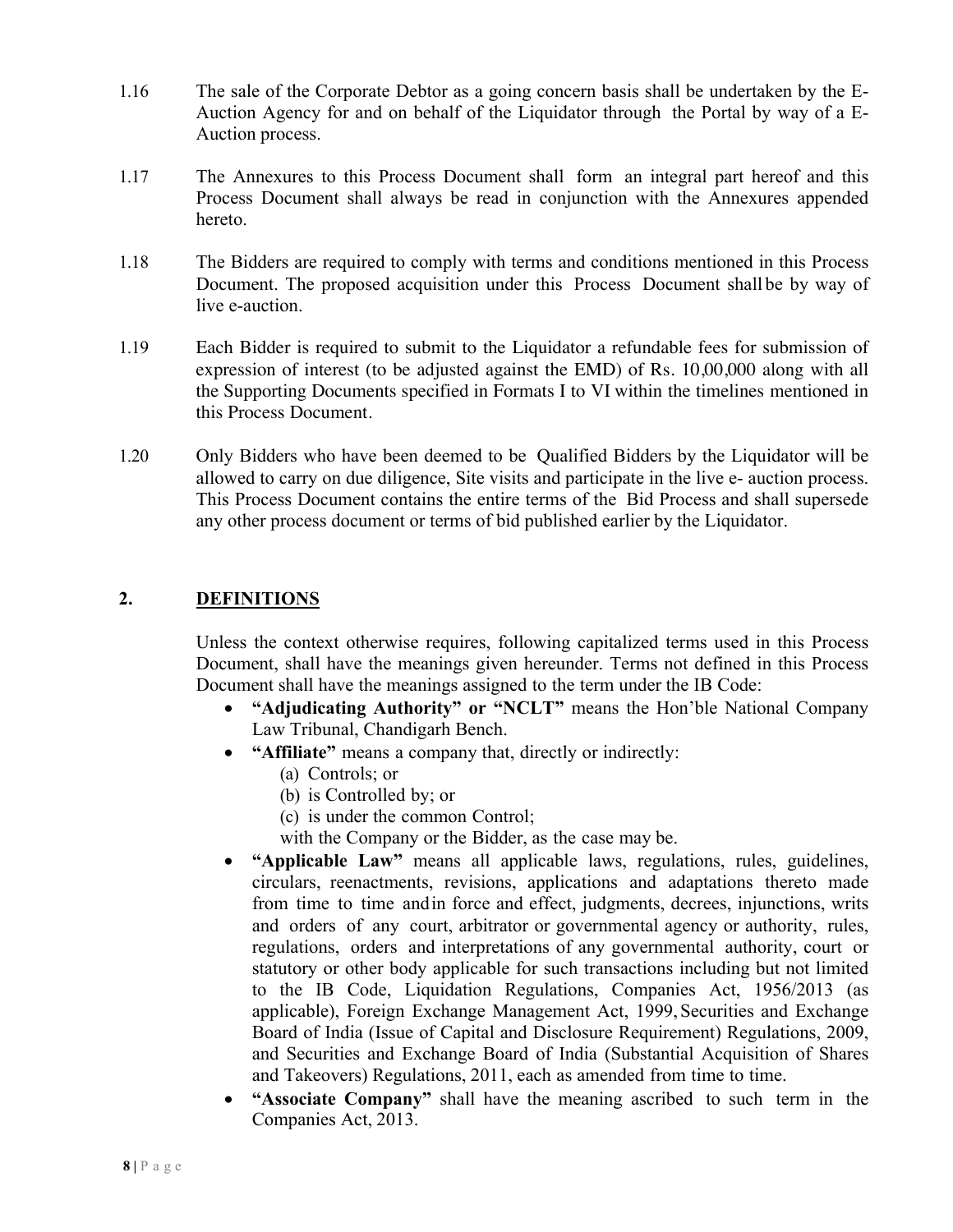- **"Auction Date"** means July 11, 2022.
- **"Bid"** means an offer by a Bidder to acquire the Corporate Debtor as a going concern in the E-auction process, including the EOI, all Supporting Document, EMD and Financial Proposal, made as per the terms of this Process Document.
- **"Bidder(s)"** means each such Person who is interested in taking part in the Bid Process and who has accepted this Process Document, and where the context requires, a Person who has submitted a Bid(s) pursuant to this Process Document, and shall include, where relevant, the Representatives of the Bidder.
- **"Bid Process"** means the process set out in this Process Document for conduct of e- auction process for and selection of the Successful Bidder(s) for the acquisition of the Company as a going concern.
- **"Company"/"Corporate Debtor"/ "CD"** has the meaning ascribed to it in Clause 1.1 of this Process Document.
- **"Confidential Information"** means all financial, technical, operational, legal, commercial, staff, management and other information, data and know-how, including all information relating to the business, assets, affairs, products, services, assets, costs, terms of trading, customers, suppliers, employees and financial statements of the Company or any of its client's, disclosed or submitted to the Bidder(s) by the Liquidator or his Representatives in written, representational, electronic, verbal or other form (including on the Data Room or in the course of the Site visit) and includes all data, materials, products, technology, computer programs, specifications, manuals, business plans, software, marketing plans, financial information, human resource information and any other information disclosed or submitted about or in relation to the Affiliates and Associate Companies including without limitation information on the contents and existence of this Process Document and analysis, compilations, studies and other documents prepared by the Company or any of the Company's Representatives or which contain or otherwise reflect or are generated from any Confidential Information and conspicuously designated as "Confidential" or "Proprietary" at the time of written disclosure by the Bidder(s) or any Bidder's Representatives.
- **"Confidentiality Undertaking"** means the undertaking as specified in Format II, to be provided by a Bidder(s), in respect of the Confidential Information shared with the Bidder(s) during the course of the Bid Process.
- **"Consideration Payment Date"** shall mean the date on which the Final Consideration shall be deposited by the Successful Bidder(s) into the Liquidation Account, which shall be within 90 (ninety) days from the auction date. Payments made after thirty days from the auction date shall attract interest at the rate of 12%.
- **"Control"** has the meaning ascribed to it in the Companies Act, 2013.
- **"Data Room"** means the virtual data room maintained by the Liquidator, created for Qualified Bidder(s) to conduct due diligence and access information in relation to the Company, under terms of the Confidentiality Undertaking.
- **"Document Submission Date"** means July 7, 2022.
- **"E-auction Agency"** means E-Procurement Technologies Limited or any other eauctionagency engaged by the Liquidator of the Company in relation to the Bid Process.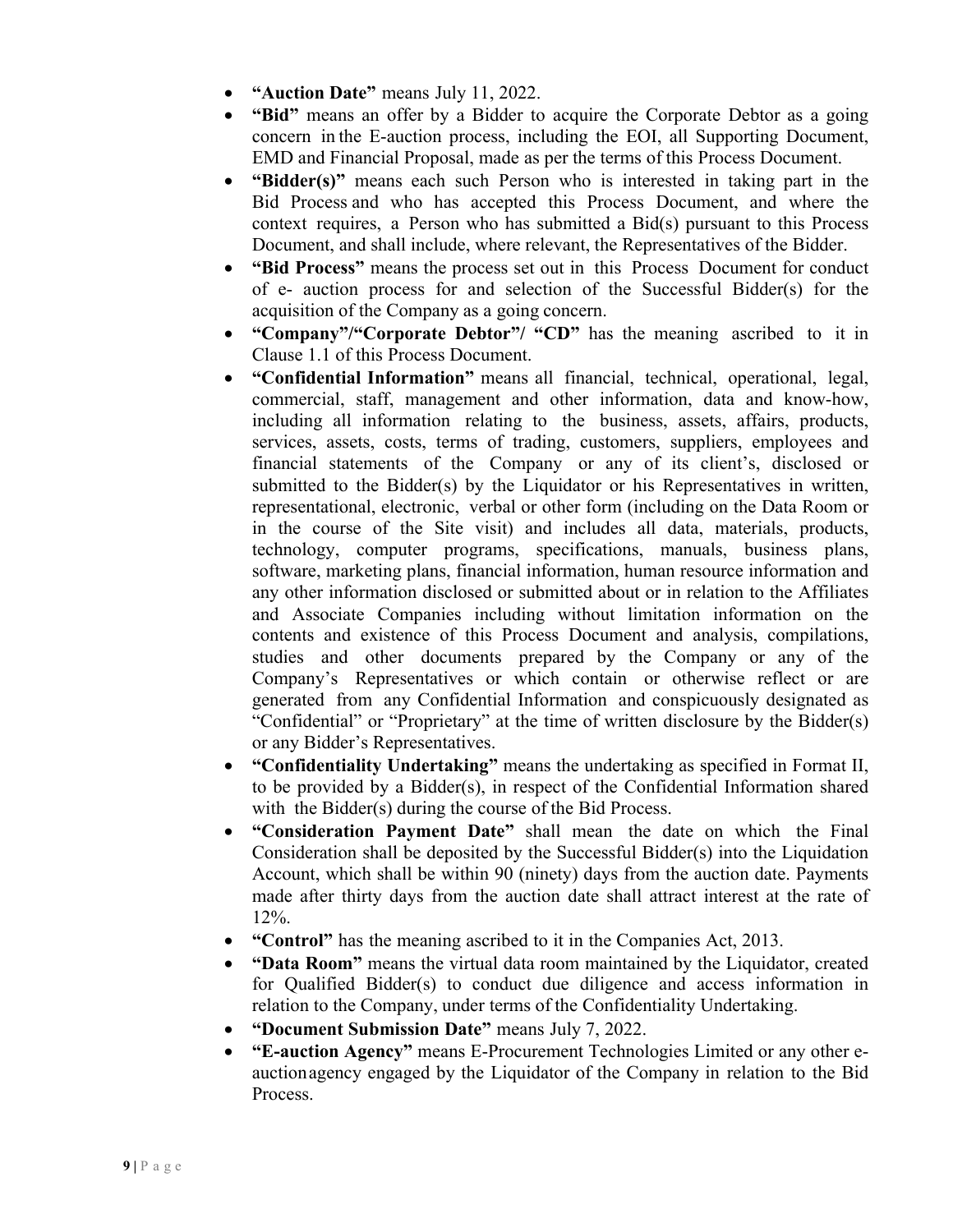- **"Financial Proposal"** shall mean the consideration offered by a Bidder as part of the Bid for the acquisition of the Corporate Debtor as a going concern, for which the Bidder has submitted the Bid(s), in accordance with the provisions of this Process Document.
- **"Final Consideration"** shall mean the entire consideration proposed by a Successful Bidder(s) in the course of the E-Auction, and required to be paid by the Successful Bidder(s) on Consideration Payment Date to acquire the Corporate Debtor as a goingconcern, in terms of this Process Document.
- **"IBBI"** means the Insolvency and Bankruptcy Board of India.
- **"IB Code" or "IBC" or "Code"** means Insolvency and Bankruptcy Code, 2016 and other rules and regulations framed thereunder, as amended from time to time.
- **"INR"** means the Indian Rupee.
- **"Insider Trading Regulations"** means the Securities and Exchange Board of India (Prohibition of Insider Trading) Regulations, 2015, as amended from time to time.
- **"Letter(s) of Intent" or "LoI"** means the letter(s) issued by the Liquidator, to the Successful Bidder(s) post conclusion of the e-auction process in relation to acquisition of the Corporate Debtor as a going concern.
- **"Liquidation Regulations"** means Insolvency and Bankruptcy Board of India (Liquidation Process) Regulations, 2016 amended and applicable to the liquidation process of the Corporate Debtor.
- **"Liquidator"** means Mr. Dharmendra Kumar Bhasin, who has been appointed as liquidator by the Adjudicating Authority for conducting the liquidation process of the Company.
- **"NCLT Order"** shall mean an order of the Hon'ble NCLT in relation to, amongst other things, the transfer of the Corporate Debtor as a going concern to any successful bidder with the issuance of the Certificate of Sale by the Liquidator.
- **"NCLAT"** means the Hon'ble National Company Law Appellate Tribunal.
- **"Person"** means an individual, a partnership firm, an association, a corporation, a limited company, a trust, a body corporate, bank or financial institution or any other body, whether incorporated or not.
- **"Process Document"** means this document including all the appendices, annexures and formats hereto, and shall include all supplements, modifications, amendments, alterations or clarifications thereto.
- **"Public Announcement"** means Public Announcement dated June 23, 2022.
- **"Representatives"** includes directors or key managerial personnel of the relevant Person expressly authorized by such Person pursuant to a board resolution (in case of incorporated Persons) or duly executed and legally valid power(s) of attorney (executed under the authority of a board resolution in case of incorporated Persons). This term when specifically used in the case of/ co-joint with the Liquidator, includes the Liquidator's advisors and consultants.
- **"Reserve Price"** means the realizable value of the Corporate Debtor as a going concern as mentioned in the Public Announcement.
- **"Sale Certificate(s)" or "Certificate(s) of Sale"** means a certificate(s) issued by the Liquidator to the Successful Bidder(s) in relation to the sale of the Company as a going concern, in terms of this Process Document and the Liquidation Regulations.
- **"SEBI"** shall mean the Securities and Exchange Board of India.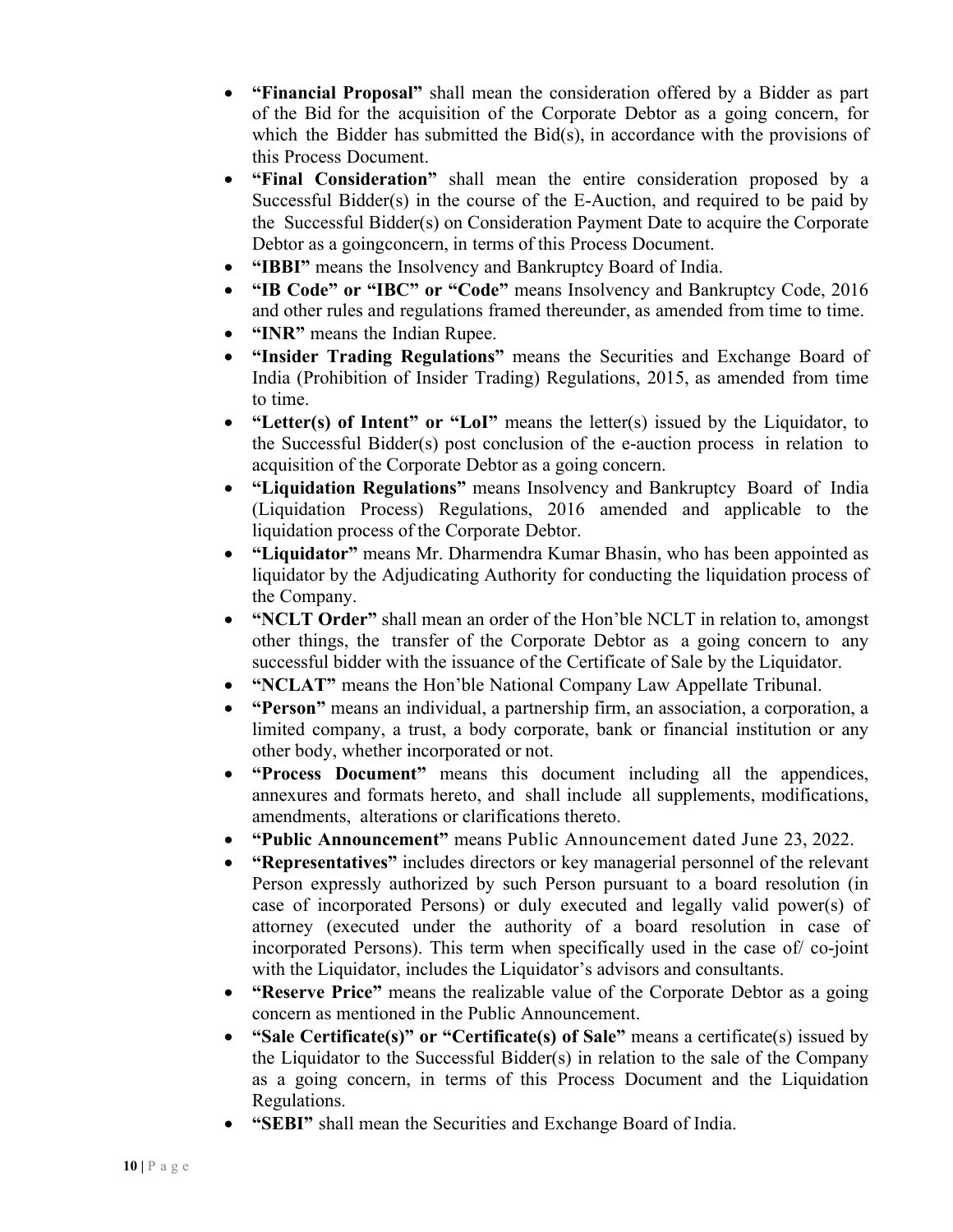- "Site" shall mean the location of all the immovable and movable properties of theCompany for the purposes of conducting business.
- **"Stakeholder"** shall have the meaning assigned to it under the Code.
- **"Successful Bid(s)"** mean the Bid of the Successful Bidder for acquisition of theCorporate Debtor as a going concern.
- **"Successful Bidder(s)"** means the Qualified Bidder whose bid is approved and who is declared successful by the Liquidator at the end of the auction phase determined hereinafter.
- **"Transfer Date"** means the date on which the ownership of the Company as a going concern is transferred to the Successful Bidder in terms of the Certificate of Sale issued by the Liquidator in accordance with the terms of the Process Document, Applicable Law and the order of the Adjudicating Authority.
- **"Unpublished Price Sensitive Information" or "UPSI"** shall have the meaning ascribedto the term in the Insider Trading Regulations.
- **"Working Day"** shall mean any day, except Saturday and Sunday between 10:00 Hours and 18:00 Hours IST, other than a public holiday as per the Negotiable Instruments Act, 1881, when banks in Delhi are open for business.
- **"Website"** shall mean https://www.rainbowdenim.com/

For the sake of clarity, all timelines contained in this Process Document pertain to days that are not declared public holidays. If performance of any action falls on a day declared as a public holiday under Negotiable Instruments Act, 1881, the relevant action is to be performed on the next Working Day.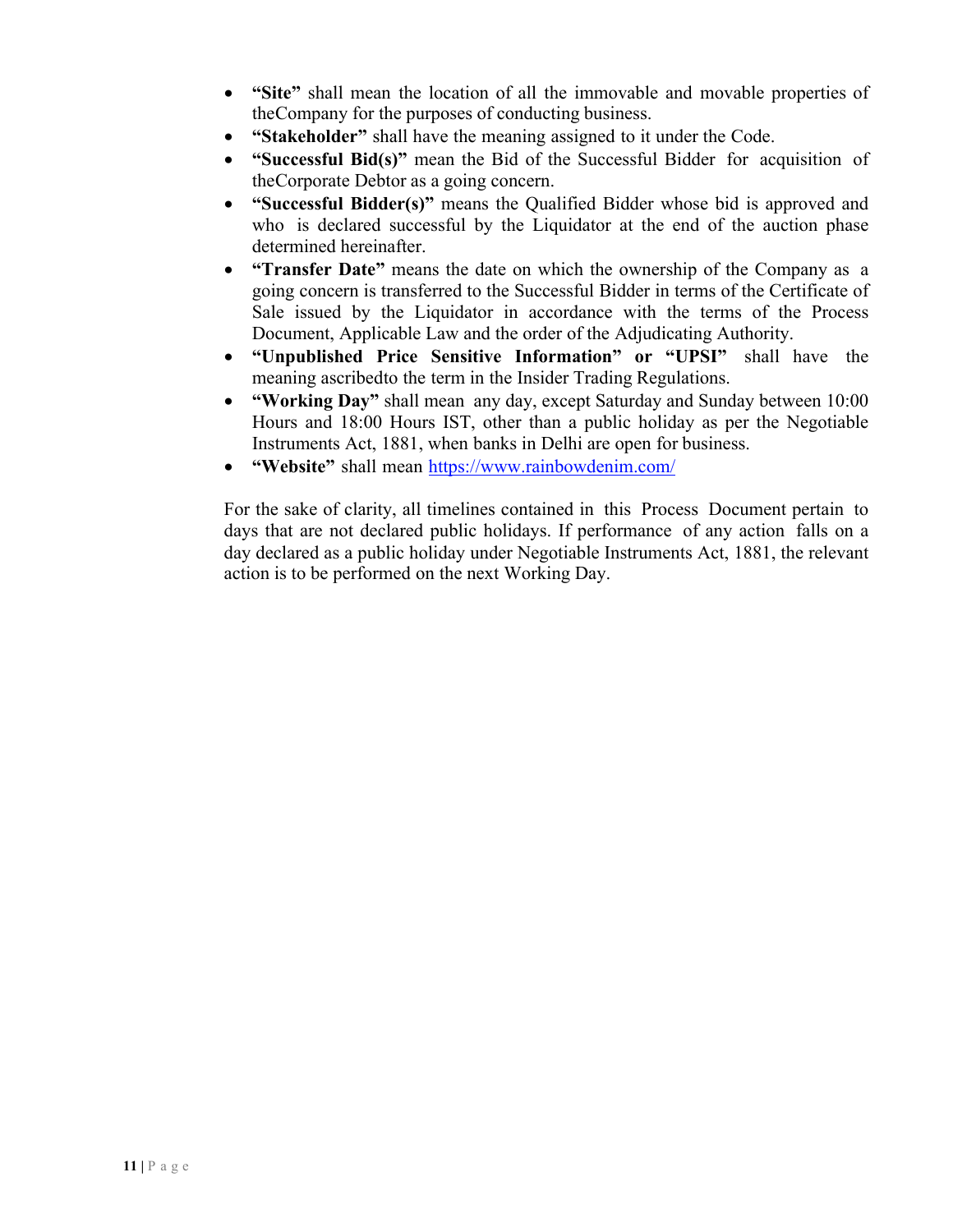## **3. BIDDING PROCESS**

## **3.1 Pre-Bid Qualification/Eligibility Criteria for Bidder**

The pre-bid qualification for prospective buyer for purchase of corporate debtor as going concern shall be –

## **a) Prospective Buyer**

A prospective buyer may include any individual (resident of India, foreign national, nonresident Indian or a person of Indian origin, as defined under Foreign Exchange Management Act, 1999 and any related amendments thereto), trust, co-operative society, private limited company, public limited company, sole proprietary firm or a partnership firm, whether registered in India or outside India, which is eligible to invest in India under the laws of India.

## **b) Financial Capacity**

- i) For Private / Public Limited Company / LLP /Body Corporate, whether incorporated in India or outside / any other applicant:
	- § Minimum Consolidated Tangible Net Worth \*/Net Owned Funds (NOF) of **INR 25 Crores** or more as of March 31, 2022 or based on the latest audited financial statements of the entity and as certified by a Chartered Accountant.
	- § For fulfilling the Group criteria, the entities should be part of Group either must have controlling interest or controlled by or under common control with the prospective buyer, Control means at least 26% ownership. The entities must have been part of the Group for at least 3 years.
	- *\* Net Worth shall be computed as per Companies Act, 2013*
- ii) For Private Equity Funds, Venture Capital Funds, Investment Funds, Non-banking Finance Companies, Asset Reconstruction Companies, Banks, Foreign Investment Institutions etc:
- iii) Minimum Asset Under Management ("**AUM**") of INR 50 Crores as of March 31, 2021 or latest available;
- iv) Consolidated Tangible Net Worth\* of INR 50 Crores or more as of March 31, 2021 or latest available

## **3.2 Key steps in the process:**

- I. Submission of EOI along with Supporting Documents;
- II. Verification of EOI and Supporting Documents by Liquidator;
- III. Conduct of Site visit and accessing Data Room by Qualified Bidders;
- IV. Submission of EMD by Bidder(s) and verification;
- VI. Participation of Bidders in the E-Auction process on the Auction Date;
- VII. Declaration of Successful Bidder(s) by the Liquidator;
- VIII. Payment of 25% of Bid Amount and Issuance of LOI(s) to the Successful Bidder(s);
- IX. Payment of Final Consideration by the Successful Bidder(s);
- X. Issuance of Certificate(s) of Sale.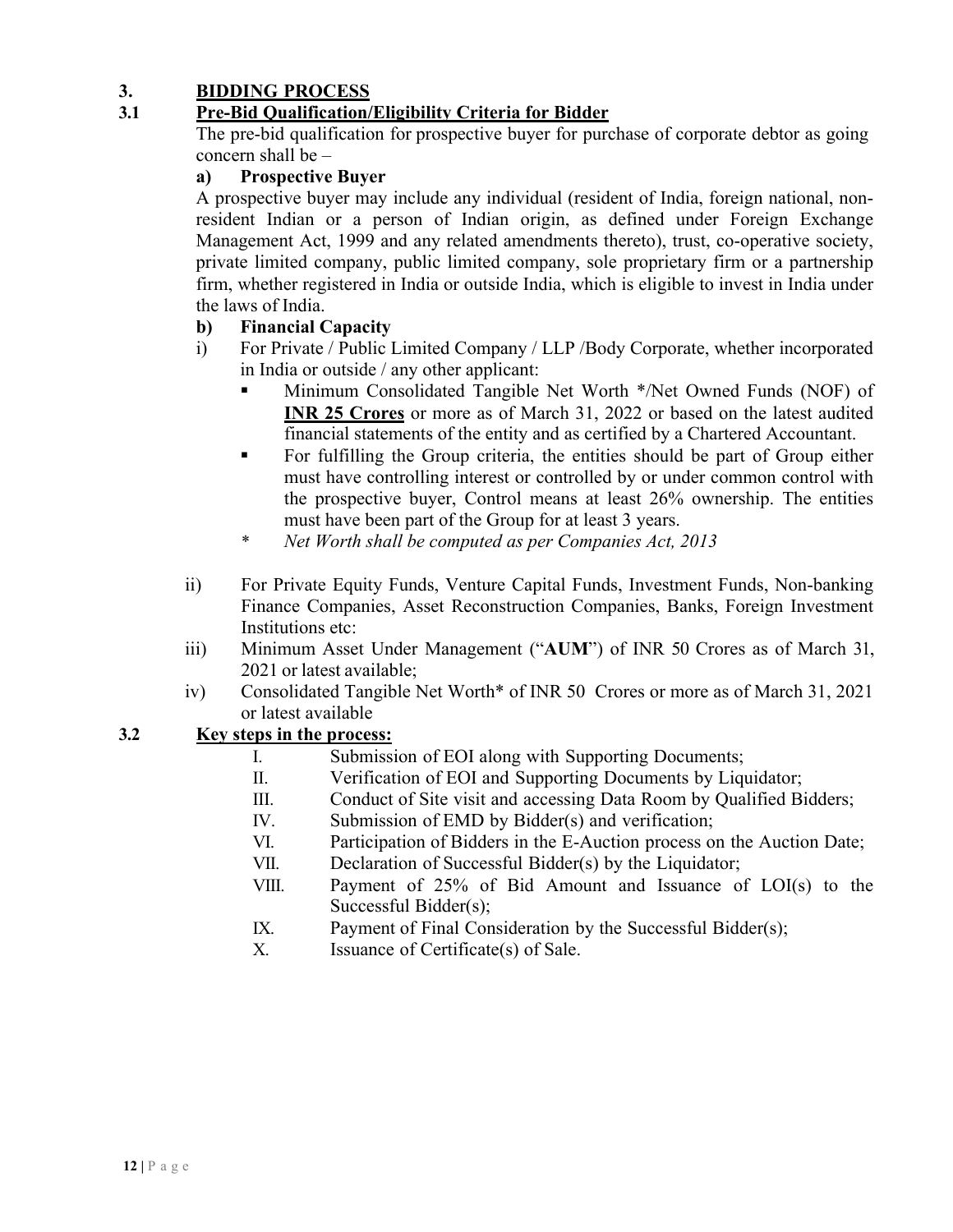#### **3.3 Process Timeline**

| <b>Event Description</b>                                                                                                                                                                                                                                                                                     | <b>Date</b>      |
|--------------------------------------------------------------------------------------------------------------------------------------------------------------------------------------------------------------------------------------------------------------------------------------------------------------|------------------|
| Publication of Public Announcement for sale of RDL as a going concern, vide<br>E-Auction.                                                                                                                                                                                                                    | $23$ -Jun- $22$  |
| Commencement of submission of EOI with supporting documents                                                                                                                                                                                                                                                  | $23$ -Jun- $22$  |
| Commencement of Site visit and accessing Data Room by Qualified Bidders*                                                                                                                                                                                                                                     | $25$ -Jun- $22$  |
| Last date for submission of EOI with supporting documents                                                                                                                                                                                                                                                    | 07-Jul-22        |
| Last date for submission of EMD and any other document as sought for by the<br>Liquidator.                                                                                                                                                                                                                   | $07 - I$ ul-22   |
| Last date of Site visit and accessing Data Room by Qualified Bidders                                                                                                                                                                                                                                         | $07$ -Jul-22     |
| Auction Date (Electronic / Online Mode Only)**                                                                                                                                                                                                                                                               | $11-Jul-22$      |
| Declaration of Successful Bidder(s)                                                                                                                                                                                                                                                                          | $11-Jul-22$      |
| Date of demand of final consideration                                                                                                                                                                                                                                                                        | $11$ -Jul-22     |
| Date of Payment of 25% of Bid Amount                                                                                                                                                                                                                                                                         | 18-Jul-22        |
| Issuance of LOI(s) by Liquidator to the Successful Bidder                                                                                                                                                                                                                                                    | $21 -$ Jul $-22$ |
| Payment of Final Consideration by Successful Bidder within 90 days from the<br>date of demand for balance sale consideration (However, please note that the<br>Payment made after 30 days from the date of demand of final consideration<br>shall attract interest $@ 12\%$ up to further period of 60 days) | 09-Oct-22        |
| Cancellation of sale if full payment is not received within 90 days from the<br>date of demand of final consideration                                                                                                                                                                                        | 10-Oct-22        |
| Issuance of Certificate(s) of Sale: within 7 (seven) days from receipt of Final<br>Consideration.                                                                                                                                                                                                            | 16-Oct-22        |

Please Note : The Liquidator may extend/ modify the timelines as set out in this Clause at any time without giving reasons by way of a public announcement and/or uploading on the website of Corporate Debtor and/or by email, without incurring any obligation or the need to provide any reasons. In any case, it is assumed that each Bidder takes cognizance of any such extension.

\*Qualified Bidders can commence Site visits and access the Data Room after submitting the confidentiality undertaking as per Format II to the Liquidator and acceptance thereof.

\*\*The Liquidator is also entitled to postpone the Auction Date and such revised Auction Date will be notified to the Bidders at least 2 (two) Working Days prior to the revised Auction Date.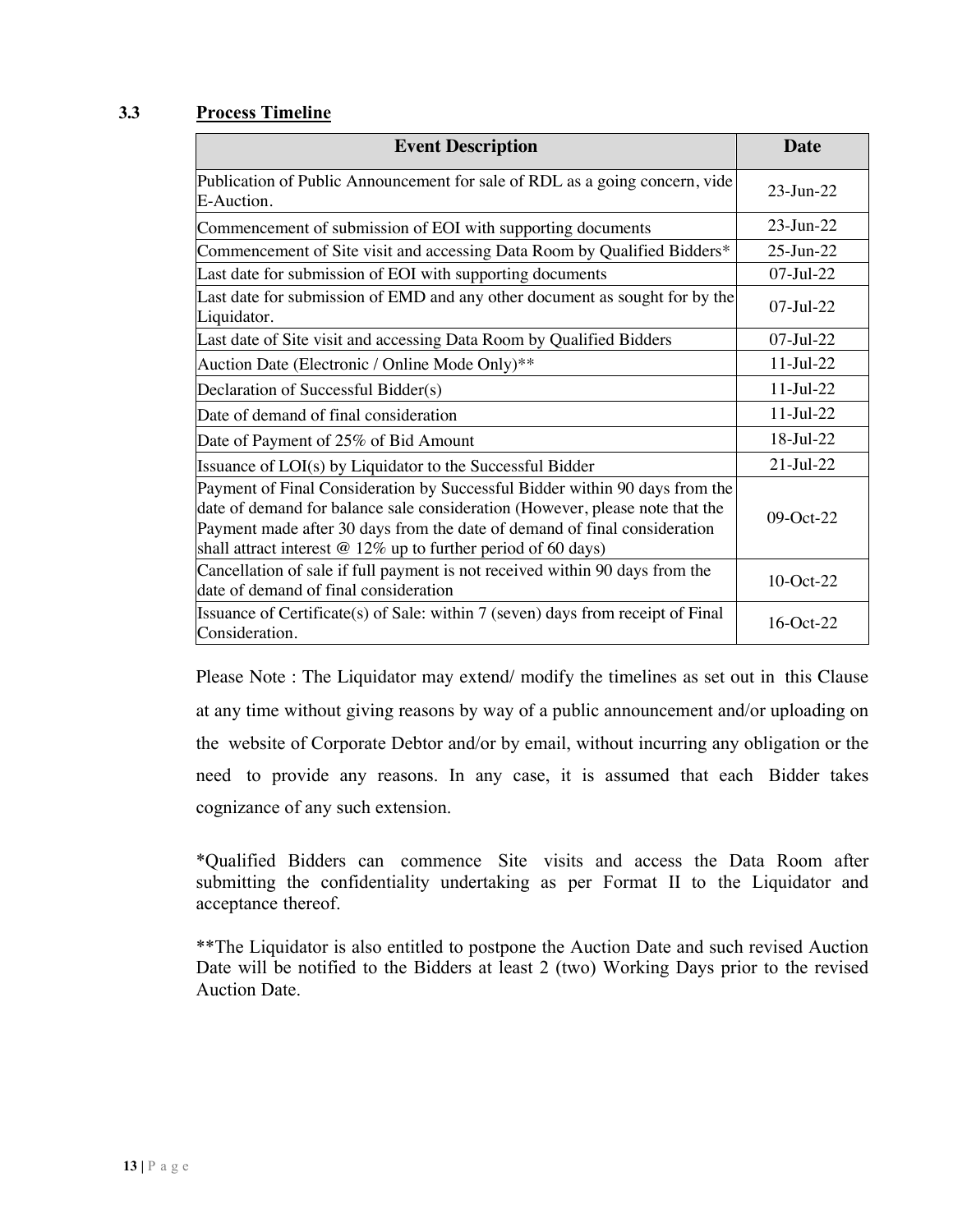## **4. DETAILED STEPS IN THE BID PROCESS:**

#### **4.A Submission of EOI along with Supporting Documents**

MICR Code: 160026008

- (i) The Bidders shall, submit the EOI and Supporting Documents with duly completed Formats I to VII of the Process Document in relation to the Bid Process, to the Liquidator, on or prior to last date submission of EOI with supporting documents as mentioned in the above timelines ("Document Submission Date")
- (ii) EOI shall be accompanied by a refundable fees of Rs. 10,00,000/- (to be adjusted against the EMD) by way of demand draft/NEFT in favour of  $-$

| Name of Account:  | Rainbow Denim Limited – In Liquidation |
|-------------------|----------------------------------------|
| Account No.:      | 529101010035157                        |
| Name of Bank:     | Union Bank of India                    |
| Branch:           | PUDA Phase – I (Mohali) Branch,        |
|                   | SAS Nagar $-160055$                    |
| <b>IFSC</b> Code: | UBIN0552917 (fifth character is zero)  |

- (iii) All Supporting Documents shall be in the English language and if any document is not in English language, then the relevant document would need to be translated in English language along with an unconditional affidavit that the translation is true and correct and such translated document shall be considered as the final document. If any discrepancy is found in the original document and the translation, then the Bidder(s) may be disqualified, and the Bid(s), if any, may be rejected.
- (iv) A Bidder(s) is required to submit information in accordance with this Process Document and in compliance with the requirements set out under the IB Code and Liquidation Regulations and shall sign, stamp and date each of the documents in the space provided therein, and sign and stamp each page of all the documents.
- (v) All requisite Supporting Documents should be duly signed and stamped by the Bidder(s) or an authorized Representative(s) of the Bidder and supported by evidence of authority of such Person (board resolution and power of attorney of the Bidder). The authorized signatory shall be a director or key managerial person (as defined under the Companies Act, 2013) or an officer or employee of the Bidder(s) authorized by a director or key managerial person (as defined under the Companies Act, 2013) supported by evidence of such authority by way of a board resolution and power of attorney authorizing such director, key managerial person (as defined under the Companies Act, 2013) or an officer or employee. Strict adherence to forms, documents, and authorizations wherever specified in the Process Document, is required. Each form, document and authorization has to be duly signed and appropriately stamped/company seal affixed by the Representatives of Bidder(s).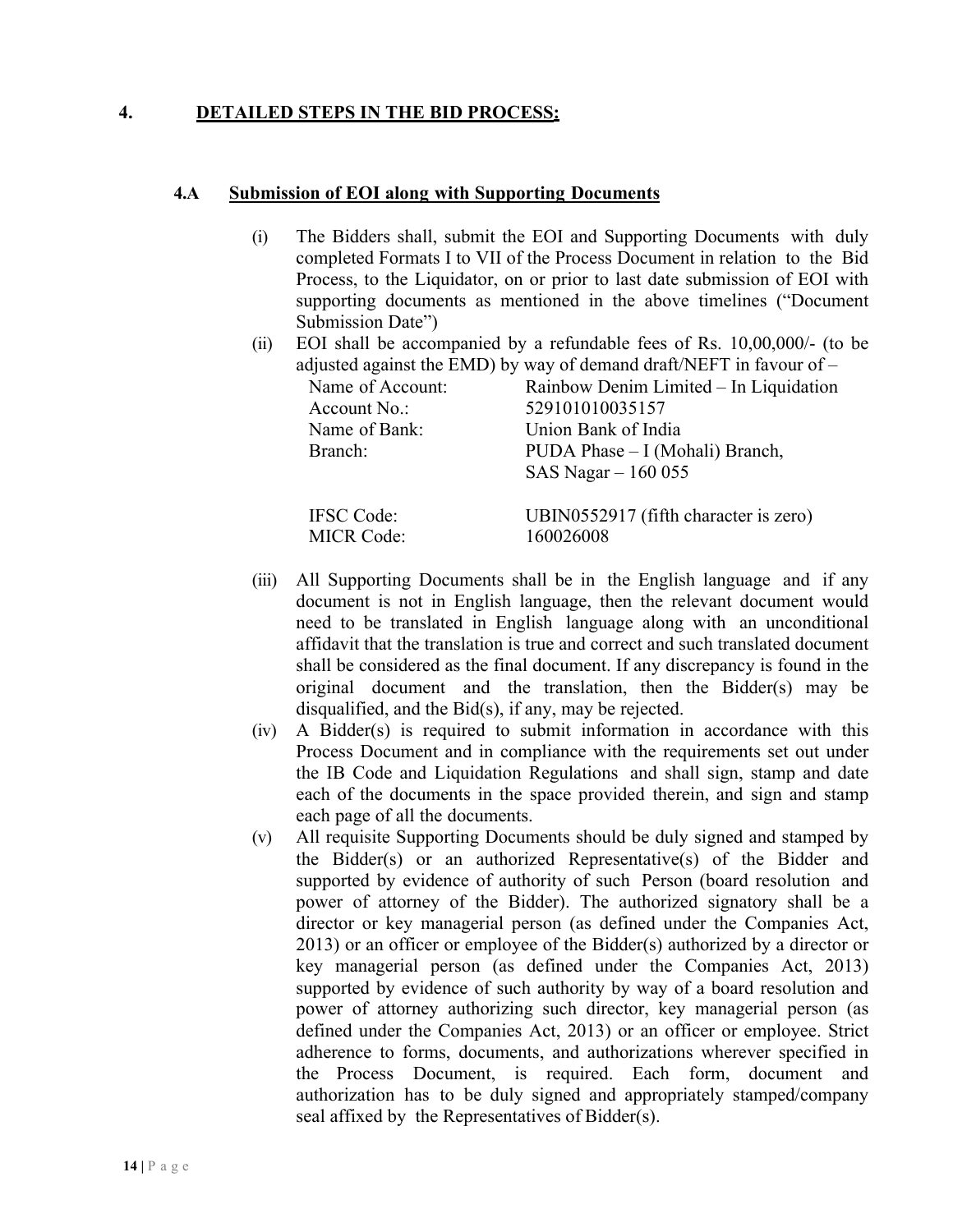- (vi) The EOI along with the Supporting Documents shall be submitted by EMAIL and through POST OR COURIER to the Liquidator, unless otherwise notified and it is the responsibility of the Bidder(s) alone to ensure that the EOI, along with the necessary documents, is delivered at the address given under Clause 4.A (vii) within the stipulated time and date.
- (vii) The Supporting Documents should be submitted in a single sealed envelope and via email in the following way on or prior to the Document Submission Date. Envelope should bear the following transcript(Expression of Interest) – "Confidential" Superscript: "Expression of Interest for Rainbow Denim Limited" Name of Bidder:  $\lceil \bullet \rceil$ ATTN OF : Mr. Dharmendra Kumar Bhasin DESIGNATION: Liquidator of Rainbow Denim Limited in liquidation ADDRESS: 191, Mamta Enclave, Behind Nimantran Banquet Hall, Dhakoli, Zirakpur, Sahibzada Ajit Singh Nagar, Punjab – 140603
- (viii) All envelopes used by the Bidder(s), for the purpose of any submission and communication should be adequately sealed, to prevent any interference/tampering, while in transit. The Liquidator shall assume no responsibility for the misplacement/ damage to the documents/ delay in deliveryor premature disclosure of the contents of the same and consequent losses, if any, suffered by the Bidder(s).
- (ix) The Liquidator or any of his Representatives are not responsible for nonreceipt of correspondences in relation to the EOI. It is hereby clarified that the physically submitted EOI and Supporting Documents shall be considered as the EOI and Supporting Documents for the purposes of this Process Document provided that if any discrepancy is identified between the physically submitted EOI and Supporting Documents and the EOI and Supporting Documents submitted in electronic form, then such Bid may be rejected or considered as non-responsive, at the discretion of the Liquidator.
- (viii) Non submission of the EOI and/or any Supporting Documents shall render a Bid liable to be declared as non-responsive, liable for rejection by the Liquidator. Supporting Documents submitted post the Document Submission Date may be liable for rejection at the discretion of the Liquidator.
- (ix) Where the Liquidator finds that the Bidder(s) has submitted an incomplete EOI/ Supporting Documents or if the EOI/ Supporting Documents are not as per the format laid down in this Process Document, or are not compliant with the provisions of the IB Code or the Liquidation Regulations, the Liquidator may, at his discretion, reject such EOI/ disqualify the Bidder or may seek for remedy of such discrepancies within 48 hours from the communication to remedy the same by the Liquidator, to the relevant Bidder in this regard. In case such discrepancies are not remedied within the aforesaid duration, the Liquidator may summarily reject such EOI without assigning or giving any reasons for the same. In an event of rejection/ disqualification, the Bidder(s) will not be entitled to any compensation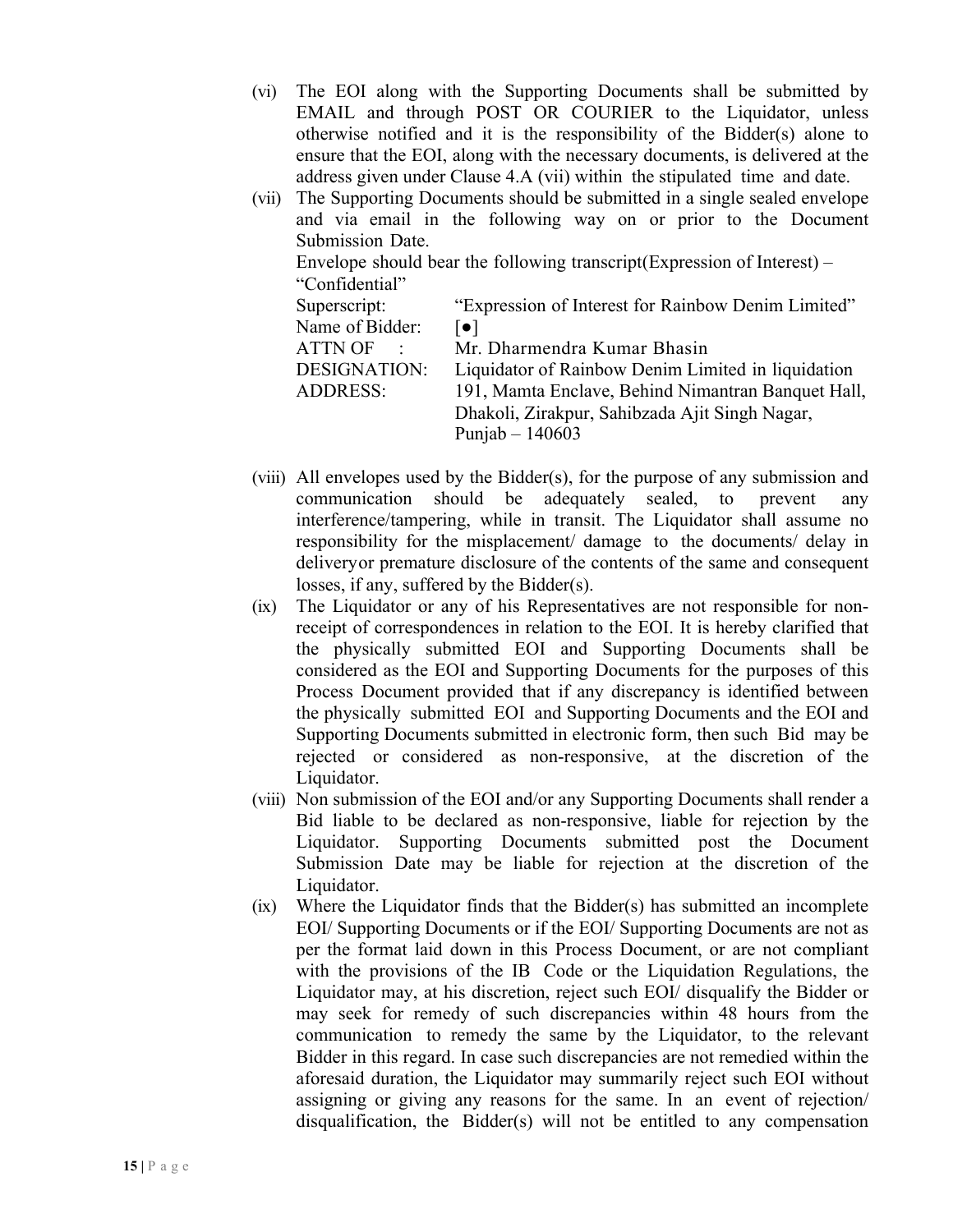whatsoever, or refund of any other amount, including the Earnest Money Deposit paid by him.

#### **4.B Verification of EOI and Supporting Documents by Liquidator**

- (i) Upon submission of EOI and Supporting Documents and prior to the Auction Date, the Liquidator shall verify the contents of the EOI(s) and Supporting Documents to ensure that the same have been provided as per the form and format required under this Process Document, verify that the Earnest Money Deposit has been submitted as per the terms of this Process Document.
- (ii) Notwithstanding anything stated in this Process Document to the contrary, the Liquidator reserves the right to verify, at any stage of the Bid Process, the antecedents of any Bidder(s) and such other Persons connected with the Bidder(s) in submitting the Bid(s), the eligibility of the Bid(s), the authenticity of the documents submitted by the Bidder(s), and may request for any additional information or documents, as may be required, for the purpose of verifying/validating the Bid(s) submitted by such Bidder(s).
- (iii) The Liquidator reserves the right, at its sole discretion to contact the Bidder's bank, lenders, financing institutions and any other Person as may be necessary or expedient to verify the information/documents submitted by the Bidder(s) as part of its Bid(s), and each Bidder(s) expressly consents to the same.

#### **4.C Conduct of Site visit and accessing Data Room by Qualified Bidders**

- (i) Access to Data Room containing information related to the Company and its assets and Site visits to the various locations where the Corporate Debtor has facilities shall be provided to only the Qualified Bidder(s), to undertake due diligence.
- (ii) The Data Room has been organized only for the ease of reference of the Qualified Bidder(s), and the Qualified Bidder(s) shall be responsible to conduct their own due diligence, research, assessment and analysis with respect to the information contained in the Data Room. Notwithstanding anything to the contrary contained in this Process Document, the Liquidator or the Representatives of the Liquidator, shall not in any manner whatsoever, be held liable for the relevance, adequacy, correctness, completeness or accuracy of the information contained in the Data Room.
- (iii) It is expected that the Qualified Bidder shall undertake an independent due diligence and appraisal of the Company/ its assets/ liabilities including contingent liabilities for participation in the Bid Process and shall not rely solely on the information provided by the Liquidator or its Representatives in the Data Room.
- (iv) The Qualified Bidder who is desirous of undertaking a visit to any Site of the Company or office of the Company will be allowed to do so only once in the course of the current Bid Process, and such Site visit will be arranged, on a pre- determined Working Day between 10:00 a.m. to 6:00 p.m., after a prior written request is made to the Liquidator at liquidator.rainbowdenim@gmail.com or by contacting Mr. Vaibhav Arora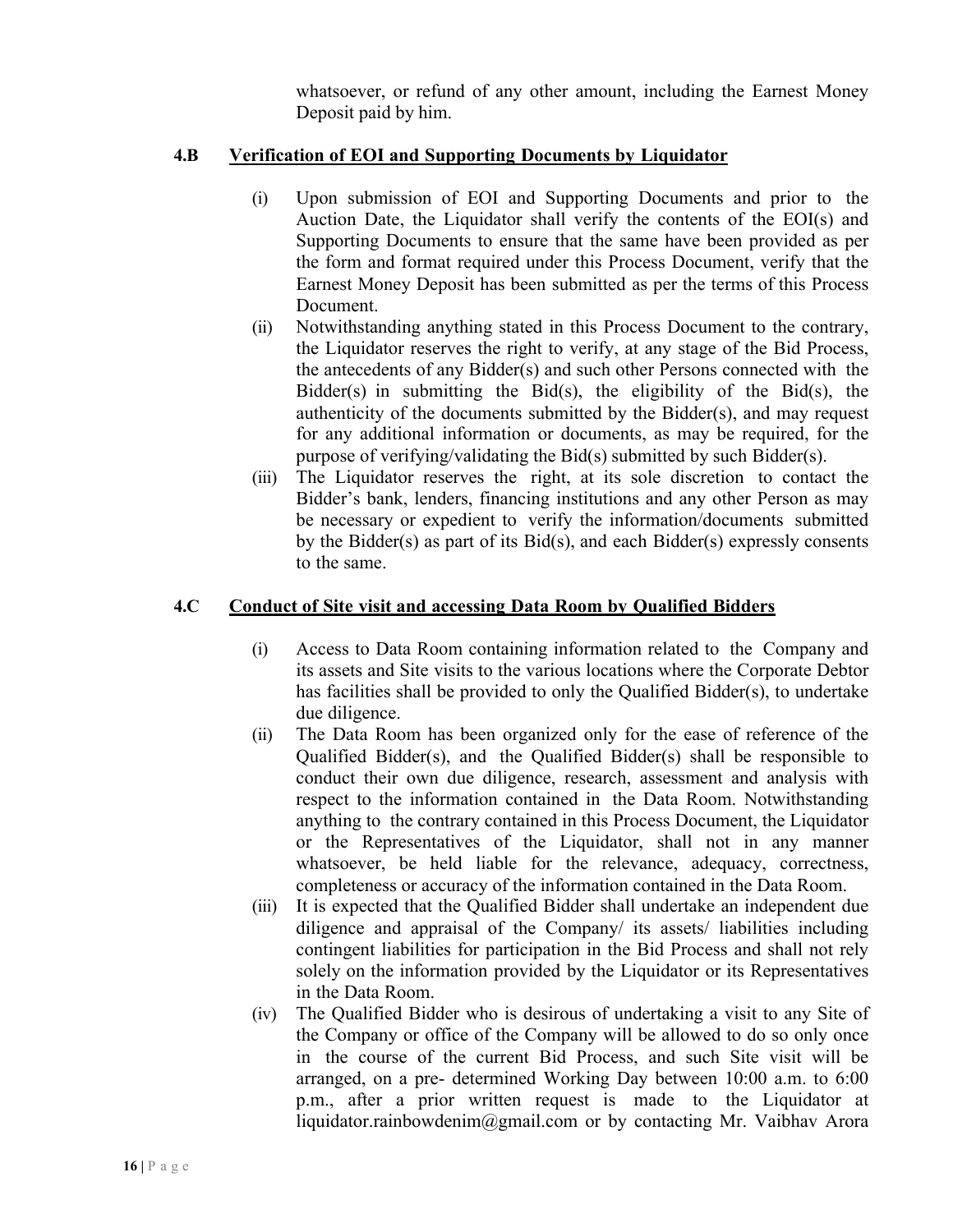at +91-87290-00345. Such requests shall be considered by the Liquidator depending on the availability of the personnel/ employees at the Site and the lockdown related restrictions (to the extent relevant). The Qualified Bidder(s) shall ensure that such Site visit is conducted on the predetermined Working Day only in order to maintain the schedule for any visits to be conducted by other Qualified Bidder(s). The Liquidator shall coordinate among the Company and the Qualified Bidder(s) to facilitate the Site visit, to the extent possible. The Qualified Bidder(s) are required to depute their own team for the Site visit and the Liquidator shall be under no obligation to depute any of his Representatives or a member of the Corporate Debtor's team for this purpose. The Qualified Bidder may depute a team comprising of a maximum 5 (five) personnel in the employment of the Qualified Bidder(s) or its consultants for such visit.

- (v) Each Qualified Bidder is expected to make its own arrangements including accommodation, travel or other expenses related to the Site visit. All costs and expenses incurred in relation to the Site visit and due diligence shall be borne by the Qualified Bidder(s) and no Qualified Bidder shall be entitled to deduct such expenses from his Financial Proposal. The Liquidator/ Corporate Debtor will not be required to provide any arrangements in relation to the Site visit. The personnel of the Qualified Bidders shall not be permitted to undertake any photography or videography during the Site visit without obtaining specific approval from the Liquidator.
- (vi) During the Site visit, the Qualified Bidders shall not be permitted to: (i) take possession of any documents/ assets; or (ii) alter/ reposition/ tamper with or damage any asset or document on the premises of the Site; or (ii) initiate any discussion regarding the Bid Process, with any personnel at the Site. Any of the aforesaid actions may result in the disqualification of the Qualified Bidder(s). Any damages incurred by the Company or the Liquidator in the course of any Site visit attributable to the willful actions of any Qualified Bidder(s) shall be at the cost of such Qualified Bidder(s).
- (vii) The Qualified Bidder(s) are required to inform the Liquidator or its Representative of the details of the team who will undertake Site visit. Nonattendance at the Site visit will not be a cause for disqualification of a Qualified Bidder(s). Failure to undertake a Site visit or access the Data Room will not be a valid ground to relieve the Qualified Bidder(s) from any responsibility for estimating the risks in submission of its Bid(s) or costs of successfully fulfillingthe terms and conditions of its Bid(s). The Qualified Bidder(s) may carry out its own comprehensive due diligence in respect of the Company and shall be deemed to have full knowledge of the conditions of the Company, its assets, relevant documents, information etc. whether or not the Qualified Bidder(s) actually inspects or participates in the Site visit or verifies the document provided by the Liquidator or accesses the Data Room.
- (viii) Any delay in completion of the Site visit by the Qualified Bidder(s), shall not entitle the Qualified Bidder(s) to any extension in the timelines, including the timeline for completion of such Site visit or due diligence.
- (ix) It is assumed that the Qualified Bidder(s) shall have undertaken the necessary due diligence and appraisal of the Company/ its assets for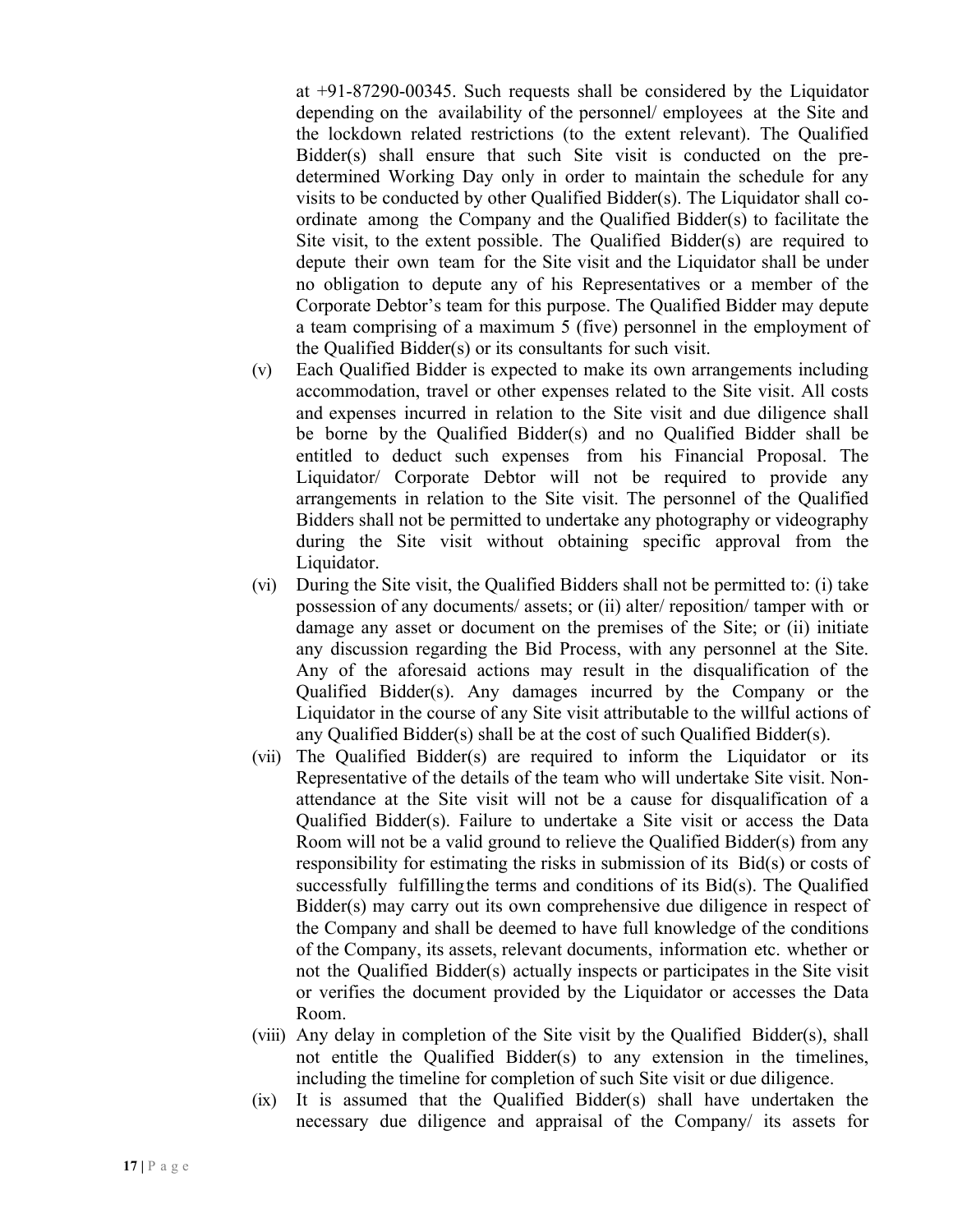participation in the Bid Process, submission of the Bid(s) and the requisite financial closure. The Qualified Bidder(s) shall not be provided any additional time for undertakingdiligence or be provided access to the Data Room, after the last date of accessing the Data Room.

(x) While the data/information provided in this Process Document and the Data Room, has been prepared and provided in good faith, the Liquidator and his Representatives shall not accept any responsibility or liability, whatsoever, in respect of any statements or omissions herein, or the accuracy, correctness, completeness or reliability of the information provided, and shall incur no liability under any law, statute, rules or regulations as to the accuracy, reliability and completeness of the information provided, even if any loss or damage is caused to any of the Qualified Bidders by any act or omission on their part.

#### **4.D Submission of EMD by Bidder(s)**

(i) Every Bidder shall provide an Earnest Money Deposit ('EMD') on or prior to July 7, 2022 latest by 5:00 PM, either by Demand Draft in favour of Rainbow Denim Limited - In Liquidation, issued by any scheduled commercial bankin India, or by way of a direct deposit by way of the real time gross settlement ("RTGS") system into a bank account held by the Corporate Debtor, the details as per following details;

#### **Details for EMD**

| Amount of EMD:    | 10% of Reserve Price                   |
|-------------------|----------------------------------------|
|                   | (as mentioned in ANNEXURE II)          |
| Name of Account:  | Rainbow Denim Limited - In Liquidation |
| Account No.:      | 529101010035157                        |
| Name of Bank:     | Union Bank of India                    |
| Branch:           | PUDA Phase – I (Mohali) Branch,        |
|                   | SAS Nagar - 160 055                    |
| <b>IFSC</b> Code: | UBIN0552917 (fifth character is zero)  |
| <b>MICR Code:</b> | 160026008                              |

- (ii) It is hereby clarified that non-submission of the Earnest Money Deposit shall lead to ineligibility and disqualification of the Bidder(s) for participation in the E-auction Process.
- (iii) In case of RTGS, the entire EMD amount shall be remitted by the Bidder(s) from one bank account only which will be owned by the Bidder(s). The Bidders shall preserve the remittance challan and shall produce to the Liquidator as and when demanded.
- (iv) Forfeiture of Earnest Money Deposit : The Liquidator shall have the right to forfeit the Earnest Money Deposit, by appropriating the deposit made by the Bidder. The Earnest Money Deposit can be forfeited and appropriated at any time at the discretion of the Liquidator, without making any reference to the relevant Bidder(s), upon occurrence of any of the following conditions/events: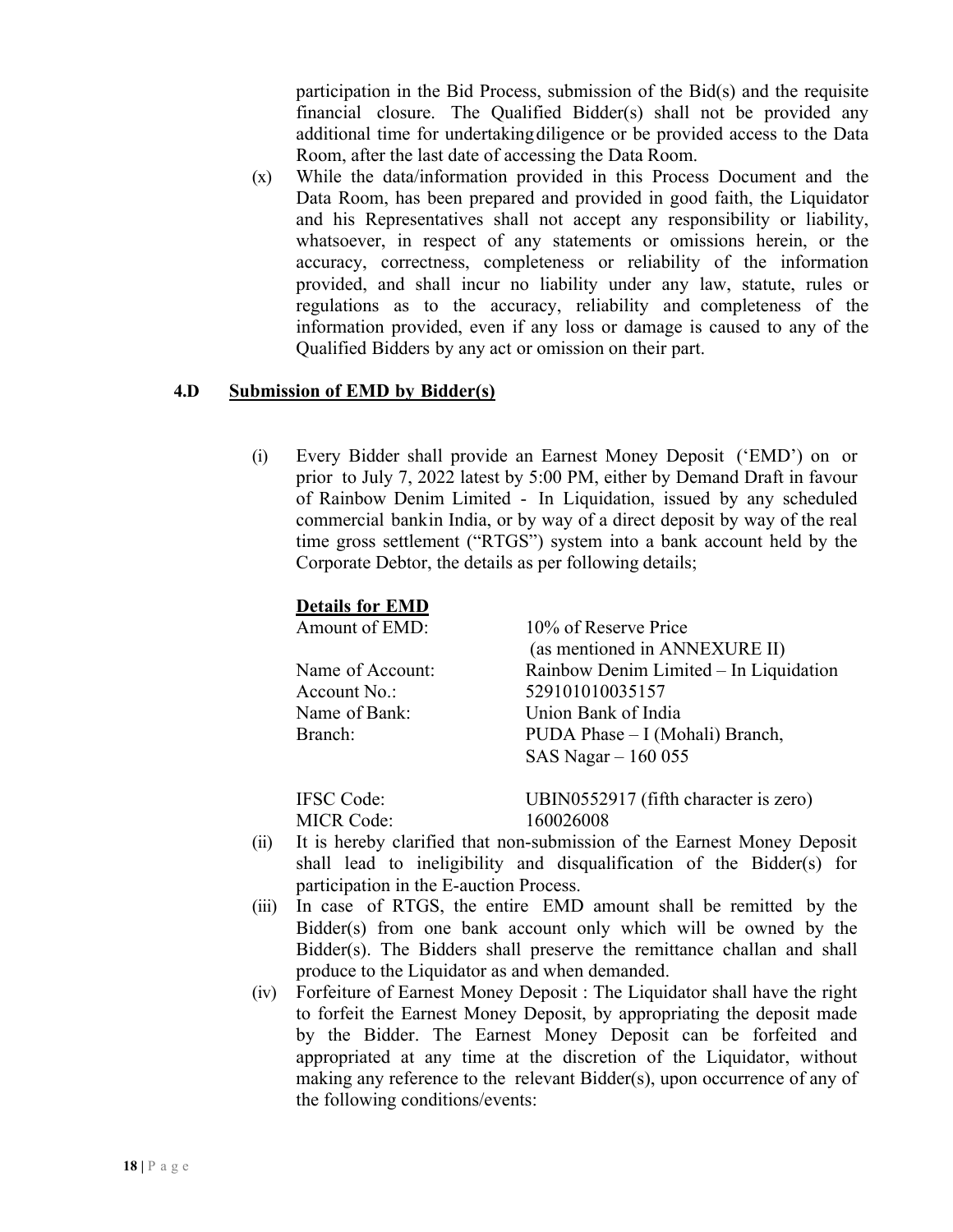- a. any of the conditions under this Process Document or the LoI are breached by the relevant Bidder;
- b. the Bidder is found to be ineligible to submit the Bid(s) or the Bidder is found to have made a false or misleading declaration or any representation contrary to what has been already submitted by the bidder;
- c. the Bid(s) of any Bidder is declared as non-responsive as per this Process Document;
- d. If Bidder is found to be ineligible to submit a Bid(s) on account of ground of ineligibility detailed in Section 29A of the IBC (as amended from time to time) or is found to have made a false or misleading declaration of eligibility as per the conditions set out in Section 29A of the IBC (as amended from time to time);
- e. existence of any collusion between the relevant Bidder, or between the Bidder and the Company's related parties, or any creditors of the Company and the Bidder;
- f. non-payment or failure to make payment in accordance with the Bid. It is clarified that any forfeiture of the Earnest Money Deposit, by the Liquidator, shall not limit any other rights or remedies that the Liquidator may have under Applicable Law or otherwise, against any Bidder.
- (v) The Successful Bidder(s) shall have the option to adjust the amount of Earnest Money Deposit from the Final Consideration proposed by such Successful Bidder(s).
- (vi) In the event the Bid Process envisaged under this Process Document for sale ofthe Corporate Debtor as a going concern is annulled, the EMD of all/ the relevant Bidders shall be returned within 15 days from the date of announcement of the same by the Liquidator, unless not already forfeited and/or the Qualified Bidder(s) has not violated any of the terms and conditions as set out in this Process Document.
- (vii) The Earnest Money paid by the e-auction process applicant(s) except successful bidder shall be returned (without interest) within 15 (fifteen) days of the date of closure of auction process.

## **4.E Participation of Bidders in the E-Auction process on the Auction Date**

- (i) It is clarified that the E-auction on the Auction Date shall take place on the basis of the EOIs & EMDs received by the Liquidator, and that in case no EOI and/ or EMD has been received within the timelines mentioned in this Process Document, the Liquidator reserves the right to not hold any Eauction.
- (ii) Basis para (i) above, E-auction for sale of Corporate Debtor as a going concern shall be initiated on the Auction Date. Live and open E-auction shall be conducted on the Portal of the E-auction Agency from 15:00 hours on the Auction Date and be open till 16:00 hours on the Auction Date. The Qualified Bidders shall be required to submit their Financial Proposal(s) only on the Portal within the aforementioned timelines. It is clarified that in case any Qualified Bidder submits a Bid(s) in the last 5 (five) minutes before the end time of 16:00 hrs on the Auction Date, the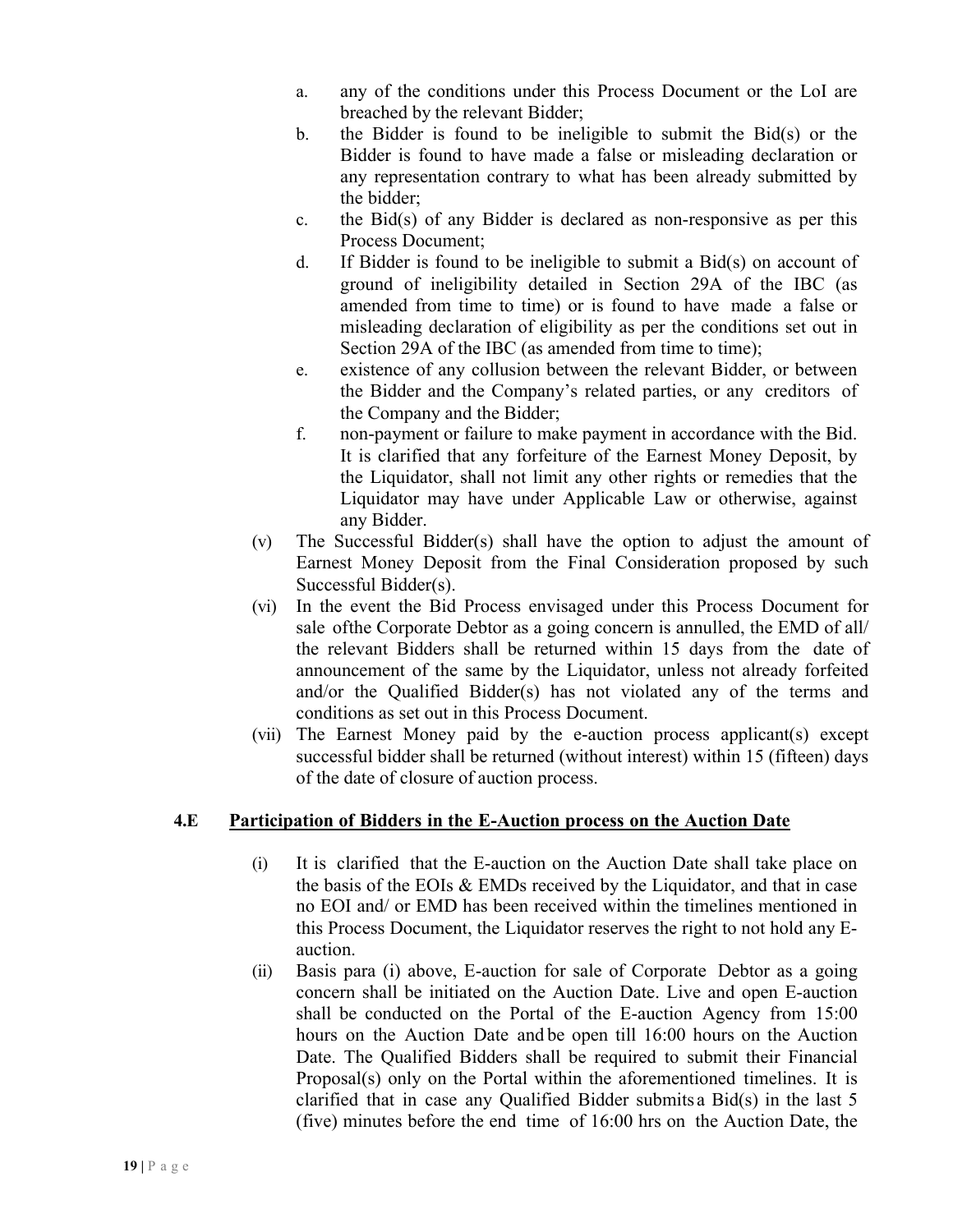duration of the E-Auction shall be automatically extended by another 5 (five) minutes, and so on and so forth in relation to subsequent submission of Bids in the last five (minutes) of the closing time.

- (iii) The Reserve Price will be hosted on the Portal at the start of the E-Auction. Any Financial Proposal submitted which is below the Reserve price shall be automatically rejected.
- (iv) The Reserve Price for sale shall be (as the case may be) exclusive of all applicable taxes and duties and the Qualified Bidder(s) shall be required to bear all applicable taxes and duties as may be applicable. It is clarified that no incidence of tax or other rates will be applicable on or borne by the Corporate Debtor.
- (v) Every Qualified Bidder(s) shall have the option to see the live status of the Bid(s) being received and accordingly shall have the option to revise their Bid(s), during the Bid Process. Such revision can only be in the nature of increment and not reduction in the Financial Proposal. In any case, the highest Bids received shall at all points of time be visible on the Portal.
- (vi) In case any Qualified Bidder wishes to increase the Financial Proposal, he may do so within the timelines mentioned in (v) above, in a manner that such increase shall be in an increment of INR 10,00,000 (Rupees Ten Lakh only), applicable to the latest displayed Financial Proposal (Highest Bid).
- (vii) Upon the closing of the E-auction Process, the Portal shall be forthwith blocked, and no modification, substitution or withdrawal to/of the Bid(s) shall be permitted thereafter, unless specifically permitted by the Liquidator at his sole discretion.
- (viii) The Bid(s) submitted by the Qualified Bidder(s) shall be reviewed and evaluatedby the Liquidator.
- (ix) The Liquidator reserves the right to conduct due diligence on any Qualified Bidder(s) with the assistance of external agencies at any stage of the Bid Process.

## **4.F Declaration of Successful Bidder(s) by the Liquidator**

(i) The Liquidator at the end of the e-auction phase shall declare the successful bidder(s) for sale of corporate debtor as a going concern. The successful bidder(s) shall be determined on the basis of highest bid received for the sale by the Liquidator via the e-auction portal process. In case of any dispute / discrepancy, the liquidator shall examine the eauction applications and declare the successful bidder(s) offering maximum value for the auctioned assets/ sale of the CD as a going concern. This right of selecting and declaring the successful bidder (s) shall solely rest with the Liquidator at all times. The successful bidder shall be declared on the conclusion of e-auction

## **4.G Payment of 25% of Bid Amount and Issuance of LOI to Successful Bidder(s)**

(i) The successful bidder(s) shall deposit 25% of Bid Amount (EMD to be adjusted against this amount) within 7 days from the declaration by Liquidator of successful bidder(s)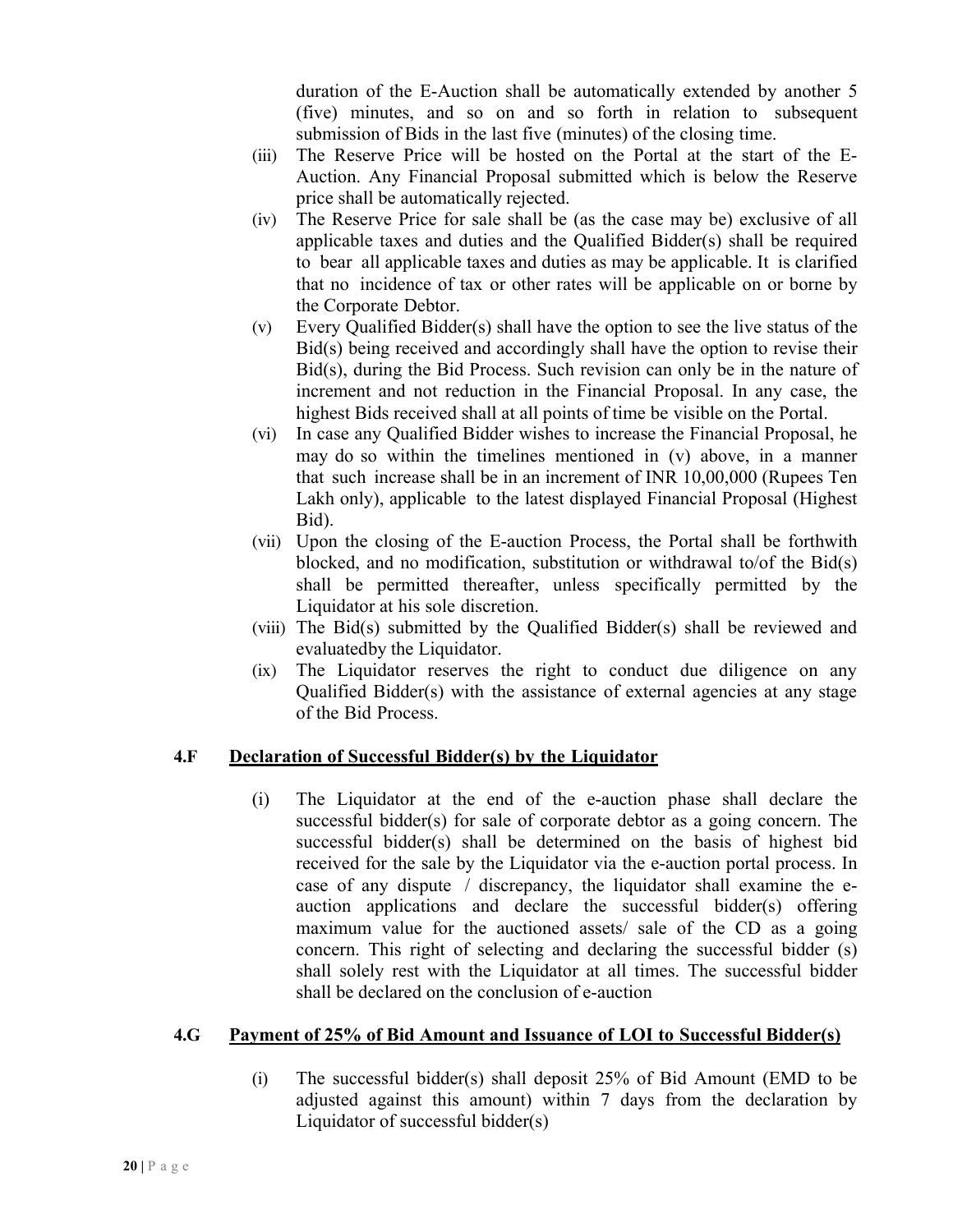- (ii) After receipt of the 25% of Bid Amount the Liquidator shall issue the Letter(s) of Intent to the Successful Bidder(s), stating that such Bidder(s) has been selected as the Successful Bidder(s), within 3 working days from the date of receipt of 25% of Bid Amount.
- (iii) It is hereby clarified that no commitment is being given by the Liquidator to carry out the sale of the Company as a going concern basis under either before or post identification of the Successful Bidder(s) by way of the E-Auction, and that theBid Process may be cancelled at any time and at any stage by the Liquidator without assigning any reason or assuming any liability or costs.

#### **4.H Payment of Final Consideration by the Successful Bidder(s)**

(i) The Successful bidder shall pay the balance sale consideration within a period as specified in the liquidation regulations stipulated under IBC, 2016.

*It may be noted that in accordance with the provisions in the Liquidation regulations, payments made after thirty days shall attract interest at the rate of 12%.*

- (ii) Failure to pay the entire Final Consideration (or part thereof) into the Liquidation Account within such aforesaid timeline shall result in cancellation of the LoI(s), forfeiture of the EMD (or part thereof) of the Successful Bidder(s), and rejection of the Bid(s) submitted by the Successful Bidder(s).
- (iii) It is clarified that in the event the Successful Bidder(s) does not pay the Final Consideration as per this Process Document, Liquidator reserves the right to take such other actions including but not limited to annulling and restarting the Bid Process. These actions shall not preclude the Liquidator from taking other appropriate steps as per applicable laws against such defaulting Successful Bidder(s).
- (iv) Additionally, in the event the Successful Bidder(s) is unable to the complete the transaction for whatsoever reason, the Liquidator reserves the right to call upon the next highest Qualified Bidder(s) that had submitted its Financial Proposal whether under, provided the Bid value of such next highest Qualified Bidder(s) is greater than the Reserve Price, to complete the transaction. The Liquidator shall be entitled to call upon the next highest Qualified Bidder(s) subsequent to the Successful Bidder(s) in case of failure by the Successful Bidder(s), by issuing the  $LoI(s)$  to such next highest Qualified Bidder(s), and such subsequently selected highest Qualified Bidder(s) shall be deemed to be the Successful Bidder(s). In any case, Liquidator may repeat such steps of the Bid Process of this Process Document as deemed fit in the sole discretion of the Liquidator.
- (v) Notwithstanding anything else contained herein, the Liquidator reserves the right to take any and all measures required for maximization of the value of the Company being auctioned.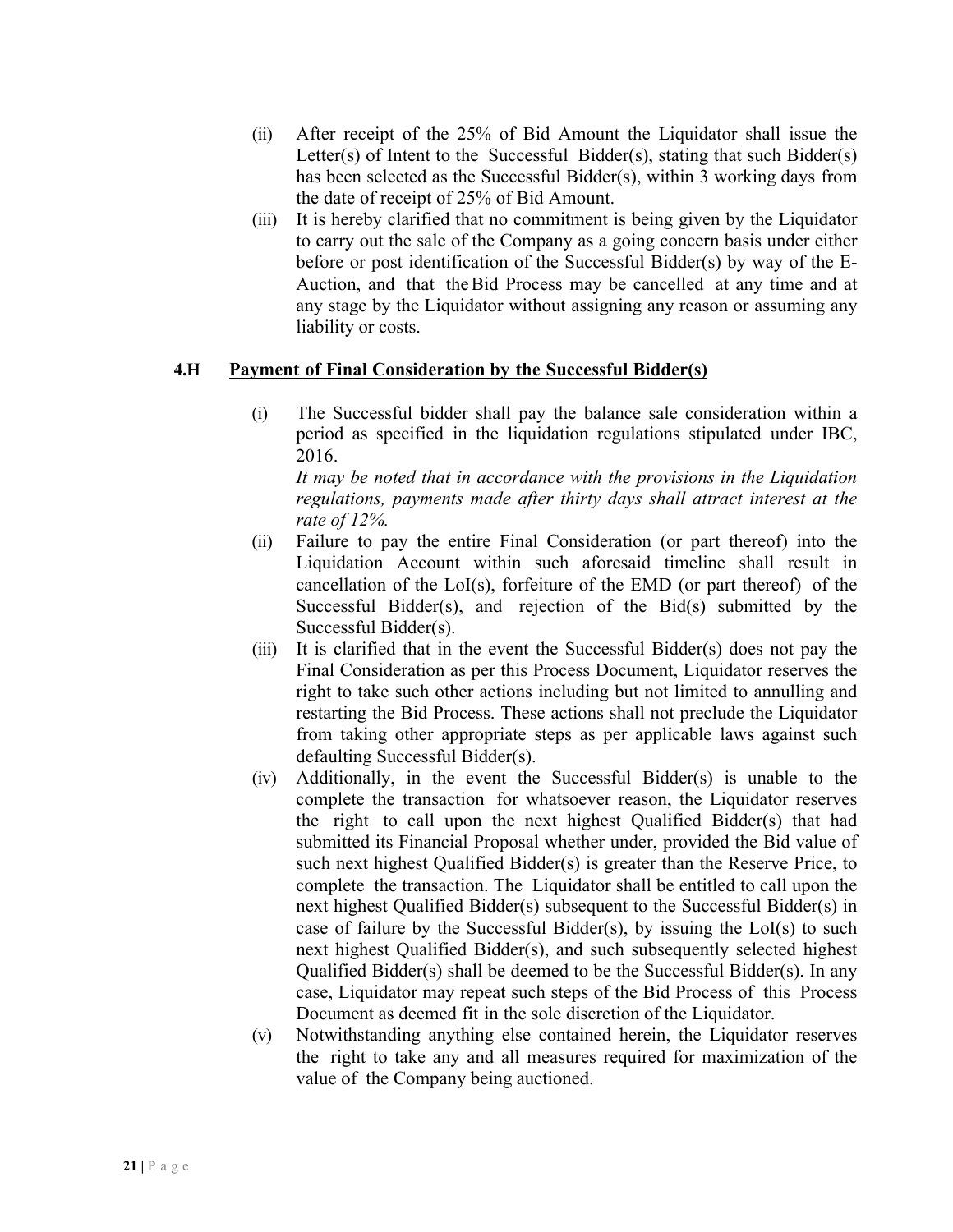#### **4.I Issuance of Certificate of Sale**

- (i) The Certificate of Sale shall be issued post completion of the Bid Process within 7 (seven) days from receipt of the NCLT Order, or payment of Final Consideration, whichever occurs later. Issuance of the Certificate of Sale pursuant to the receipt of the Final Consideration and the NCLT Order shall mark the closure of the Bid Process contemplated under this Process Document, and enable the transfer of ownership of the Corporate Debtor to the Successful Bidder.
- (ii) Post completion of the Bid Process, Issuance of the Certificate(s) of Sale pursuant to the receipt of the Final Consideration shall mark the closure of the Bid Process contemplated under this Process Document.
- **(iii)** Upon the issuance of Certificate(s) of Sale under the Bid Process, the ownership, risk and title, shall stand transferred to the relevant Successful Bidder(s) and the Liquidator/ his Representatives/ advisors shall be released of any and all liability for claims, losses, damages, costs, expenses or liabilities in any way related to or arising from the exercise of any rights and / or performance of any obligations set out under this Process Document, and / or in connection with the Bid Process, and/or the operation of the Corporate Debtor from the Liquidation Commencement Date. **The legal or beneficial interest, right or title over the Company as a going concern, shall be issued, vested, transferred pursuant to the relevant Successful Bid(s), to the corresponding Successful Bidder(s) pursuant to issuance of the Certificate(s) of Sale on an "as is where is", "as is what is" "as is how is" and a without recourse basis, with the opportunity of conduct of due diligence by the Successful Bidder(s), by virtue of which it is deemed to have full knowledge about the Company and/ or its assets as the case may be.**
- (iv) The Successful Bidder(s) shall be responsible for undertaking all actions, including obtaining all approvals and making necessary form filings as may be required or necessary for the acquisition as per this Process Document and the Liquidator and/or his representatives or advisors shall not be under any obligation or responsibility to undertake any such actions. Further, it is expressly clarified that any approvals, consents, licenses, concessions from any party including any Governmental Authority that may be required (including from any counter party of any leasehold interest of the Corporate Debtor) with regard to the acquisition as per this Process Document and the continued operation of the business post such acquisition shall be the sole responsibility of the Successful Bidder(s). In relation to the aforesaid, the Corporate Debtor and Liquidator shall provide such reasonable cooperation as may be required to facilitate the Successful Bidder(s) to obtain the relevant approvals, consents, licenses, concessions from the third party.
- (v) On or post the Transfer Date, the Successful Bidder(s) shall enter into such definitive documents as may be required by the Liquidator. The Successful Bidder(s) shall provide the cooperation and access to information of the Company as may be required and/or requested by the Liquidator and/or the Stakeholders of the Company from time to time for conclusion of the Liquidation Process including for the distribution of the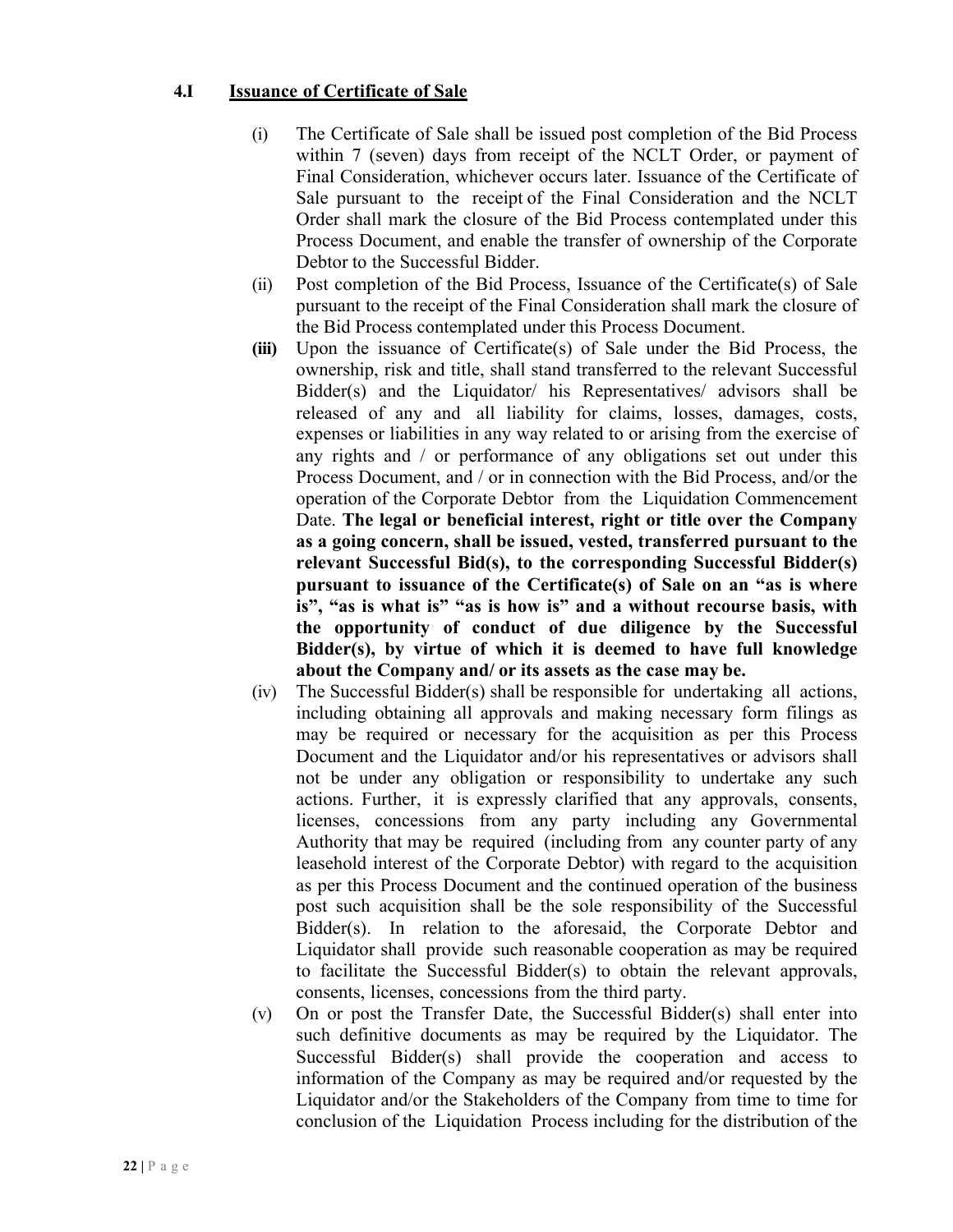liquidation estate to the Stakeholders of the Company. The Liquidator, his Representatives and/or advisors shall be entitled to retain copies of all data and documents pertaining to the Liquidation Process of Company post the Transfer Date as well. The Successful Bidder(s) shall retain, all records, including tax returns, provided to him until the completion of the Liquidation process of the Company and shall provide the Liquidator, his Representatives and/or advisors with access, upon prior written request specifying the need therefor to such information. The Successful Bidder(s) shall provide the cooperation and access to information of the Company as may be required and/or requested by the Liquidator and/or the Stakeholders of the Company from time to time for conclusion of the Liquidation Process including for the distribution of the liquidation estate to the Stakeholders of the Company.

# **5. OTHER TERMS OF BID PROCESS**

#### **5.1 Non-responsive Bids**

The Bid(s) submitted by the Bidder(s) shall be scrutinized to establish responsiveness to the requirements laid down in the Process Document. In addition to the events set out hereinabove, the following events or occurrences may cause the Bid to be considered "nonresponsive", at the sole discretion of the Liquidator:

- (a) Bid that is incomplete, i.e. the EOI/ EMD/ Supporting Documents are not submitted in the formats set out under the Process Document or not accompanied with any of the applicable documents as specified in the Process Document;
- (b) Bid documents i.e. the EOI/ Supporting Documents are not signed by authorized signatory, authorized for submission of the Bid and/or stamped in the manner indicated in the Process Document;
- (c) Material inconsistencies in the information/documents submitted by the Bidder;
- (d) A Bidder submitting more than one EOI, or a Bidder supporting another Person's EOI when an EOI has been submitted by such Bidder in his own capacity, unless permitted by the Liquidator
- (e) EOI, EMD and Supporting Documents are not received;
- (f) Any conditions attached to submission of the EMD/ Financial Proposal/ EOI/ Supporting Documents;
- (g) Existence of any collusion between the relevant Bidders, or between the Bidder and the Company's related parties, or any creditors of the Company and the Bidder;
- (h) Successful Bidder does not make payment of the Final Consideration (or part thereof) on the Consideration Payment Date;
- (i) Non-compliance with the terms of this Process Document;
- (j) Bidder delaying in submission of any document under this Process Document or any information or clarifications sought by the Liquidator; and/or
- (k) Bidder makes any misrepresentation, or any misleading or inaccurate statement, or has omitted any material information.
- **5.2 Right to disqualify or accept or reject any or all Bids**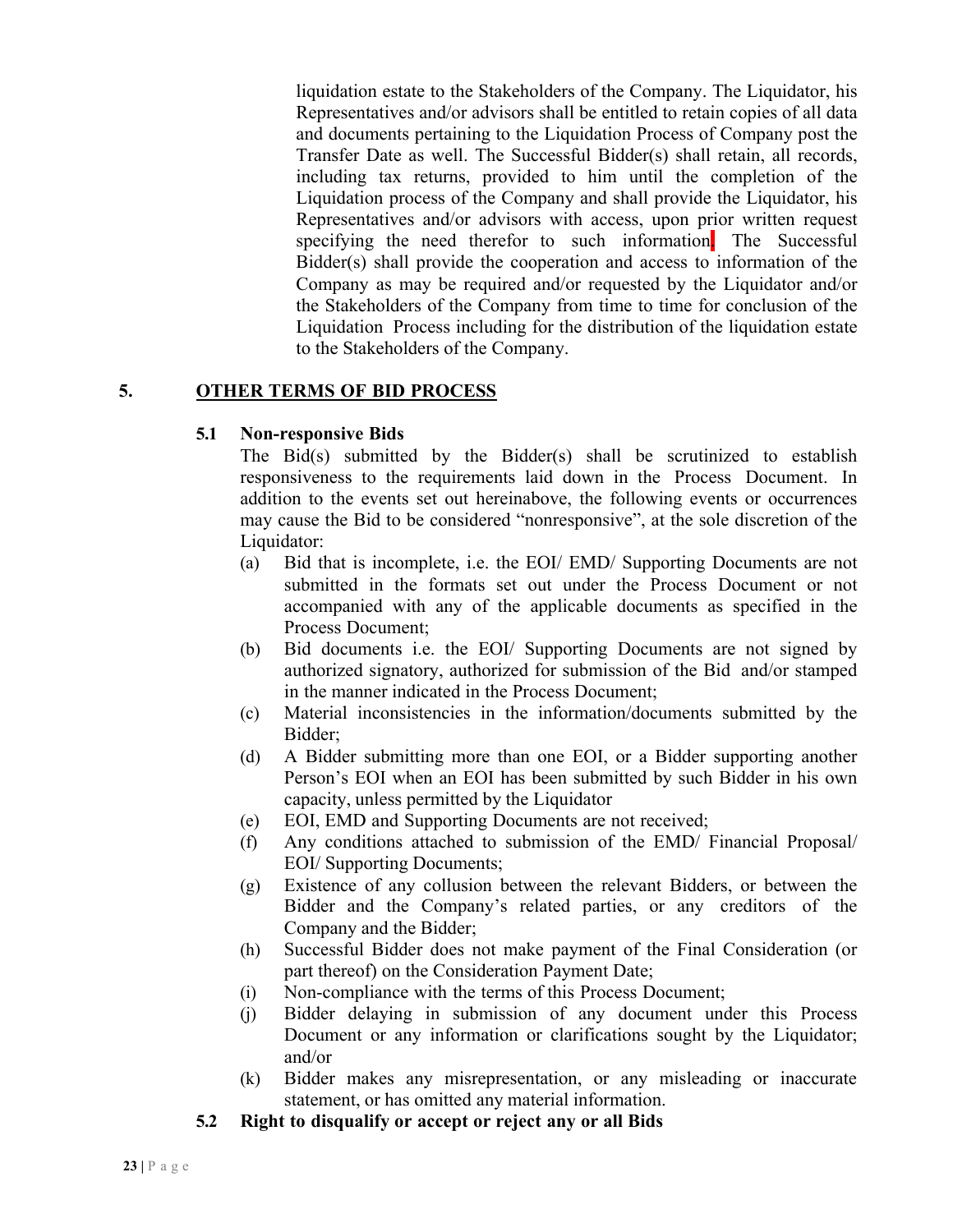Notwithstanding anything contained in this Process Document, the Liquidator reserves the absolute right to accept or reject any  $Bids(s)$ , if the  $Bid(s)$  are nonresponsive or not in compliance with this Process Document and/or the provisions of the IB Code and/or the Liquidation Regulations, and in any case, notwithstanding anything contained herein, reserves the absolute right to annul the Bid Process, and reject any or all Bids, at any time, without any liability or costs or any obligation for such acceptance, rejection or annulment, and without assigning any reasons thereof for such actions. Without prejudice to the aforesaid, the Liquidator also reserves the absolute right to:

- (a) disqualify any Bidder that is found to have made a false disclosure or made any misrepresentation with regard to its eligibility to participate in the Bid Process or submit Bids, at any stage of the Bid Process;
- (b) disqualify any Bidder who does not provide the Earnest Money Deposit and/or the Supporting Documents in compliance with this Process Document, and any Successful Bidder who does not pay the Final Consideration as per the terms herein;
- (c) annul the Bid Process and reject any/all Bids for any reason, at any point of time, including if considered unsatisfactory or commercially unacceptable or below Reserve price as determined by the Liquidator, in its sole discretion, without any obligation to provide reasons or justifications, and if deemed fit move to other methods of liquidation as per Regulation 32 (a) to (f) of the Code;
- (d) restart the Bid Process, and invite fresh bids either on the Auction Date itself or any subsequent date with prior intimation of the same. The Liquidator reserves the right to conduct subsequent rounds of the Eauction sale with reduction in Reserve Price, as per the Code and Liquidation Regulations; and/ or
- (e) select or approve any proposal or Bid(s), as it may deem fit, at any time.
- 5.3 The Bidder(s) should note that:
	- (a) If any Bidder is rejected/ disqualified for any reason whatsoever, the Liquidator may (subject to the IB code and the Liquidation Regulations):
		- (i) consider other Bid(s) received from other Qualified Bidder(s), whose Bid(s) is/are responsive and valid and is in compliance with this Process Document and IB Code, including any deviations/amendments to the Bid, as may be allowed by
		- (ii) annul the Bid Process; or
		- (iii) invite fresh Bids; or
		- (iv) take any such measure as may be deemed fit at the discretion of the Liquidator including discussion with other Bidder(s).
	- (b) If the Liquidator receives only a single Bid, then Liquidator shall have the discretion to either discuss with the said Bidder or any other Person, on the terms of the proposed transaction or annul the Bid Process or to invite Bids again.
	- (c) If all Bids are rejected on account of them being unsatisfactory or commercially unacceptable or below reserved price, the Liquidator may annul the Bid Process or seek for fresh submission of Bids (as per the discretion of the Liquidator), with reduced Reserve Price as per Liquidation Regulations.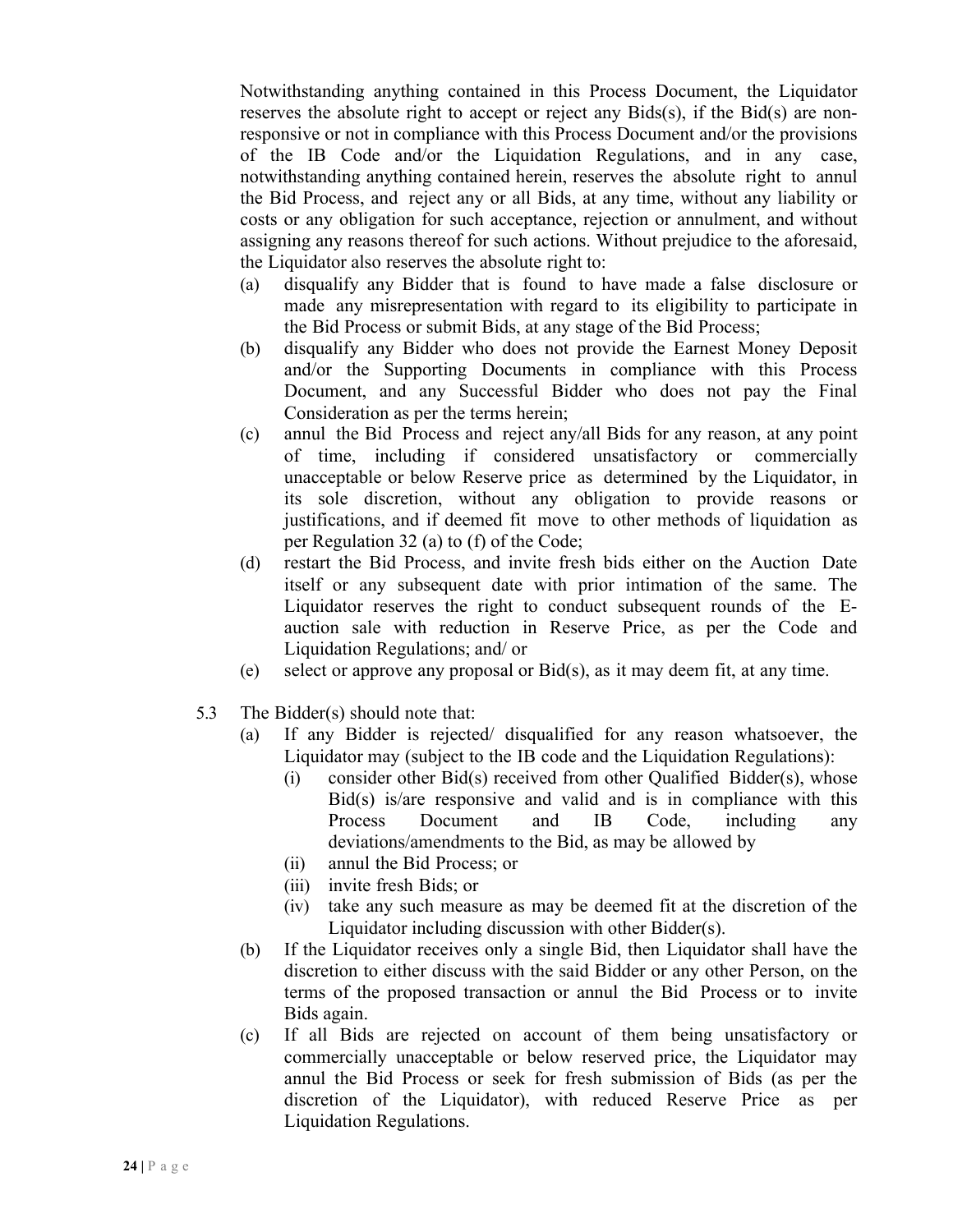5.4 A Bidder shall be ineligible to submit a Bid(s) if the Bidder or any Person acting jointly or in concert with the Bidder or any of their connected person (as defined under Code), falls in any of the categories of ineligibility as set out in Format III. The Bidders shall be required to submit an affidavit in the form set out in FormatIII to satisfy that they are not ineligible to submit a Bid(s) in terms of the criteria set out thereunder.

#### **6. TERMS AND CONDITIONS OF PARTICIPATION**

In accordance with the terms of this Process Document, each Bidder is deemed to have made the following acknowledgements and representations:

- (a) The Bidder(s) shall, unconditionally and irrevocably, promptly upon demand, indemnify and hold harmless the Company, the Liquidator and Representatives, and advisors against all actions, proceedings, claims, demands, losses, liabilities, damages, costs and expenses imposed, asserted against or incurred by the Company, the Liquidator, and his Representatives, his advisors arising out of or pursuant to or in connection with a breach of the obligations of the Bidder(s) under the Process Document, the Bid(s) and/or the LoI(s) or in the event the Bidder(s) withdraws the Bid(s) post the timelines mentioned herein, or withdraws from the Bid Process pursuant to the approval of the concerned Bid(s) by the Liquidator or delays in the implementation of the Bid(s), and the Bid(s) submitted by the Bidder(s) shall contain an undertaking to this effect.
- (b) The Bidder(s) represents that the Bidder(s) is in compliance with the requirements set out under the Applicable Laws for participating in the Bid Process and executing the Bid(s).
- (c) The Bidder(s) represents to the Company and the Liquidator that it has the necessary financial resources available for the purpose of implementation of the  $Bid(s)$ , for the consideration, stated in the  $Bid(s)$ .
- (d) The assets of the Company are proposed to be sold on **"AS IS WHERE IS", "AS IS WHAT IS", "WHATEVER THERE IS" and on WITHOUT RECOURSE"** basis and the proposed sale of assets of the Company does not entail transfer of any other title, except the title which the company had on its assets as on date of transfer.

The Bidder(s) acknowledges that neither of the Company, the Liquidator and his Representatives, are providing any representations or warranty(ies), express or implied regarding the status of business, business prospects, operations, history, quality, standard, exact quantity, description or title of the assets or any other aspect of the Company or the condition/ ownership/ title/ value of its assets, equipment, securities and the Company, the Liquidator and his Representatives, assume no such liability whatsoever in this respect.

- (e) The Bidder(s) acknowledge that the ownership to the Company shall pass only upon issuance of Sale Certificate(s) to the Successful Bidder(s) and that no claim of ownership can be made by any Bidder(s) prior to the same.
- (f) The Bidder(s) represents to the Company and the Liquidator that it has obtained all the requisite corporate authorizations and regulatory approvals required for submission of the Bid(s), and acquisition of the Company if such a regulatory approval is necessary.
- (g) The Bidder(s) acknowledges that it shall fulfill all the terms of the Process Document, LoI(s) and the Bid(s) (as submitted by it and as accepted by the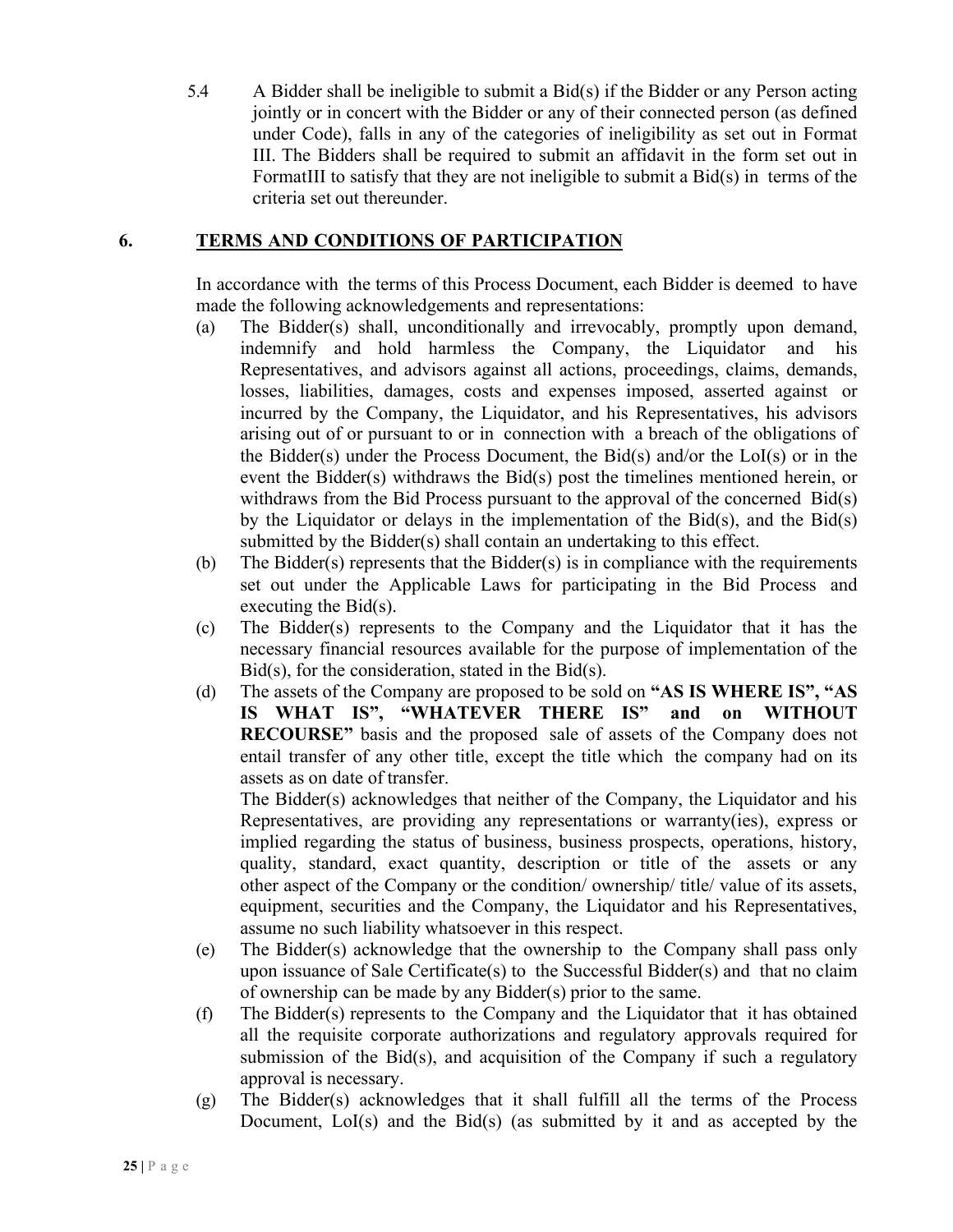Liquidator), if it is declared as a Successful Bidder upon the completion of the Bid Process.

- (h) The Bidder(s) acknowledges that all information submitted by it is complete, strictly as per the requirements stipulated in the Process Document and is true and correct.
- (i) The Bidder(s) acknowledges that no modification, alteration, amendment or change may be made to the EOI/ EMD/ Supporting Documents submitted by a Bidder(s) except as provided in this Process Document
- (j) The Bidders should regularly visit the Data Room and the website of the Company to keep themselves updated regarding clarifications/amendments/time extensions, if any, in relation to the Bid Process.
- (k) The Bidders agree and acknowledge that forfeiture or appropriation of the Earnest Money Deposit is not the only remedy available to the Liquidator, and the Liquidator shall have the unfettered right to initiate appropriate legal proceedings against the Bidder(s) as it deems fit for the damages recovery of losses caused to the Liquidator and/ or Corporate Debtor on account of withdrawal of the Bid(s) or nonfulfillment of the terms and conditions of this Process Document, including pressing for specific performance or injunctions.
- (l) It shall be the responsibility of each Bidder to bear all costs in relation to acquiring the assets/ equipment/ documents/ securities of the Company. It is clarified that the Liquidator or Company do not undertake any responsibility or obligation in relation to maintenance/ moving/ delivery of any asset/ equipment/ document prior or post the issuance of LoI(s).
- (m) The Final Consideration shall not be subject to any deductions, adjustments, set off, claims, reimbursements, and expenses of any sort whatsoever.
- (n) The Bidders accept and acknowledge that the Liquidation Account(s) and all monies and deposits contained therein shall form part of the liquidation estate of the Company and notwithstanding the conclusion of the Bid Process and acquisition as contemplated herein, the Liquidation Account(s) shall continue to be operated solely as per the instructions of the Liquidator and the deposits, monies made therein shall be held in trust for the Stakeholders of the Corporate Debtor and neither the Company, nor the Successful Bidder(s) nor any of the future creditors or stakeholders of the Company shall have any recourse to the said Liquidation Account(s). It is also clarified that any interest accrued on the deposits lying to the credit of the Liquidation Account(s) or any other bank account of the Corporate Debtor until the Transfer Date shall form part of the liquidation estate of the Corporate Debtor and shall be utilized for the purposes of discharge of liabilities under Section 53 of the Code. It if further clarified that the Liquidation Account(s) shall continue to remain with the Corporate Debtor.
- (o) While a Bidder may induct any strategic and/ or financial partner for the purpose of acquisition under this Process Document, it is clarified that the Bidder shall be solely responsible for the consummation of the sale under this Process Document and shall be jointly and severally liable for any acts/ omissions of such partner. Further, all such partner(s) or any other Person inducted by the Bidder is requiredto be compliant as per Section 29A of the Code and is required to submit the affidavit in Format III hereof.
- (p) **DISQUALIFICATION OF BIDDER FOR SUBSEQUENT AUCTIONS** : In case, bidder fails to tender any bid during the e-auction process of CD as going concern, and pursuant to which the auctions fails, in that scenario, the bidder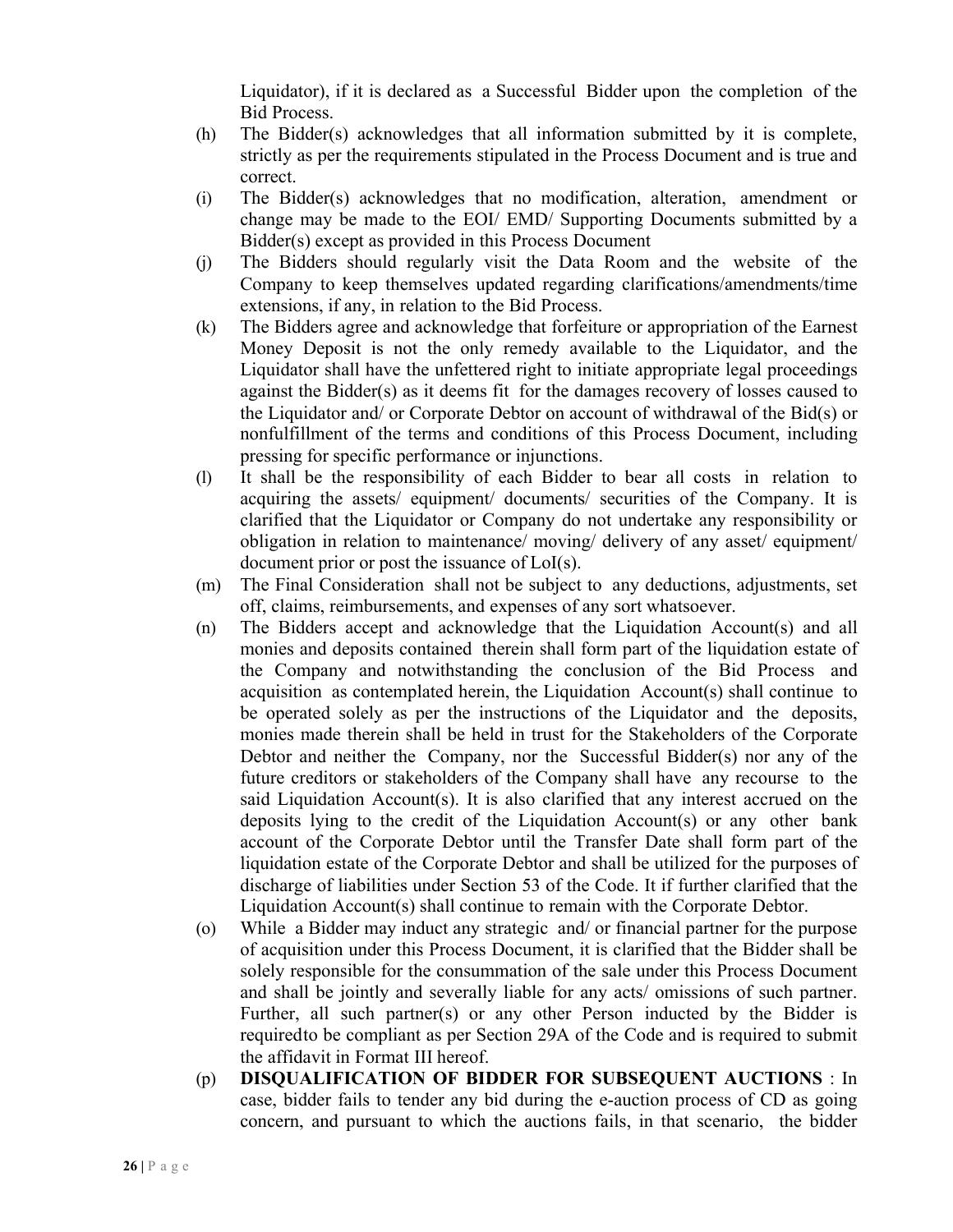shall be debarred and disqualified from taking part in subsequent auction processes conducted by the Liquidator.

#### **7. CLARIFICATIONS**

- 6.1 While the data/information provided in this Process Document and the Data Room, has been prepared and provided in good faith, the Liquidator and his Representatives shall not accept any responsibility or liability, whatsoever, in respect of any statements or omissions herein, or the accuracy, correctness, completeness or reliability of the information provided, and shall incur no liability under any law, statute, rules or regulations as to the accuracy, reliability and completeness of the information provided, even if any loss or damage is caused to any of the Bidders by any act or omission on their part.
- 6.2 A Bidder requiring any clarification on this Process Document, Bid Process, and submission of the Bid or on the Company shall email such request for clarification to liquidator.rainbowdenim@gmail.com on or before June 28, 2022.
- 6.3 The Liquidator reserves the right not to respond to any query or provide any clarification, at their sole discretion, and no extension of time and date referred to in this Process Document shall be granted on the basis of not having received response to clarifications sought from the Liquidator. Nothing contained herein shall be considered or read as compelling or requiring the Liquidator and/or his Representatives to respond to any query or to provide any clarification to the queries raised by a Bidder. The Liquidator and his Representatives will not be held responsible for any delay in response or non-response to clarifications raised by the Bidders.
- 6.4 The Liquidator and/or his Representatives may issue interpretations and clarifications on this Process Document or in relation to the Bid Process to the Bidder(s). All clarifications and interpretations issued by the Liquidator or his Representatives shall be deemed to be part of the Process Document if provided in writing.

## **8. CONFIDENTIALITY**

- 7.1 All information furnished in this Process Document and/or pursuant to the terms hereof shall be governed by the provisions of this Process Document and the Confidentiality Undertaking, where applicable. Information relating to the Bid Process, examination, clarifications, evaluations, and recommendations relating to the Bids or relating to the Bidder(s) shall not be disclosed by the Bidder(s) to any Person who is not officially concerned with the Bid Process or is not a retained professional advisor.
- 7.2 The Bidder(s) acknowledges that the Confidential Information contains critical information including commercially sensitive information relating to the Company and its assets, by virtue of which the Bidder(s) shall keep all such critical information, including the commercially sensitive information and UPSI, confidential and shall not disclose or divulge Confidential Information, such critical information or commercially sensitive information or UPSI, to any other Person.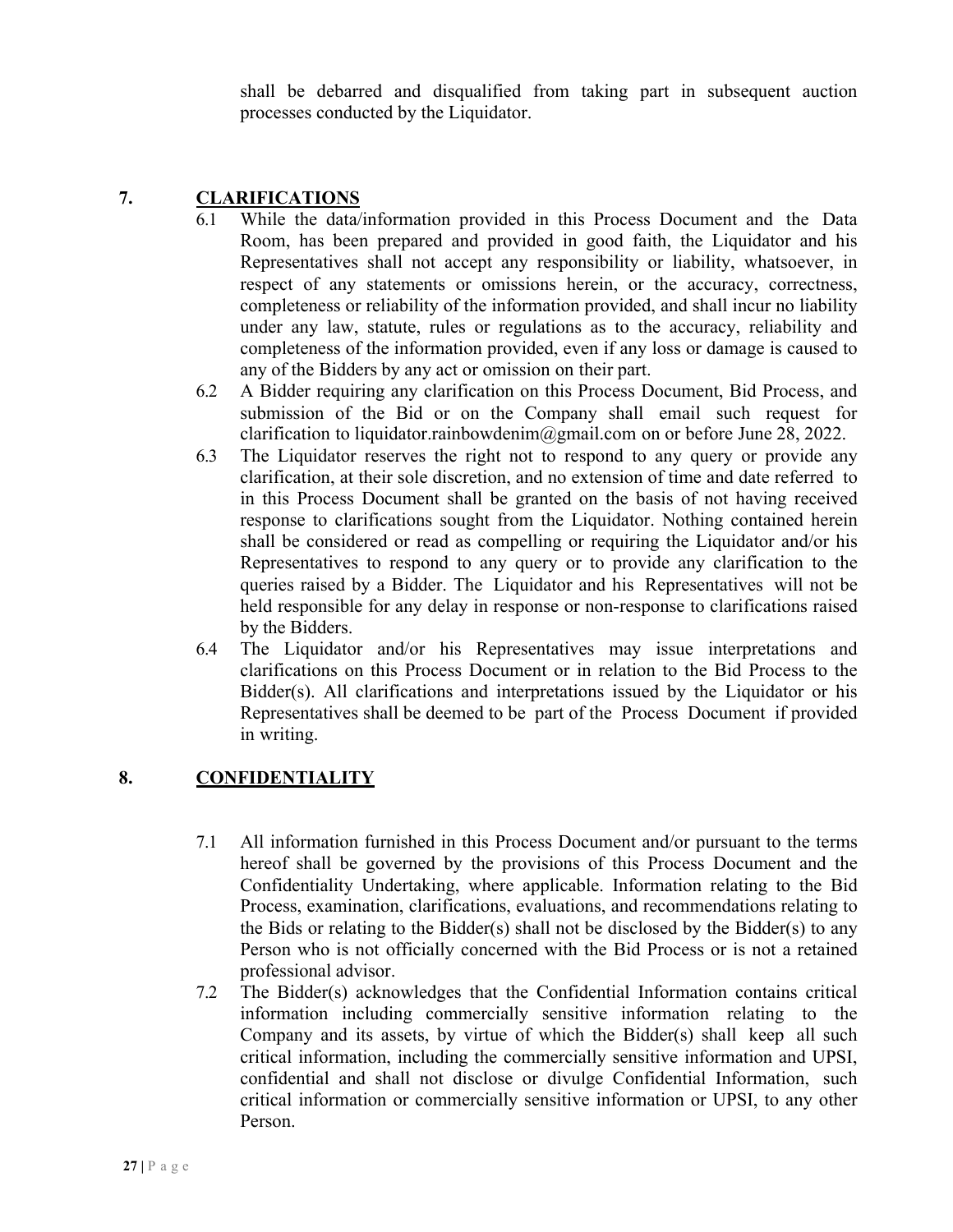- 7.3 The Bidder(s) shall use such Confidential Information including the commercially sensitive information and UPSI relating to the Company and its assets only for the purpose of preparation and submission of the Bid, in accordance with the terms of this Process Document and the Confidentiality Undertaking, where applicable.
- 7.4 The Bidder(s):
	- (a) agrees to use such measures and/or procedures as it uses in relation to its own confidential information to hold and keep in confidence any and all Confidential Information.
	- (b) agrees that the Confidential Information shall be kept confidential and shall be used solely for the purposes of the Bid Process.
	- (c) shall ensure compliance with Applicable Law and specifically with the IB Code and the Liquidation Regulations, with respect to Confidential Information received pursuant to this Process Document.
	- (d) shall take all reasonable steps and measures to minimize the risk of disclosure of Confidential Information by ensuring that only such Representatives who are expressly authorized by it and whose duties require them to possess the Confidential Information shall have access to the Confidential Information on a strict need-to-know basis.
	- (e) shall ensure that the Confidential Information will not be copied or reengineered or reproduced or transmitted by any means and in any form whatsoever (including in an externally accessible computer or electronic information retrieval system) by the Bidder or its Representatives, except for sharing of Confidential Information as required in relation to this Process Document, as decided by the Bidder or its Representatives from time to time.
	- (f) shall not use the Confidential Information to cause any undue gain or undue loss to itself or any other person;
	- (g) shall protect any intellectual property of the Corporate Debtor which it may have access to;
	- (h) shall ensure that all Confidential Information is kept safe and secure at all times and is protected from any theft or leakage;
	- (i) shall comply with the confidentiality obligations hereunder and the Bidder shall be responsible for any breach thereof.
- 7.5 The Bidder's obligations hereunder, shall not apply to Confidential Information if the same:
	- (a) at the time of its disclosure, is in public domain or which after disclosure becomes part of public domain other than as a result of a disclosure by the Bidder or its Representatives contrary to the terms of this Process Document; or prior to its disclosure to the Bidder, was lawfully in the possession of the Bidder as evidenced by the records of the Bidder, or thereafter becomes known to the Bidder on a non-confidential basis from a source other than the Liquidator or his Representatives who is not in breach of itsconfidentiality obligations;
	- (b) is approved for disclosure in writing by the Liquidator, or his Representatives.
	- (c) was or is independently developed by the Bidder(s) or its Representatives without relying upon or using the Confidential Information.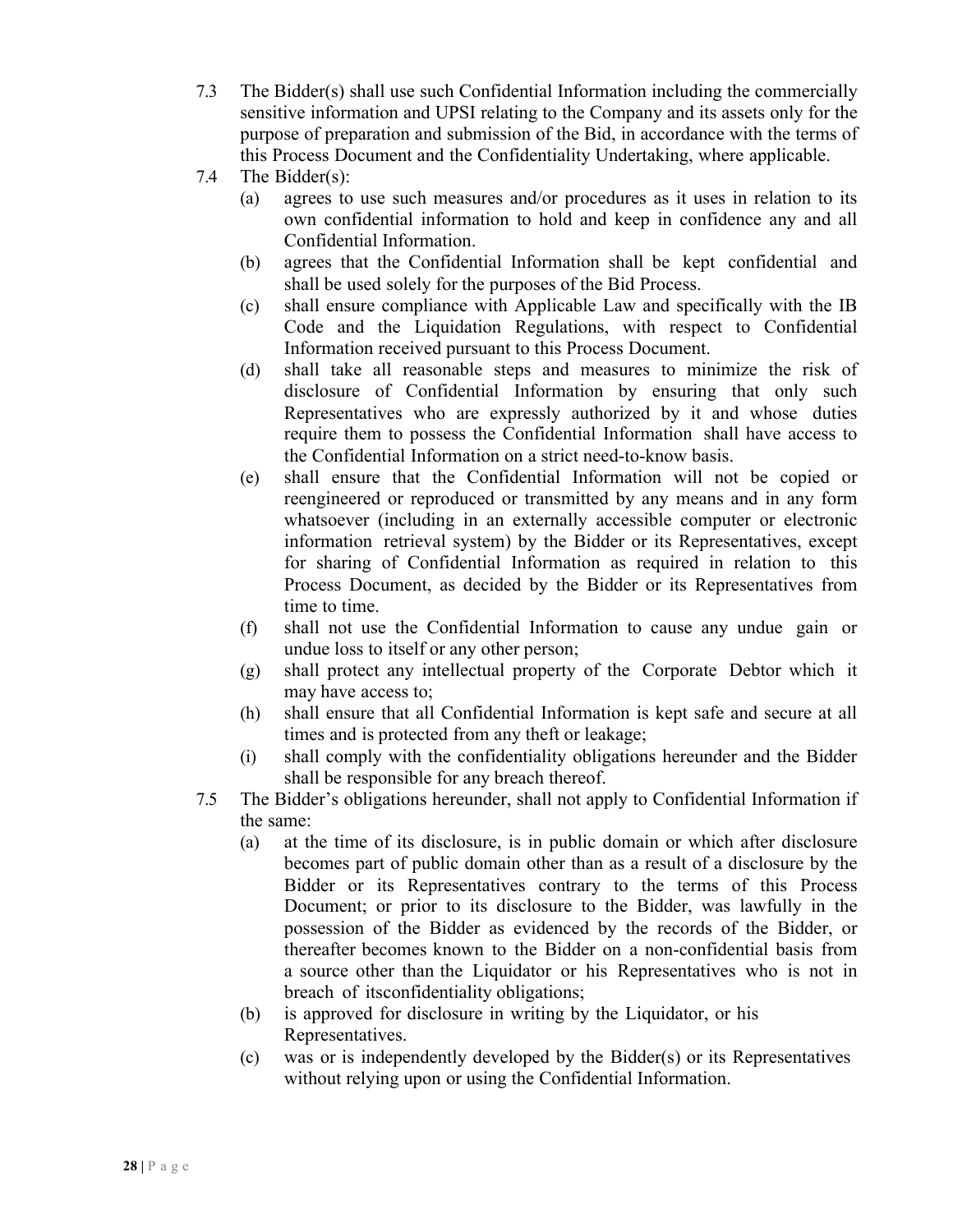## **9. MISCELLANEOUS**

- 8.1 This Process Document is issued upon an express understanding and agreement that the Bidder shall use it solely for the purpose of preparation and submission of the Bid(s) and for the purpose necessarily associated with the Bid(s) and for no other purpose whatsoever.
- 8.2 The Bids shall be evaluated by the Liquidator inter alia on the basis of the Financial Proposal, the declarations made and/or information submitted by the Bidder and/or Process Document.
- 8.3 The Liquidator reserves the right to conduct due diligence/know your customer verifications on the Bidders at any stage of the Bid Process.
- 8.4 All payments under this Process Document shall be made in INR (Indian Rupees).
- 8.5 The Bidder(s) shall ensure compliance with any amendment or clarifications to the IB Code, or to any of the rules and regulations issued thereunder, as amended from time to time. If the Liquidator requires any information, document, or other support from the Bidder, to comply with their obligations under the IB Code or for the purposes of conducting any diligence, the Bidder shall provide the same immediately at its own cost.
- 8.6 If the Bidder conceals any material information or makes a wrong statement or misrepresents facts or makes a misleading statement in its Bid, in any manner whatsoever, the Liquidator reserves the right to reject such Bid and/or cancel the Letter of Intent (if issued) and forfeit the Earnest Money Deposit. The Bidder shall be solely responsible for such disqualification based on its declarations in the Bid.

Save as provided in this Process Document, no change or supplemental information to the Supporting Documents shall be accepted after the Document Submission Date. The Liquidator, may, at their sole discretion, request for additional information/document and/or seek clarifications from Bidder(s), even after the Document Submission Date/Auction Start Date. Delay in submission of additional information and/or documents sought by the Liquidator shall make the Bid liable for rejection.

- 8.7 No extension of time shall be granted under any circumstances to the Bidder(s) for submission of the Supporting Documents including, but not limited to, on the grounds that the Bidder did not obtain a complete set of this Process Document, or did not get an opportunity to conduct a Site visit, or on any other ground(s) as may be deemed appropriate by the Liquidator. However, the Liquidator at his discretion may extend the timelines for submission of Supporting Documents. Such extension in timeline shall be communicated to all Bidders by sending emails or publishing the notice of extension on the website of the Company or on the Data Room.
- 8.8 A Bidder, accepting this Process Document and gaining access to the Data Room, confirms that the Bidder is in compliance with the Insider Trading Regulations and waives any right to claim that there was any involvement of the Liquidator or its Representatives in the Bidder's compliance or lack thereof with the Insider Trading Regulations.
- 8.9 Liquidator and his Representatives shall not be responsible in any way for such any costs incurred by the Bidder(s), regardless of the conduct or outcome of the Bid Process.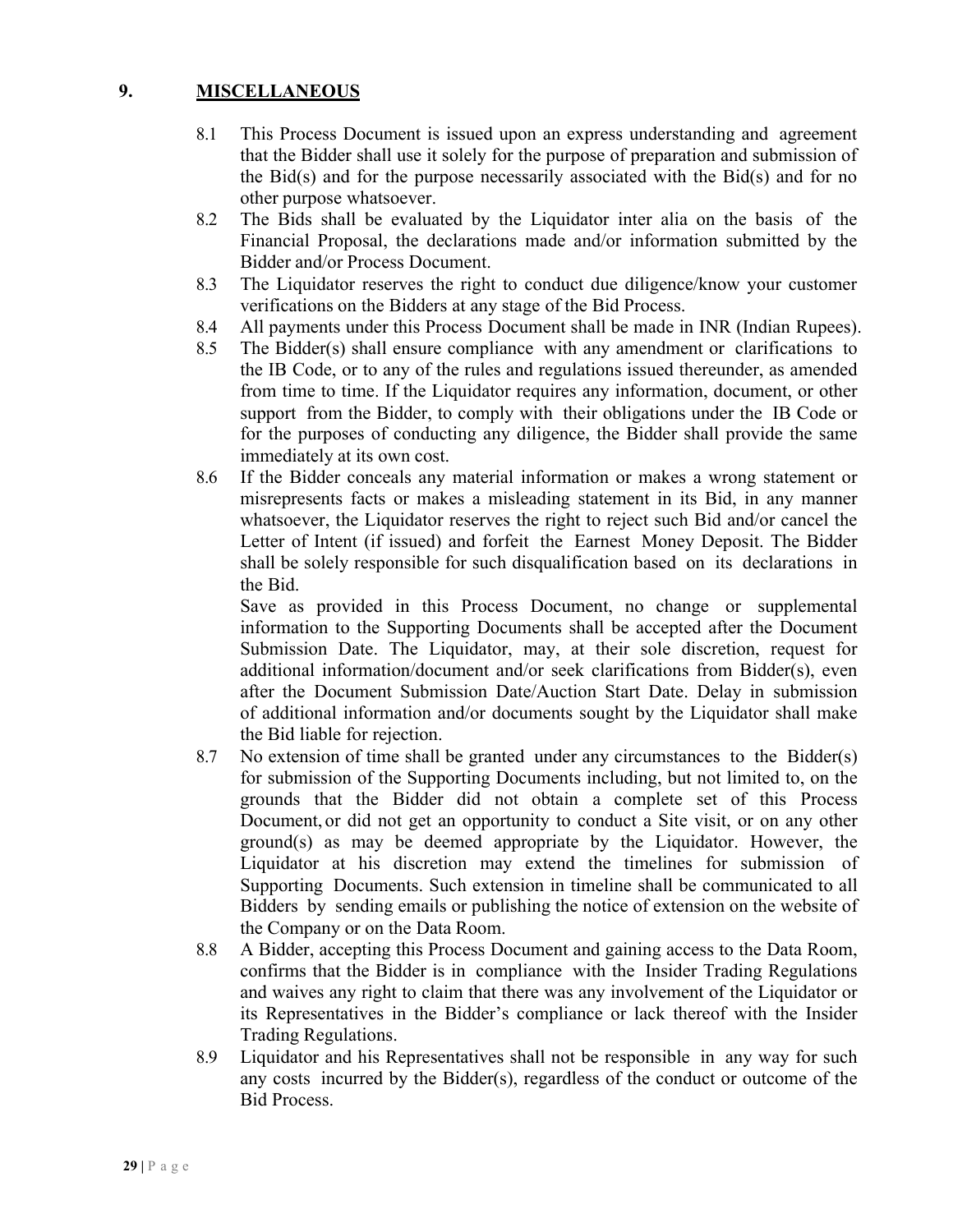- 8.10 The Bidders shall not be entitled to receive any reimbursement of any expenses which may have been incurred in preparation of the Bid(s) and/or carrying out of due diligence, and matters incidental thereto or for any purpose in connection with the Bid(s).
- 8.11 This Process Document and the Bid Process shall be governed by, and construed in accordance with, the laws of India and the Adjudicating Authority shall have exclusive jurisdiction over all disputes arising under, pursuant to and/or in connection with this Process Document and/or the Bid Process.
- The Bidder(s) hereby agrees and releases the Liquidator and its Representatives irrevocably, unconditionally, fully and finally, from any and all liability for claims, losses, damages, costs, expenses or liabilities in any way related to or arising from the exercise of any rights and/or performance of any obligations set out under this Process Document, and/or in connection with the Bid Process, and waives any and all rights and/or claims the Bidder(s) may have in this respect, whether actual or contingent, whether present or in future.
- 8.12 The Liquidator in its sole discretion and without incurring any obligation or liability or cost, reserves the right, at any time, to;
	- (a) suspend and/or cancel the Bid Process and/or amend and/or supplement the Bid Process or modify the dates or other terms and conditions set out in this Process Document;
	- (b) consult with any Bidder(s) in order to receive clarifications or further information;
	- (c) retain any information and/or evidence submitted to the Liquidator/ his Representatives, by, on behalf of, and/or in relation to any Bidder;
	- (d) cancel or disqualify the Bid(s) submitted by any Bidder(s) at any stage of the Bid Process;
	- (e) restart the Bidding Process as per the discretion of the Liquidator and even post issuance of LoI(s) as per the Process Document;
	- (f) independently verify, disqualify, reject and/or accept any and all submissions or other information and/or evidence submitted by or on behalf of any Bidder.
	- (g) accept any Bid(s), conduct subsequent rounds of auction as per the terms deemed fit by the Liquidator as per the Process Document.

## **10. TECHNICAL TERMS & CONDITION OF E-AUCTION SALE**

- 9.1 The Bidder shall be solely responsible for all consequences arising out of the Bid submitted by him (including any wrongful bidding) and no complaint/ representation will be entertained in this regard by the Liquidator. Hence, Bidders are cautioned to be careful to check the Bid amount and alter/rectify their Bid if required before confirming the Bid submitted.
- 9.2 The point of contact for all Bidders in relation to the Portal, technical glitches, instructions relating to the Portal etc. shall be the E-Auction Agency.
- 9.3 E-Procurement Technologies Ltd (Auction Tiger) ("E-Auction Agency" or "E-Auction Service Provider") has been appointed as the E-Auction Service Provider.
- 9.4 The sale of the Company as a "going concern" will be on "as is where basis"," as is what is basis", "whatever there is basis" and "no recourse basis".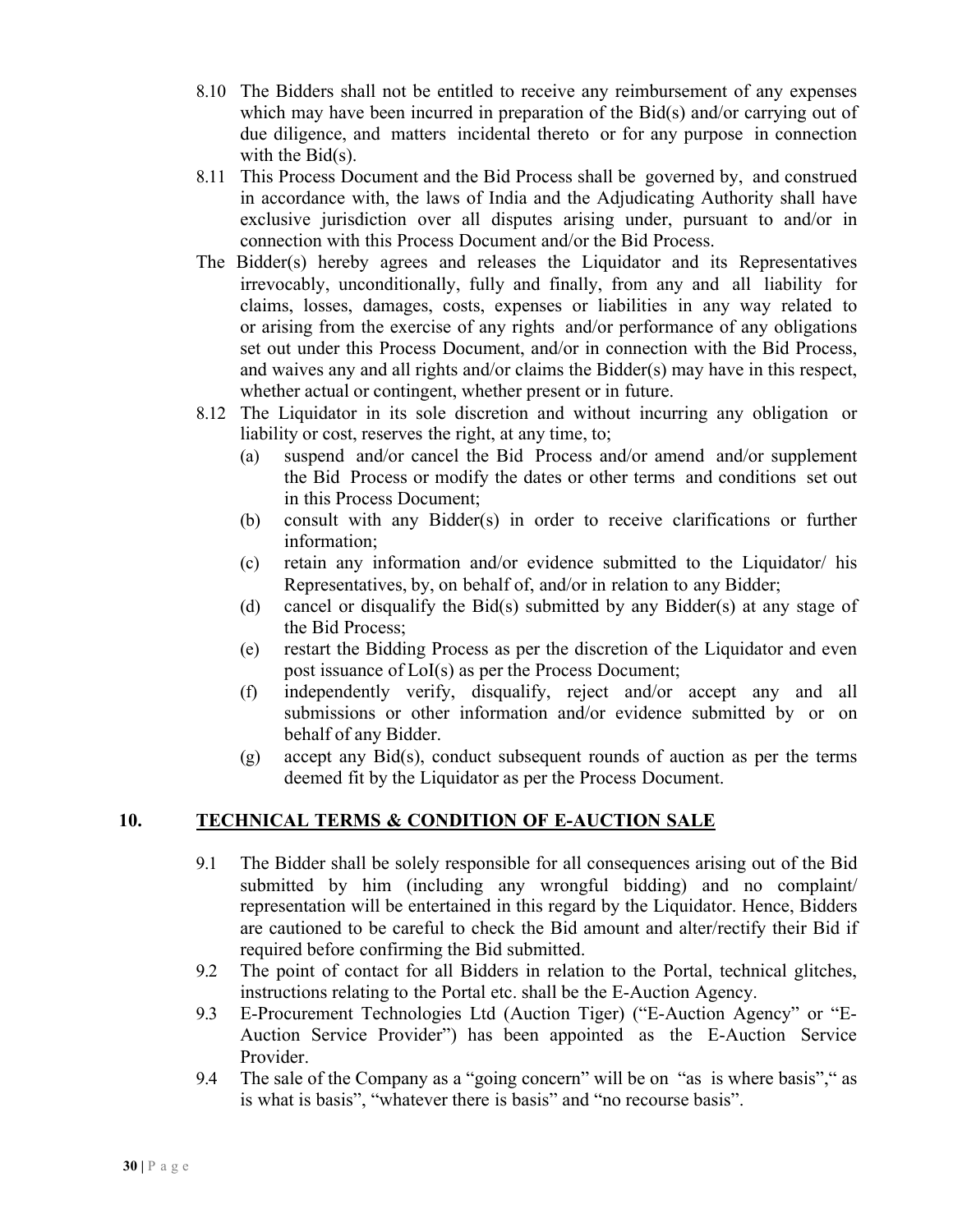- 9.5 Payment timelines by the successful bidder will be independent of grant of final approval by Hon'ble NCLT. Successful bidder will required to pay EMD and balance sale consideration in terms of payment schedule stipulated in the process document. The sale, however, shall be confirmed after Hon'ble NCLT approves the sale transaction.
- 9.6 E-Auction shall be undertaken by the E-Auction Service Provider for and on behalf of the Liquidator through an E-Auction platform provided/referred on the website portal of the E-Auction Service Provider ("Platform").

| 9.7 | Other details of the e-auction are as follows: |                                      |
|-----|------------------------------------------------|--------------------------------------|
|     | Website of E-Auction Agency                    | https://ncltauction.auctiontiger.net |
|     | Address of E-Auction Agency                    | A-801, Wall Street - II,             |
|     |                                                | Opposite Orient Club,                |
|     |                                                | Near. Gujarat College,               |
|     |                                                | Ellis Bridge,                        |
|     |                                                | Ahmedabad - 380006, Gujarat,         |
|     | Contact Person of E-Auction Agency:            | Mr. Praveen Thevar                   |
|     | Contact No. of E-Auction Agency:               | 91-97227 78828, 079-68136841         |
|     | Email ID of E-Auction Agency:                  | praveen.thevar@auctiontiger.net;     |
|     |                                                | $nclt$ (@auctiontiger.net            |

# **11. AMENDMENT TO THE PROCESS DOCUMENT**

The Liquidator may, for any reason whatsoever and without assigning any reason, or incurring any liability, amend, modify or supplement this Process Document by an amendment. Any amendment(s) shall be uploaded on the website of the Corporate Debtor.

Bidders are requested to check website of the Corporate Debtor on a regular basis. The Acceptance of the Process Document shall be deemed to be an acknowledgement by the Bidder(s) that any such amendment shall be binding on the Bidder(s).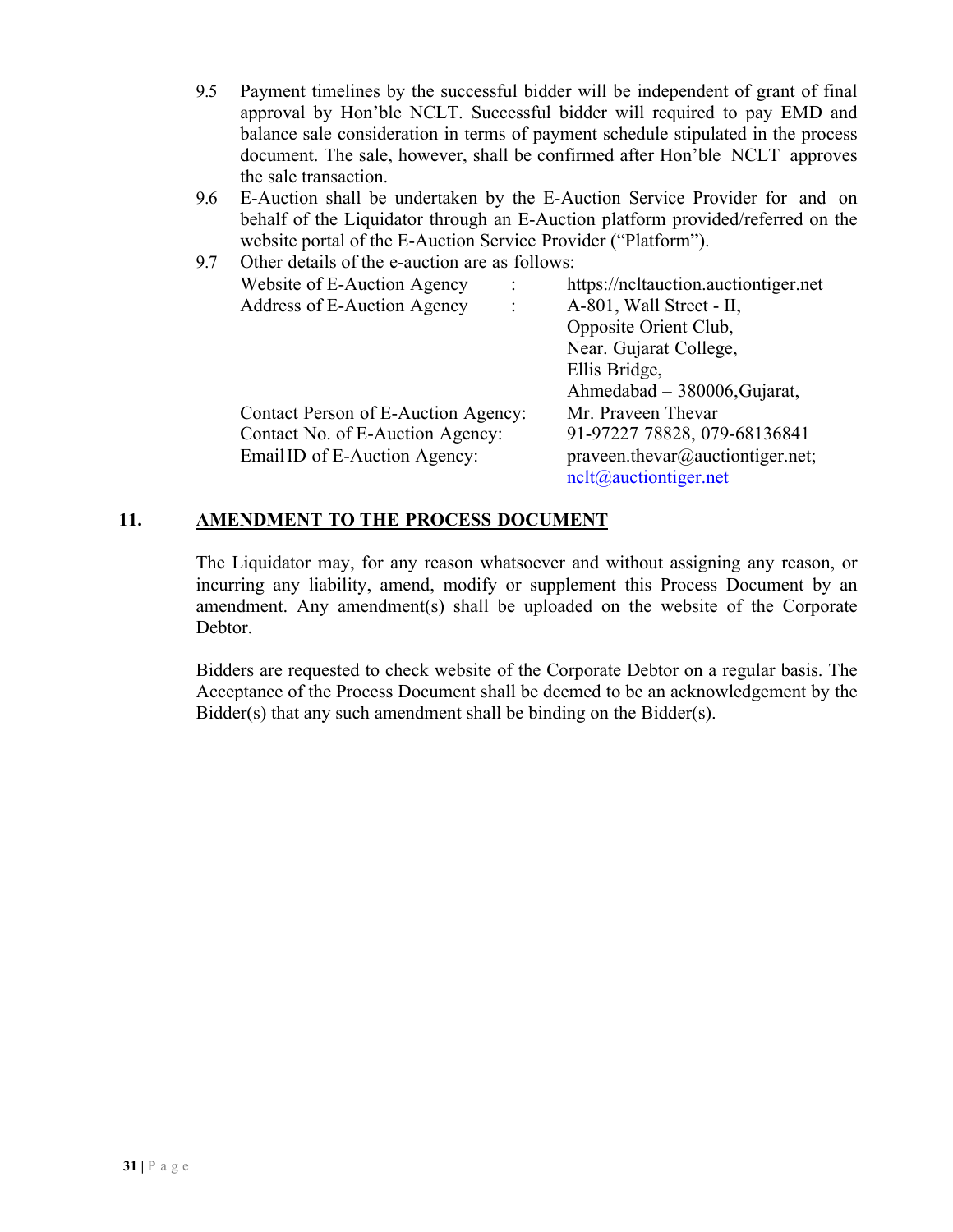#### **ANNEXURE I: Earnest Money Deposit ('EMD')**

Earnest Money Deposit can be furnished;

- a) By Demand Draft in favour of Rainbow Denim Limited In Liquidation, issued by any scheduled commercial bank in India, or
- b) By way of a direct deposit by way of the real time gross settlement ("RTGS")system into bank account held by the Corporate Debtor.

#### **Details for EMD**

Amount of EMD:  $10\%$  of Reserve Price Name of Account: Rainbow Denim Limited – In Liquidation Account No.: 529101010035157 Name of Bank: Union Bank of India Branch: PUDA Phase – I (Mohali) Branch, SAS Nagar – 160 055

MICR Code: 160026008

IFSC Code: UBIN0552917 (fifth character is zero)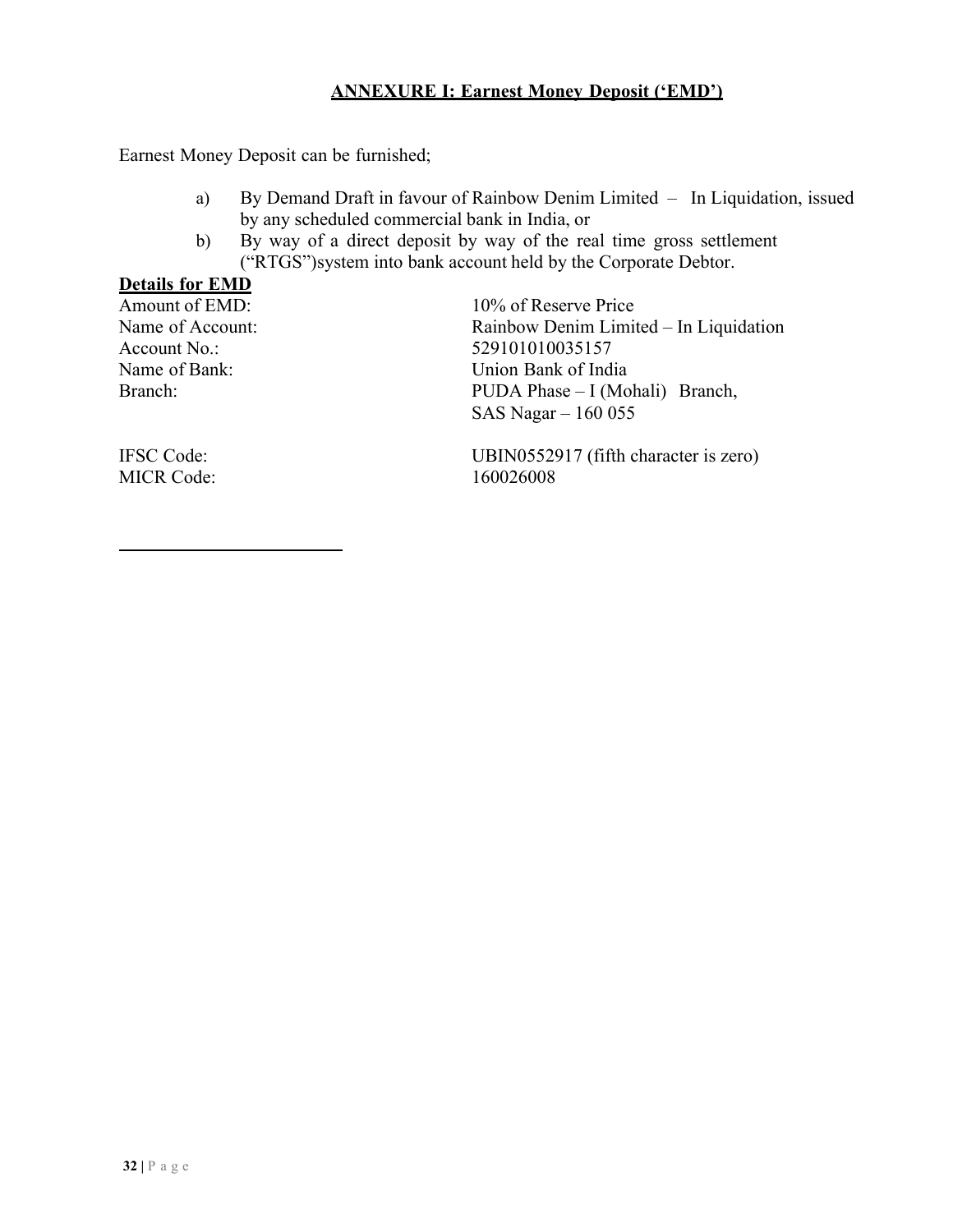#### **BID Application Form**

(Please fill up separate Bid application forms for each property)

| Date:                                    |
|------------------------------------------|
| Mr. Dharmendra Kumar Bhasin, Liquidator, |
| Rainbow Denim Limited – In Liquidation   |
| Dear Sir,                                |

I/We am/are desirous in participating in the e-auction announced by you in the newspaper publication dated ……………………….. in …………………….………………. (name of media journal)

Details of Corporate Debtor: Rainbow Denim Limited – In Liquidation

Details of Bidder / Bid Price Offered

| Name of the Bidder     |  |
|------------------------|--|
| Constitution of Bidder |  |
| Contact No.            |  |
| Email ID               |  |
| PAN No.                |  |
| Address                |  |

I/We/M/s. also enclose copies of the required KYC documents. We request you to kindly verify the same and arrange with the auction portals for issue of an ID and password for usto enable us to take part in the E- Auction.

Place: STAMP

Date: Signature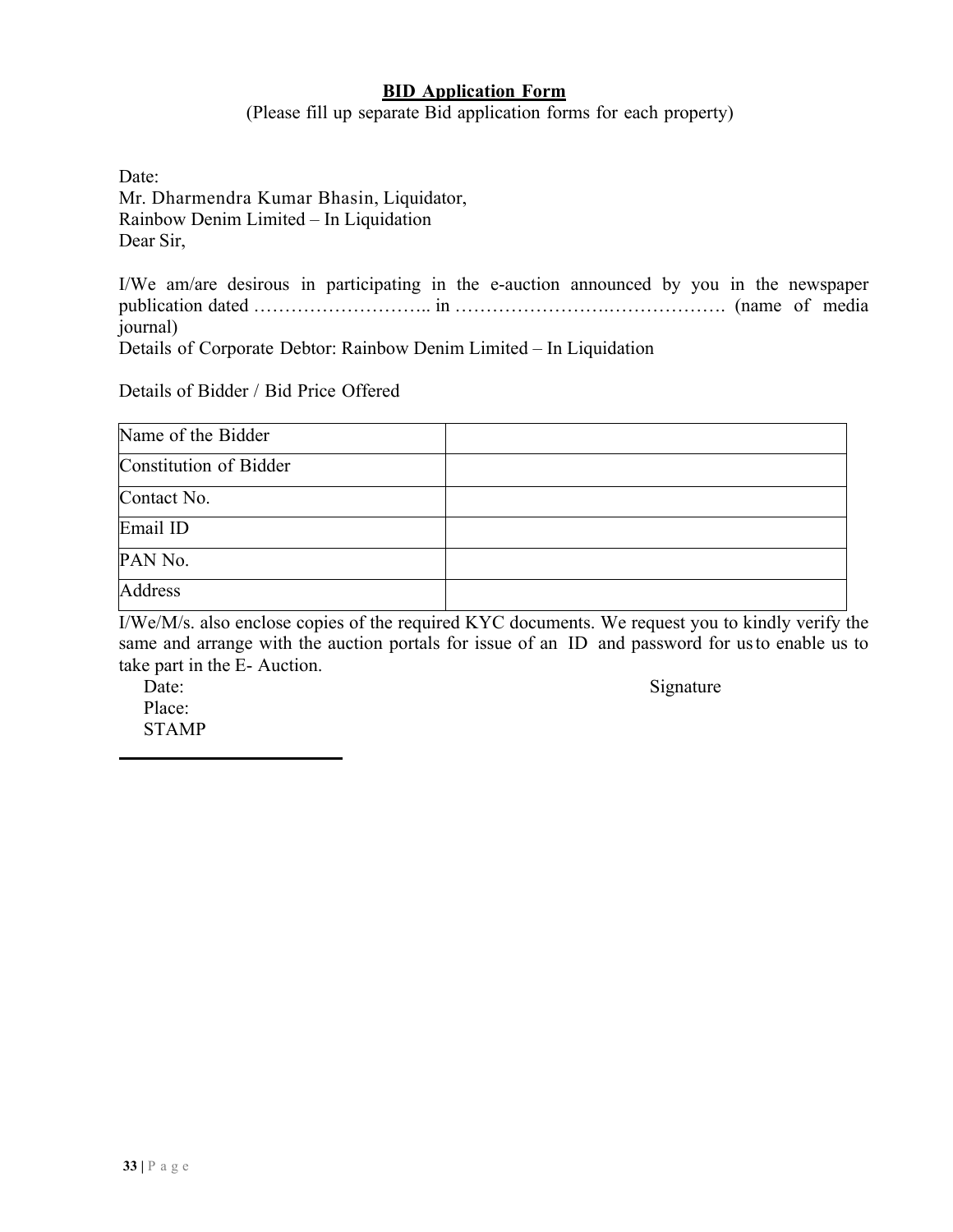## **ANNEXURE II: DESCRIPTION OF THE CORPORATE DEBTOR**

| S.No | <b>Assets</b>                               | <b>Reserve Price</b><br>(Rs./Crores) | <b>Initial EMD</b><br><b>Amount</b><br>(Rs./Crores) | <b>Incremental</b><br>Value<br>(Rs./Crores) |
|------|---------------------------------------------|--------------------------------------|-----------------------------------------------------|---------------------------------------------|
| 1.   | Sale of Corporate Debtor as a Going         | 58.00 Cr                             | 5.80 Cr                                             | $0.10 \mathrm{Cr}$                          |
|      | $Concern -$                                 |                                      |                                                     |                                             |
|      | All the assets excluding liabilities of the |                                      |                                                     |                                             |
|      | Corporate Debtor on a going concern         |                                      |                                                     |                                             |
|      | basis as per Regulation 32A of IBBI         |                                      |                                                     |                                             |
|      | (Liquidation Process) Regulations, 2016     |                                      |                                                     |                                             |
|      | <b>Specific Exclusions -</b>                |                                      |                                                     |                                             |
|      | Cash and cash equivalents                   |                                      |                                                     |                                             |
|      | Any assets or their value recovered<br>11.  |                                      |                                                     |                                             |
|      | through proceedings for avoidance of        |                                      |                                                     |                                             |
|      | transactions in accordance with             |                                      |                                                     |                                             |
|      | Chapter III of the IBC                      |                                      |                                                     |                                             |
|      |                                             |                                      |                                                     |                                             |

*Notes:*

- *1. Please note that Corporate Debtor had availed a GST input credit of Rs. 2.68 crores on the basis of invoice raised by various parties against which payment was not made on the Corporate Debtor and therefore, the Corporate Debtor has made provision for the doubtful adjustment/recovery of GST.*
- *2. Successful bidder shall be entitled to pursue civil/criminal matters filed by the CD/Liquidator in various Courts/NCLT for recovery of various dues after full payment of sale consideration and handing over of the CD to be specified in the sale certificate except Avoidance Provisions Application under IBC.*
- *3. Relevant data in respect of the assets and liabilities to the extent available till date and to the best knowledge of the liquidator shall be made available in the data room.*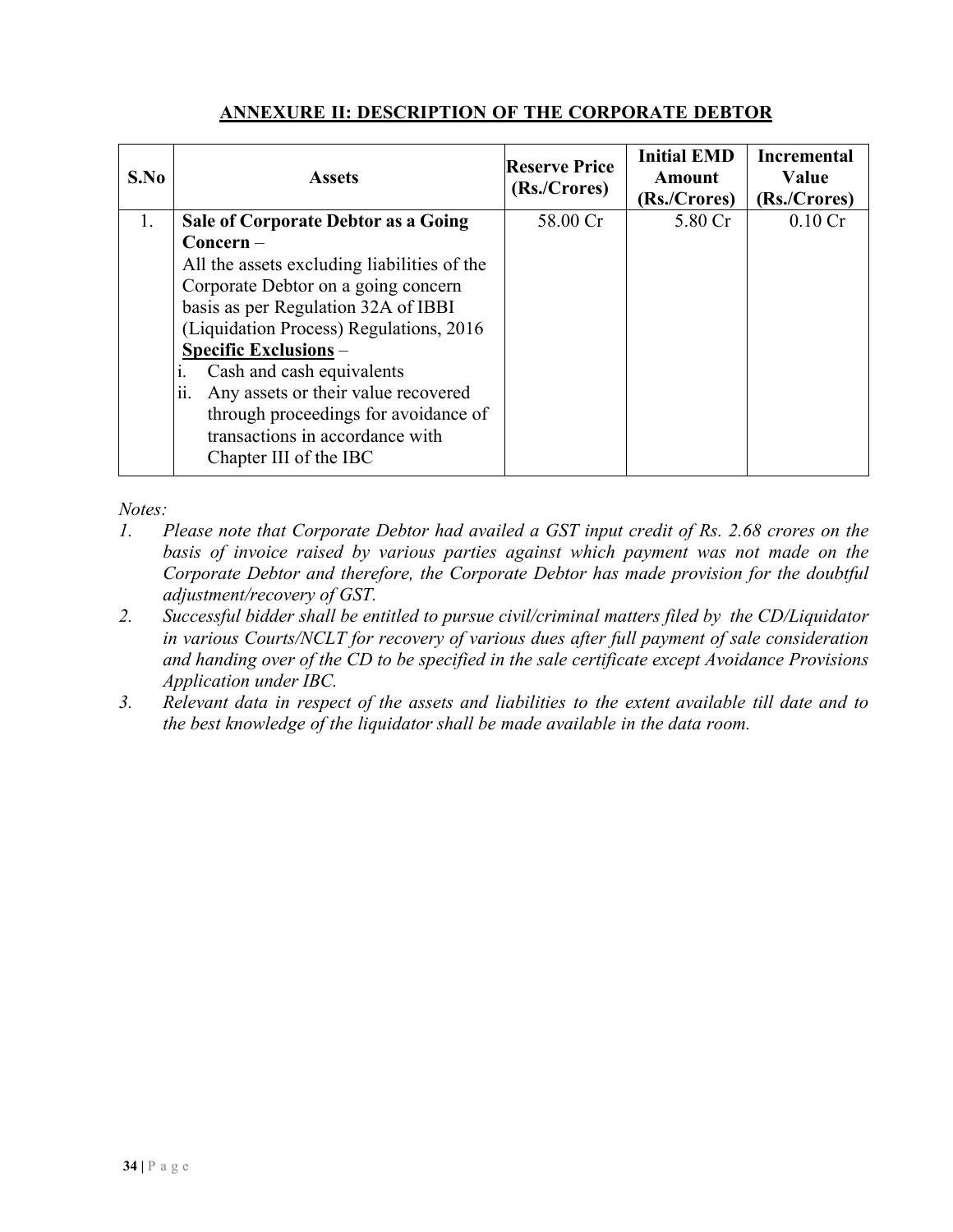# **EOI FORMAT FORMAT I: COVERING LETTER**

(On the letter head of the Bidder)

Bidder's Name:

Full Address:

Telephone No.:

Email address:

To,

Mr. Dharmendra Kumar Bhasin, Liquidator,

Rainbow Denim Limited – In Liquidation

**Sub: - Bid for the e-auction process relating to Rainbow Denim Limited – In Liquidation ("Company")**

## **Ref: - Process Document for submission of bids for sale of Company as a going concern[●] ("Process Document")**

Dear Sir,

- 1. We, the undersigned Bidder having read and examined in detail the Process Document including the disclaimers to the Process Document, set out the related information in relation to the Bid Process conducted for the Company, and are hereby submitting an EOI for the Company as a going concern.
- 2. We enclose herewith the Supporting Documents with duly signed and/or certified forms/documents/authorizations as mandated by you in the Process Document, for your consideration.
- 3. We have submitted all the requisite documents as per the prescribed formats setout in the Process Document, without any deviations, conditions and without any assumptions or notes.
- 4. We further represent and confirm as follows:
	- a. Acceptance

We hereby unconditionally and irrevocably agree and accept the terms of the Process Document and that the decision made by the Liquidator and/or the Adjudicating Authority in respect of any matter with respect to, or arising out of, the Process Document, shall be binding on us. We hereby expressly waive any and all claims in respect of the Bid Process.

- b. Litigation/Proceedings We confirm that there are no litigation/disputes/proceedings pending or threatened against us, which affects our ability to fulfill our obligations under the Bid and the Process Document.
- c. Familiarity with Relevant Indian Laws and Regulations and Authorizations We confirm that we have studied the provisions of the IB Code and other relevant laws and regulations to enable us to submit and execute our Bid along with required documents and execute the other required documents in the event of our selection as the Successful Bidder. We have obtained the necessary corporate and regulatory approvals required to participate in the Bid Process. We further confirm that our Bid is not in contravention of the provisions of any law for the time being in force and is in strict compliance with the IB Code.
- d. Contact person The details of the contact person for the purposes of this Bid are provided below: Name : [●] Designation : [●]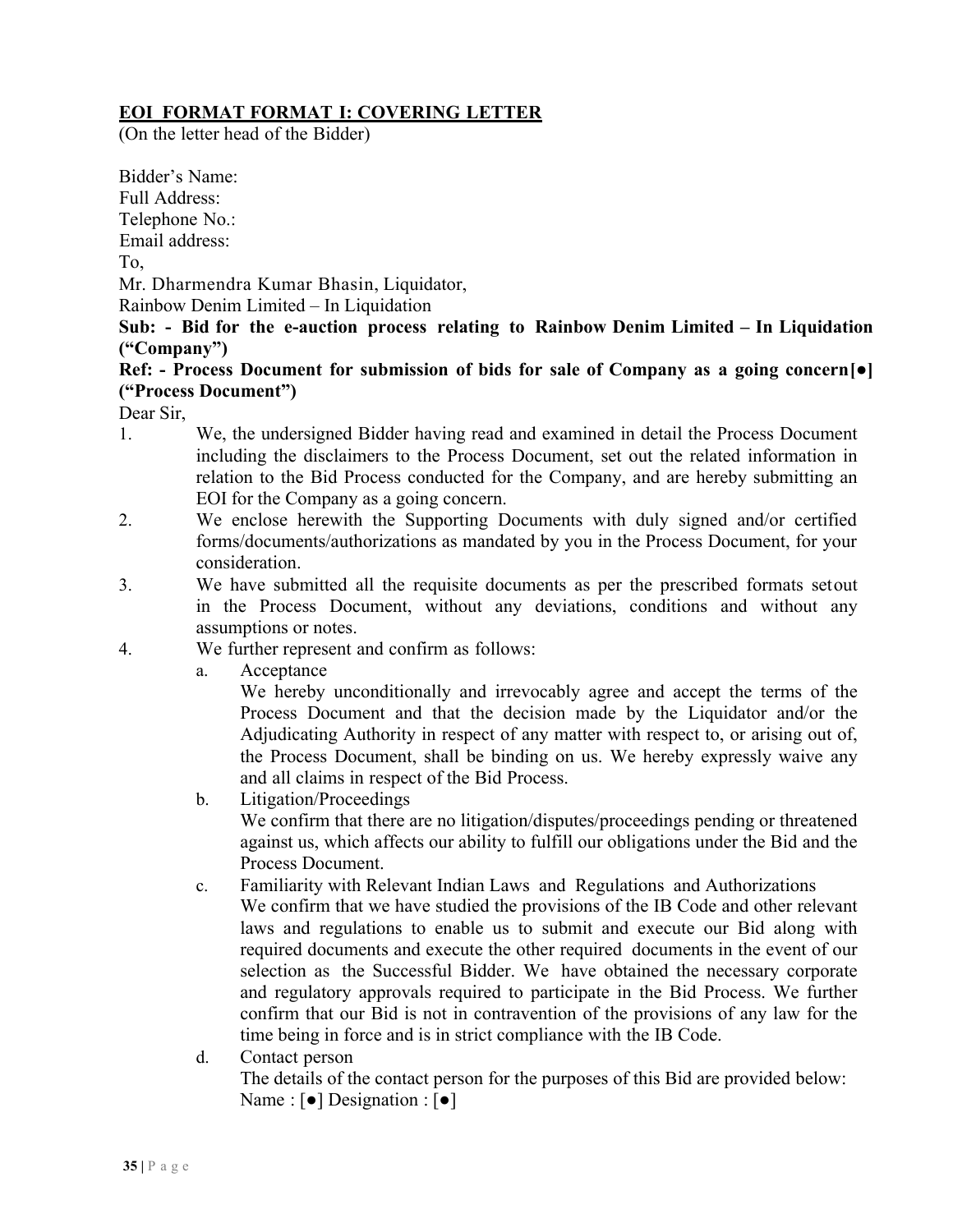Company Address : [●]Phone  $Nos : [\bullet]$ E-mail address : [●]

- *4.* We are enclosing herewith the physical copy of the Supporting Documents, and necessary documents as described herein and duly signed forms/documents/authorizations, the EOI, Supporting Documents and necessary documents as described herein, as mandated in the Process Document, for your consideration.
- *5.* We confirm that the Bid(s) submitted by us will be consistent with all the requirements of submission as stated in the Process Document and the IB Code and subsequent clarifications/communications from the Liquidator or his Representatives.
- *6.* We acknowledge that a Bid(s) can be submitted by us on the E-auction Platform only.
- *7.* The information submitted by us is complete, strictly as per the requirements stipulated in the Process Document and is true and correct. We acknowledge that we shall be solely responsible for any errors or omissions in our Bid(s).
- *8.* We confirm that all the terms and conditions of our Bid(s) are valid for acceptance for a minimum period of 6 (six) months from the Auction Date. We further confirm that in the event that we are declared as Successful Bidder, then the Bid(s) shall continue to remain valid and binding without any expiry period.
- *9.* We confirm that we have not taken any deviations so as to be deemed non- responsive with respect to the provisions of the Process Document.
- *10.* Capitalized terms, not defined herein, shall have the meaning given to them in the Process Document.

Thanking you,

Yours faithfully,

(Signature and Name of the Attorney as per Format VI – Power of Attorney) Address of the duly Authorized Representatives of the [Bidder] Company rubber stamp/seal

## **ADDITIONAL DETAILS TO BE SUBMITTED WITH COVERING LETTER**

- 1. Details of the Bidder such as:
- A. Name and address:

Name of the Bidder: Address: Telephone No:

Email:

- B. Ownership Structure and Composition of the bidder,
- C. Date of establishment of the Bidder
- D. Core area of expertise of the Bidder & Brief Profile of the Bidder
- E. Contact Person:
	- Name: Designation: Telephone No: Email:
- F. PAN No. or equivalent details of the Bidder
- G. Current Address Proof:
- H. Valid e-mail ID: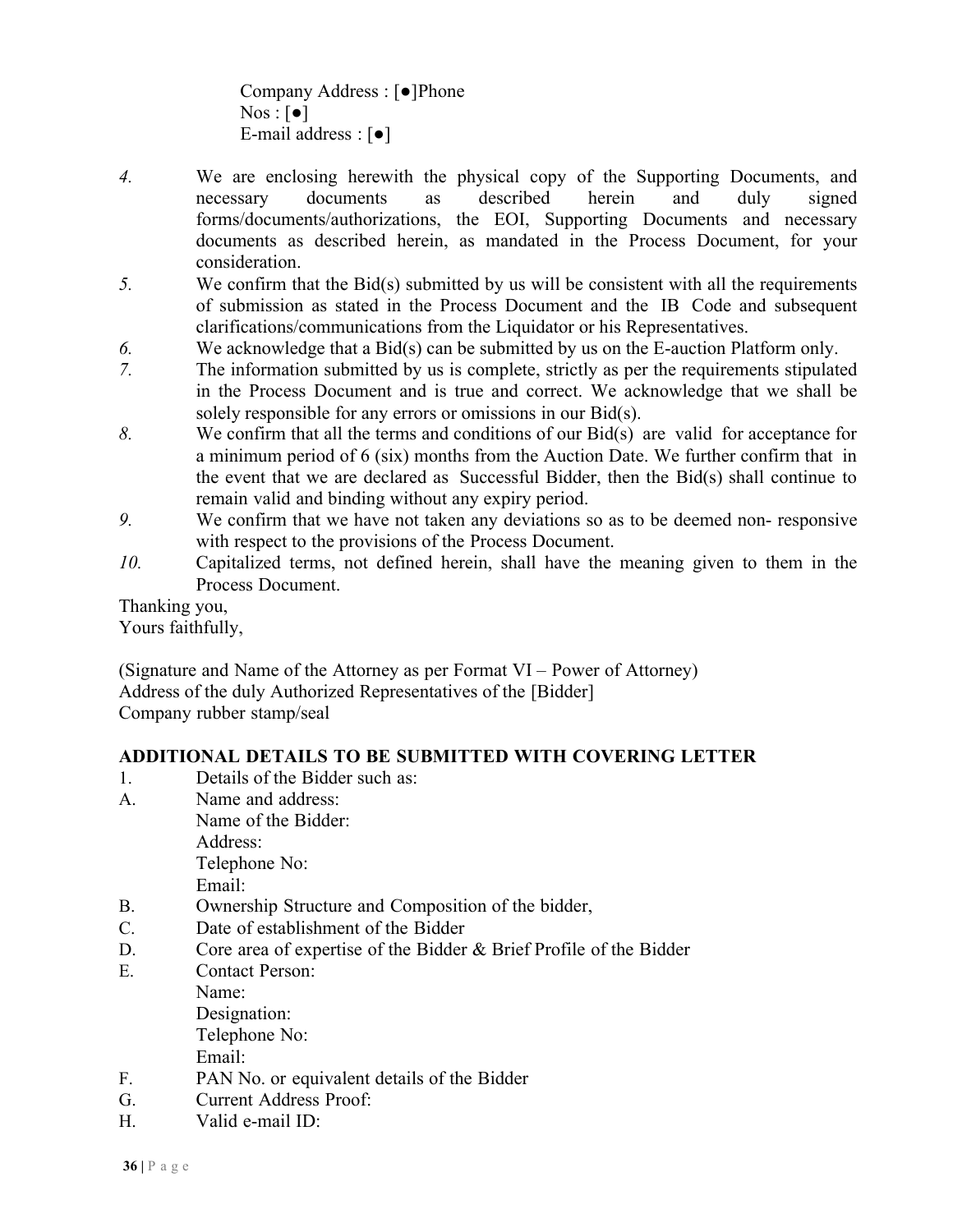- I. Landline and Mobile Phone number:<br>
J. Authorization to the Signatory (in cas
- J. Authorization to the Signatory (in case the bidder is a legal entity):<br>
K. Bank details of the Bidder:
- Bank details of the Bidder:
- 2. Business Profile of the Bidder<br>3. Legal Documents: Copies of Co
- Legal Documents: Copies of Certificate of Registration and Constitutional Documents of the Bidder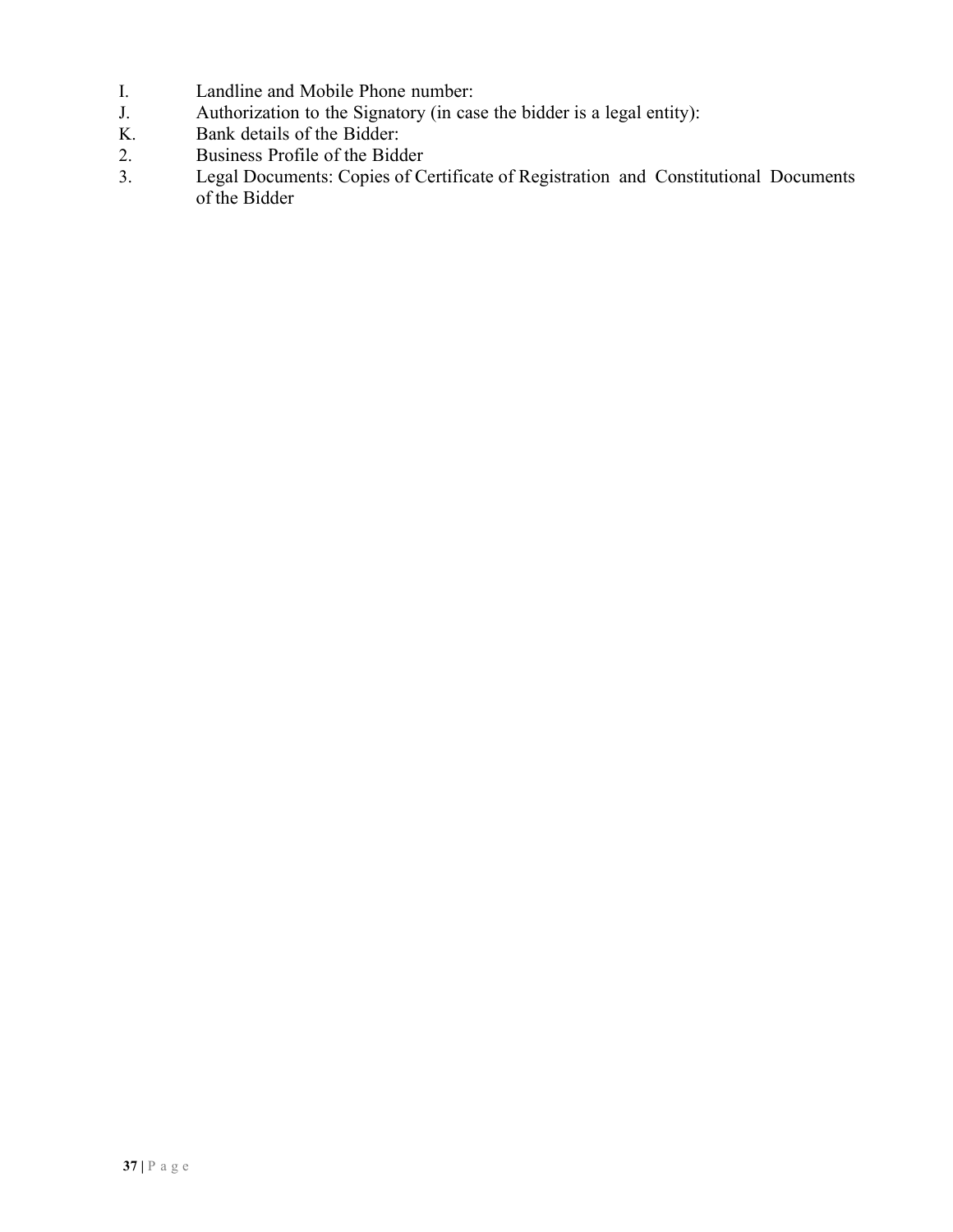#### **FORMAT II: CONFIDENTIALITY UNDERTAKING [TO BE PRINTED ON A STAMP PAPER OF APPROPRIATE VALUE] CONFIDENTIALITY UNDERTAKING**

To,

Mr. Dharmendra Kumar Bhasin, Liquidator

Rainbow Denim Limited – In Liquidation

#### **Sub: Liquidation Process of Rainbow Denim Limited**

Dear Sir,

1. This acknowledgement and undertaking ("Undertaking") is being furnished by

("Recipient", which term where relevant includes all directors, employees and consultants, successors and assigns of the Recipient), in respect of the Confidential Information (as defined herein) provided / to be provided to us in relation to Rainbow Denim Limited, a company having its registered office at Village Chaundheri, Post Office Dappar, Chandigarh-Ambala National Highway, Tehsil Derabassi, Distt. SAS Nagar (Mohali), Lalru – 140506 (Punjab) (the "Corporate Debtor" or the "Company") and is further to the confidentiality obligations of the Liquidator under the provisions of the Insolvency and Bankruptcy Code, 2016 ("Code" which term includes all rules and regulations made thereunder), read with the applicable regulations.

2. I/We understand, acknowledge and agree that any and all information supplied, whether by you, the Corporate Debtor or any person on behalf of you and/or the Corporate Debtor, to us or to any other person on our behalf, including any third parties ("Secondary Recipient") including information related to the financial position of the Corporate Debtor, information related to assets or valuation thereof, transactions and/or business and/or operations of the Corporate Debtor or any information provided pursuant to any request made by us and in each case information whether in written form, electronically or orally shall constitute "Confidential Information" for the purposes of this Undertaking.

> Confidential Information shall also include information or documents generated or derived by the Recipient that contains, reflects or is derived from any Confidential Information.

However, Confidential Information shall not include:

- (i) information which, at the time of disclosure to the Recipient or Secondary Recipient(s), is in the public domain through no violation of the provisions of the Code or a breach of this Undertaking; or
- (ii) information which, after disclosure to the Recipient or Secondary Recipient(s), becomes publicly available and accessible through no violation of the provisions of the Code or a breach of this Undertaking; or
- (iii) information which was, lawfully and without any breach of this Undertaking, known to, or in the possession of, the Recipient or Secondary Recipient(s) prior to its disclosure, as evidenced by the records of the Recipient or Secondary Recipients; or
- (iv) information which is permitted by you or your authorized representatives to be disclosed solely for legal or regulatory requirements, provided that the obligation upon the Recipient to maintain confidentiality of such information permitted to be disclosed shall continue for all other purposes under this Undertaking;
- (v) information which was independently developed by any party (including the Recipient and the Secondary Recipient) without breach of this Undertaking, and not on the basis of Confidential Information; or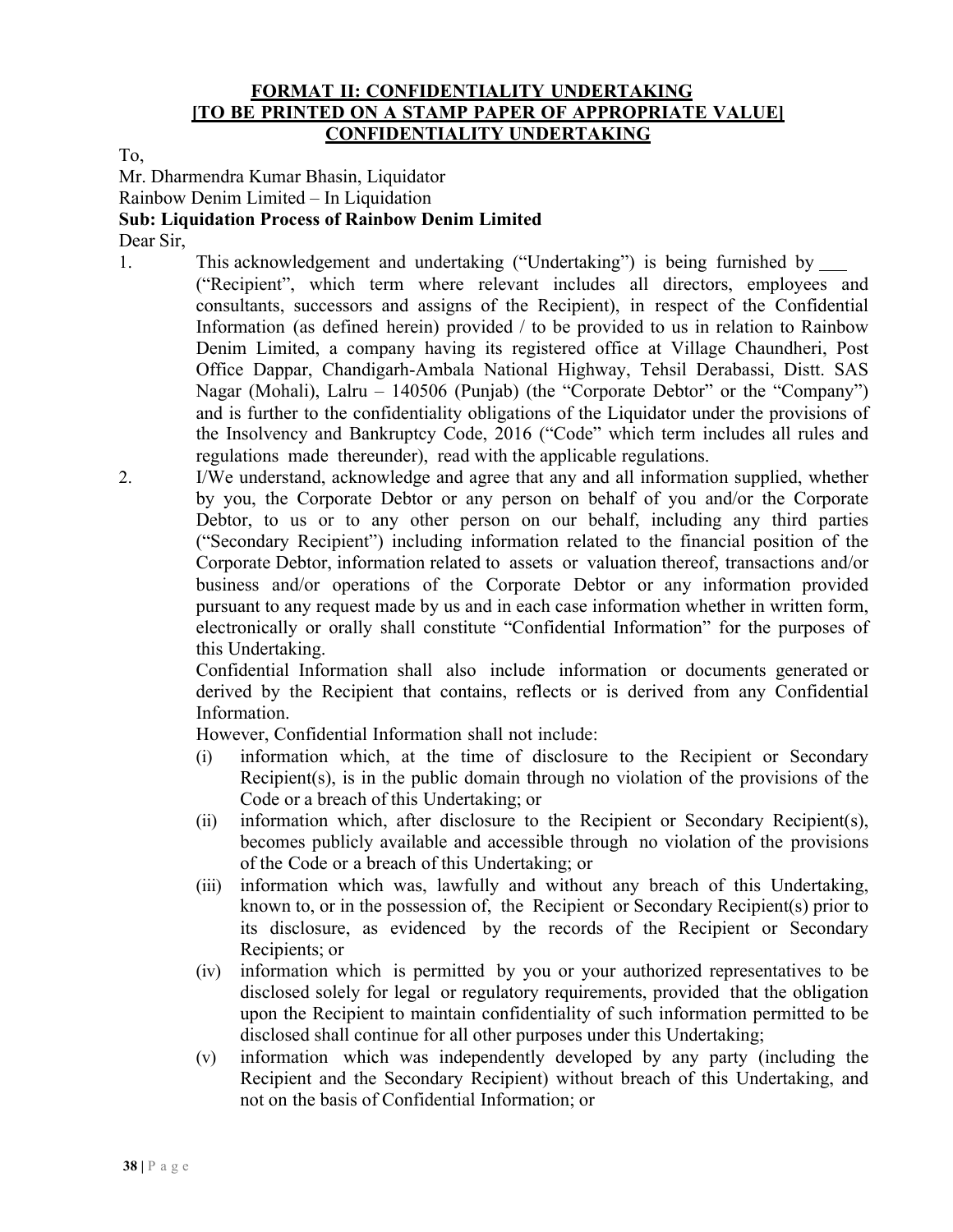- (vi) information that is required to be disclosed on account of an order of a court or due to any requirement of law, regulation or any competent judicial, supervisory, regulatory or administrative authority/ body including the directions of any regulatory authority applicable to, or having jurisdiction over, the Recipient and the Secondary Recipient, or in any other legal proceedings (including the National Company Law Tribunal, Insolvency and Bankruptcy Board of India, any other court, tribunal or government authority) or pursuant to the guidelines of regulatory/administrative authority or stock exchange. The Recipient shall disclose such information only with prior intimation to the Liquidator or the Corporate Debtor or any person authorised on their behalf.
- 3. The Recipient hereby acknowledges, agrees and undertakes that:
	- (i) the Confidential Information provided by the Liquidator in relation to the Corporate Debtor has been accepted by the Recipient and shall be utilized only in accordance with this Undertaking;
	- (ii) the Confidential Information shall be kept secret and confidential by the Recipient and shall be used solely as allowed herein;
	- (iii) the Recipient shall not use Confidential Information to cause an undue gain or undue loss to itself or any other person;
	- (iv) the Recipient shall comply with the provisions of law from time to time in force relating to confidentiality and insider trading;
	- (v) the Confidential Information may only be disclosed to and shared with Secondary Recipients, in accordance with applicable laws, including in relation to confidentiality and insider trading, and terms of this Undertaking on a strict needto-know basis and only to the extent necessary for and in relation to the auction of the Corporate Debtor/ it's assets with prior intimation to the Liquidator, provided that the Recipient shall ensure that such Secondary Recipients shall strictly be bound by obligations that are at least as restrictive as those stated in this Undertaking. The Recipient shall be liable for any breach of this Undertaking due to any action or omission of any Secondary Recipient and in this regard this Undertaking would be read as if the Secondary Recipient were a party hereto with all references to Recipient being a reference to Secondary Recipient;
	- (vi) it shall immediately disclose to the Liquidator, if so required by the Liquidator, the names and details of any and all Secondary Recipients;
	- (vii) it shall ensure that all Confidential Information is kept safe and secured at all times and is properly protected against theft, damage, loss or unauthorised access, hacking, etc.;
	- (viii) by virtue of this Undertaking, it has not acquired, does not and shall not acquire at any time hereafter any right, title or interest of any nature whatsoever in the Confidential Information including any intellectual property;
	- (ix) the Recipient shall protect any intellectual property of the Corporate Debtor it may have access to;
	- (x) no representation or warranty has been provided in relation to the authenticity or adequacy of the information provided, including Confidential Information, for the purposes for which the same has been received /sought by the Recipient and the Recipient shall not have any claim against the Corporate Debtor or the Liquidator or any person on behalf of the Liquidator and/or Corporate Debtor in relation to any information provided. Further the Recipient merely because of receipt of any information or execution of this Undertaking shall not have any rights or

**39 |** P a g e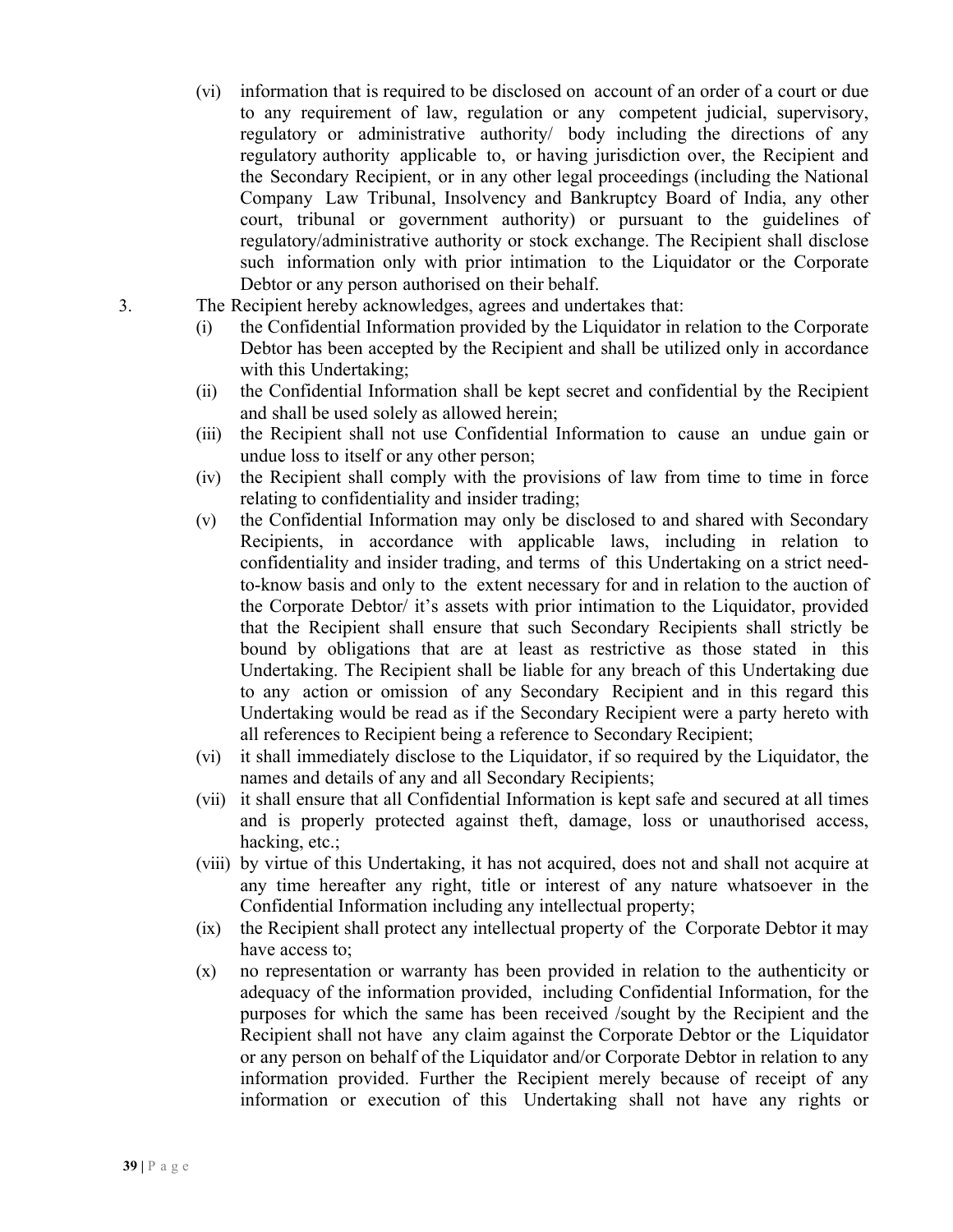entitlement against the Liquidator for undertaking any action/transaction in connection with the Corporate Debtor.

- 4. Recipient acknowledges and agrees that in the event of breach or threatened breach of the terms of this Undertaking, the Corporate Debtor shall suffer irreparable damages, for which monetary compensation may be an inadequate remedy. Accordingly, it is agreed that in addition to any other remedy to which the Liquidator and the Corporate Debtor jointly or severally may be entitled to at law or in equity, the Liquidator and the Corporate Debtor jointly or severally shall be entitled to seek an injunction to prevent a breach or threatened breach of this Undertaking and/ or specific performance of the terms of this Undertaking and/or any other remedies available at law.
- 5. This Undertaking and any dispute, claim or obligation arising out of or in connection with it shall be governed by and construed in accordance with Indian law and the Adjudicating Authority as per the Code shall have exclusive jurisdiction over matters arising out of or relating to this undertaking.

IN WITNESS WHEREOF I/We have set our hands hereunder on this day of XX, 2022 at .SIGNED AND DELIVERED BY:

For and on behalf of \_ WITNESS 1: (Signature) (Name) (Address) WITNESS 2: (Signature) (Name) (Address)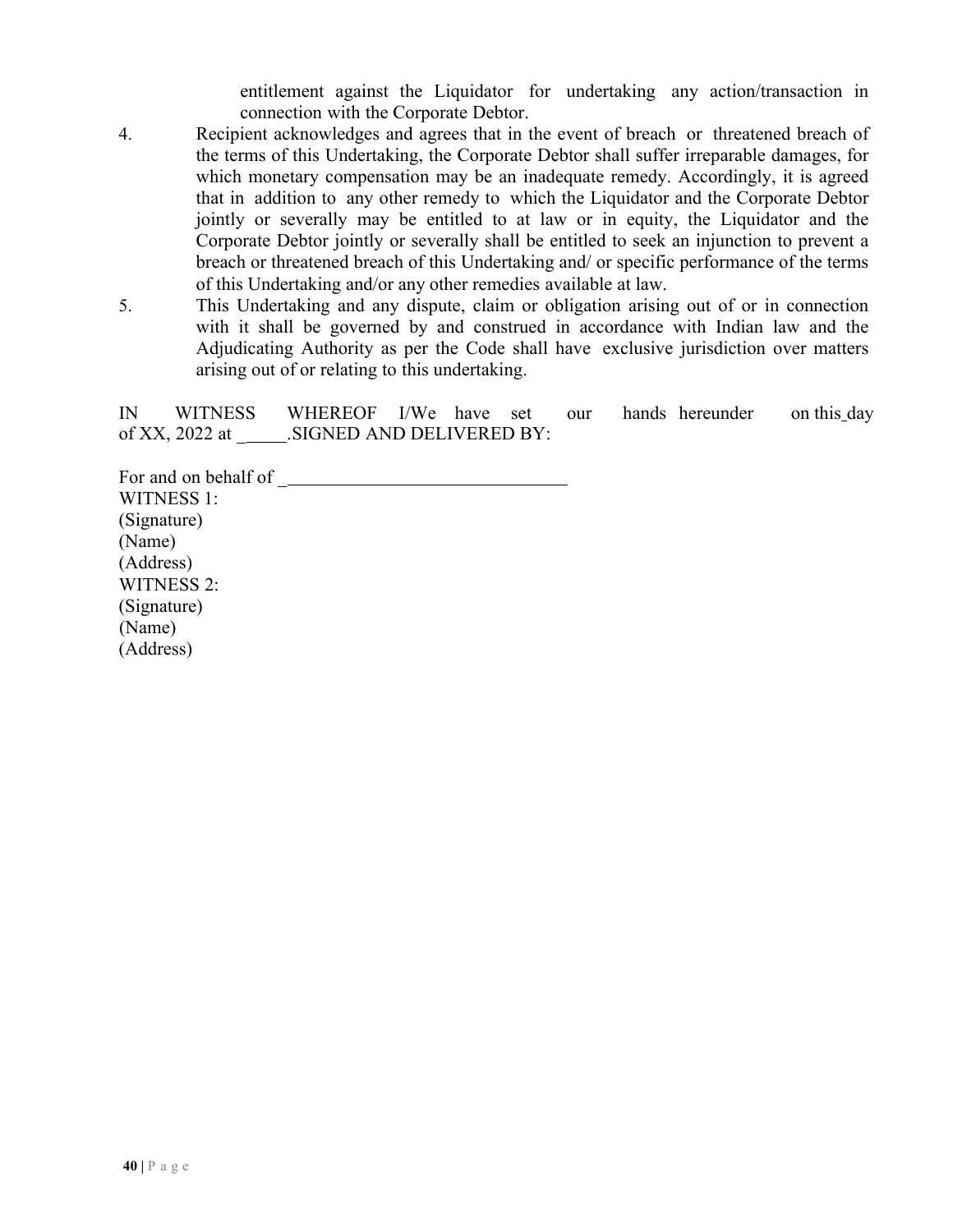#### **FORMAT III: FORMAT OF AFFIDAVIT BY BIDDERUNDER 29A OF THE IB CODE**

**[To be submitted by each Bidder and in case the Bidder is a consortium, then to be submitted by each member of such consortium]**

**[To be submitted by each Bidder and in case the Bidder is submitting a Bid through any strategic/ financial partner or any other Person, then to be submitted by each such partner/ Person]**

[To be stamped with adequate value under the Stamp Act applicable to the particular stateand duly attested by Notary Public]

#### **AFFIDAVIT**

I, [name of the chairman/managing director/director/authorized person of Bidder], son of [\_ ], aged about [\_\_\_\_\_\_\_\_\_\_\_\_\_\_\_\_\_\_\_\_\_] years, currently residing at [Address to be inserted] and having Aadhaar / Passport number [], on behalf of [name of the Bidder] having registered office at [**widter**] ("Bidder") pursuant to authorization of the Board of Directors of the Bidder dated [2004] (as enclosed herewith), do solemnly affirm and state to the liquidator of Rainbow Denim Limited ("Corporate Debtor") ("Liquidator") as follows:

- a. That I am duly authorized and competent to make and affirm the instant affidavit for and on behalf of the Bidder in terms of [resolution of its board of directors/ power of attorney dated  $\lceil \cdot \rceil$ . I hereby unconditionally state, submit and confirm that the document is true, valid and genuine.
- b. I hereby unconditionally state, submit and confirm that the Bidder is not disqualified from submitting a Bid in respect of the Corporate Debtor, pursuant to the provisions of the Insolvency and Bankruptcy Code, 2016 ("Code").
- c. That neither the (i) Bidder nor (ii) any person acting jointly or in concert with the Bidder nor (iii) any person who is a connected person (as defined under the provisions of the Insolvency and Bankruptcy Code, 2016) of (a) the Bidder or (b) any person acting jointly or in concert with the Bidder:
	- a) is an undischarged insolvent;
	- b) is a wilful defaulter in accordance with the guidelines of the Reserve Bank of India issued under the Banking Regulation Act, 1949;
	- c) is, at the time of submission of the Bid, a person who (i) has an account which has been classified as non-performing asset in accordance with the guidelines of the Reserve Bank of India issued under the Banking Regulation Act, 1949 or the guidelines of a financial sector regulator issued under any other law for the time being in force, or (ii) controls or manages or is the promoter of a corporate debtor whose account has been, classified as nonperforming asset in accordance with the guidelines of the Reserve Bank of India issued under the Banking Regulation Act, 1949 or the guidelines of a financial sector regulator issued under any other law for the time being in force; and such classification has continued for a periodof one year or more from the date of such classification till the date of commencement of the corporate insolvency resolution process of the Corporate Debtor and all such overdue amounts along with interest, costs and charges thereon has not been fully repaid at the time of submission of the Bid.
	- d) has been disqualified to act as a director under Companies Act, 2013;
	- e) has been convicted of any offence punishable with imprisonment:
		- i. for two years or more under any statute specified under the Twelfth Schedule of the Insolvency and Bankruptcy Code, 2016 and two years have not passed from the date of release from such imprisonment; or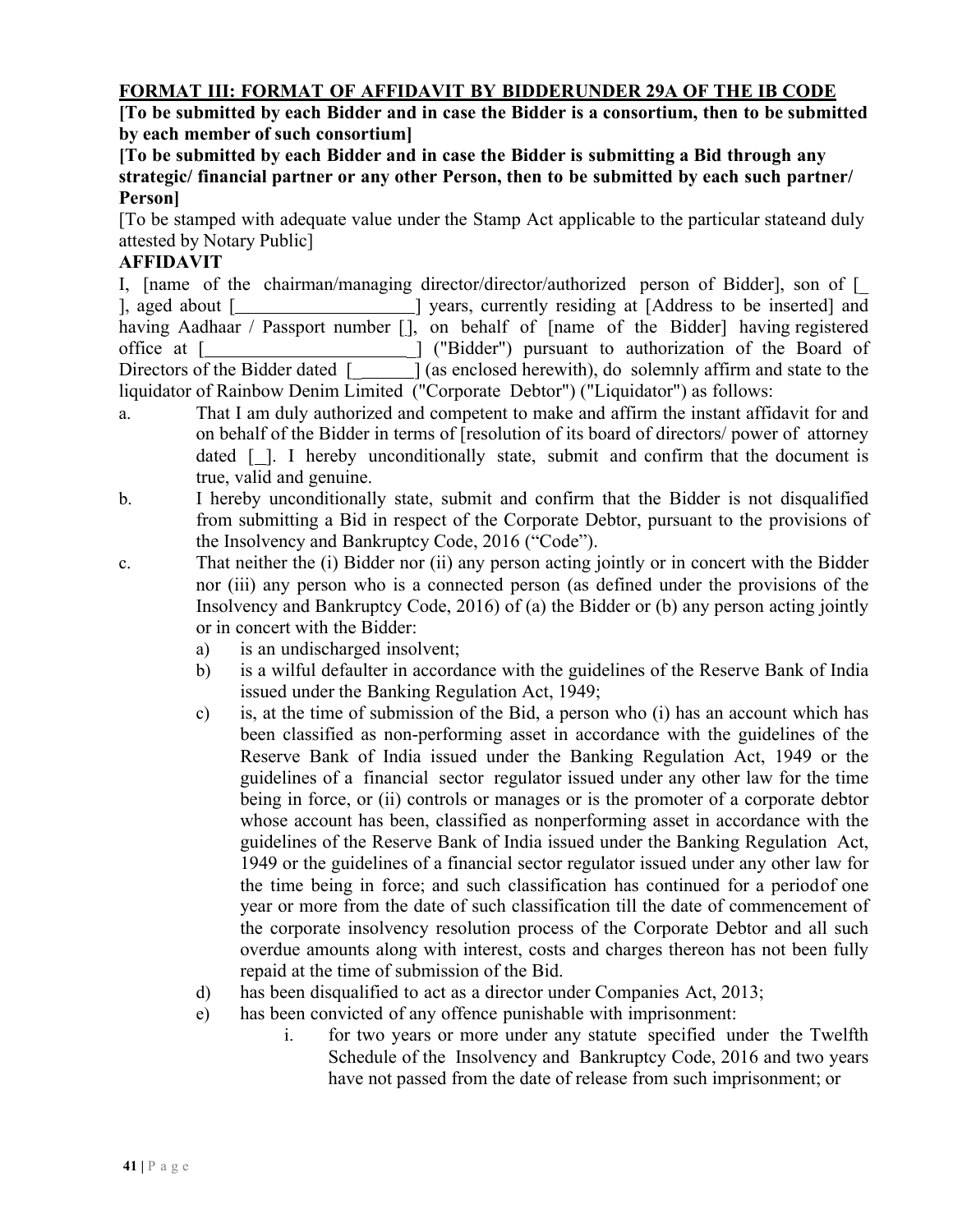- ii. for seven years or more under any law for the time being in force and two years have not passed from the date of release from such imprisonment
- f) is prohibited from trading in securities or accessing the securities markets;
- g) has been a promoter or in the management or control of a corporate debtor in which a preferential transaction or undervalued transaction or extortionate credit transaction or fraudulent transaction has taken place and in respect of which an order has been made by the Hon'ble National Company Law Tribunal (or its appellate tribunal / court) under the Insolvency and Bankruptcy Code, 2016 (other than a preferential transaction, undervalued transaction, extortionate credit transaction or fraudulent transaction which has taken place prior to the acquisition of the corporate debtor by the Bidder pursuant to a resolution plan approved under the Code or pursuant to a scheme or plan approved by a financial sector regulator or a court, and the Bidder has not otherwise contributed to the preferential transaction, undervalued transaction, extortionate credit transaction or fraudulent transaction),
- h) has executed a guarantee in favour of a creditor, in respect of a corporate debtor against which an application for insolvency resolution made by such creditor has been admitted under the Insolvency and Bankruptcy Code, 2016 where such guarantee has been invoked by the creditor and remains unpaid in full or part; and
- i) is subject to any of the aforesaid conditions under any law in a jurisdiction outside India.
- d. That the Bidder unconditionally and irrevocably agrees and undertakes that it shall make full disclosure in respect of itself and all its connected persons.
- e. That the Bidder unconditionally and irrevocably represents, warrants and confirms that it is eligible under the terms and provisions of the Insolvency and Bankruptcy Code, 2016 and the rules and regulations thereunder to submit a Bid for acquisition of the Corporate Debtor, and that it shall provide all documents, representations and information as may be required by the Liquidator to substantiate to the satisfaction of the Liquidator that the Bidder is eligible under the Insolvency and Bankruptcy Code, 2016 and the rules and regulations thereunder to submit a Bid for acquisition of the Corporate Debtor/ it's assets.
- f. That the Bidder unconditionally and irrevocably undertakes that it shall provideall data, documents and information as may be required to verify the statements made under this affidavit.
- g. That the Bidder understands that the Liquidator may evaluate the Bid to be submitted by the Bidder or any other person acting jointly with it and such evaluation shall be on the basis of the confirmations, representations and warranties provided by the Bidder under this affidavit.
- h. That the Bidder agrees that the Liquidator is entitled to rely on the statements and affirmations made in this affidavit for the purposes of determining the eligibility and assessing, agreeing and approving the Bid submitted by the Bidder.
- i. That in the event any of the above statements are found to be untrue or incorrect, then the Bidder unconditionally agrees to indemnify and hold harmless the Liquidator against any losses, claims or damages incurred by the Liquidator on account of such ineligibility of the Bidder.
- j. That the Bidder agrees and undertakes to disclose/inform forthwith, to the Liquidator, if the Bidder becomes aware of any change in factual information in relation to it or its connected person (as defined under the Code) which would make it ineligible under the provisions of Section 29A of the Code at any stage of the Bid Process.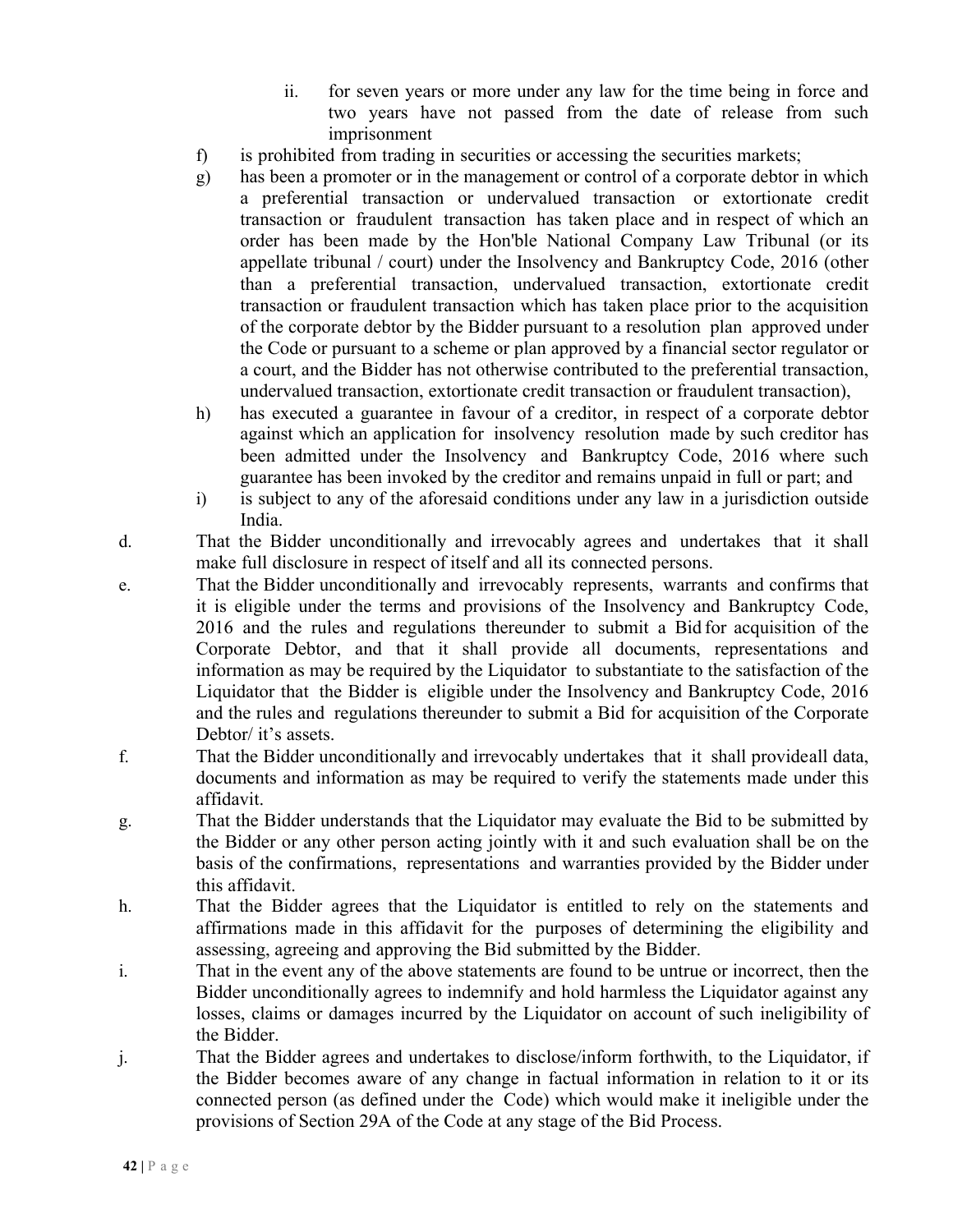- k. That if, at any time during the Bid Process, the Bidder becomes ineligible to acquire the Corporate Debtor as per the provisions of the Code (and in particular Section 29A of the Code), the fact of such ineligibility shall be forthwith brought to the attention of the Liquidator.
- l. That this affidavit shall be governed in accordance with the laws of India and the Adjudicating Authority shall have the exclusive jurisdiction over any dispute arising under this affidavit.

Any capitalized and undefined term shall have the meaning assigned to it in the Process Document.

| SOLEMNLY AFFIRMED AT | ON THIS THE I | DA) |
|----------------------|---------------|-----|
| OF                   | 2022.         |     |

#### DEPONENT

#### **VERIFICATION:**

I, [name of the chairman/managing director/director/authorized person of Bidder, authorised by the Board of the Bidder (in case of a company) for giving such affidavit], the deponent above named, on behalf of [name of the Bidder], having registered office at [ ], do hereby verify and state that the contents of the above affidavit are true to the best of my knowledge and nothing material has been concealed therein.

Verified at \_ , on this the [ ] day of [\_ \_] 2022.DEPONENT

1 In the event:

- (1) the Applicant is a financial entity and is not a related party to the Corporate Debtor; or
- (2) the Applicant has an account, or is in management or control or is the promoter of a corporate debtor that has an account, classified as non-performing asset and such account was acquired pursuant to a prior resolution plan approved under the Code, and a period of three years has not elapsed since from the date of approval of such resolution plan by the Adjudicating Authority (as defined under the Code), the following clause shall be substituted as para (c) herein:

"is disqualified by the terms of S.29A(c) of the Code since at the time of submission of the resolution plan is a person who is exempted under Explanation I and II of Section 29A (c)of the Code".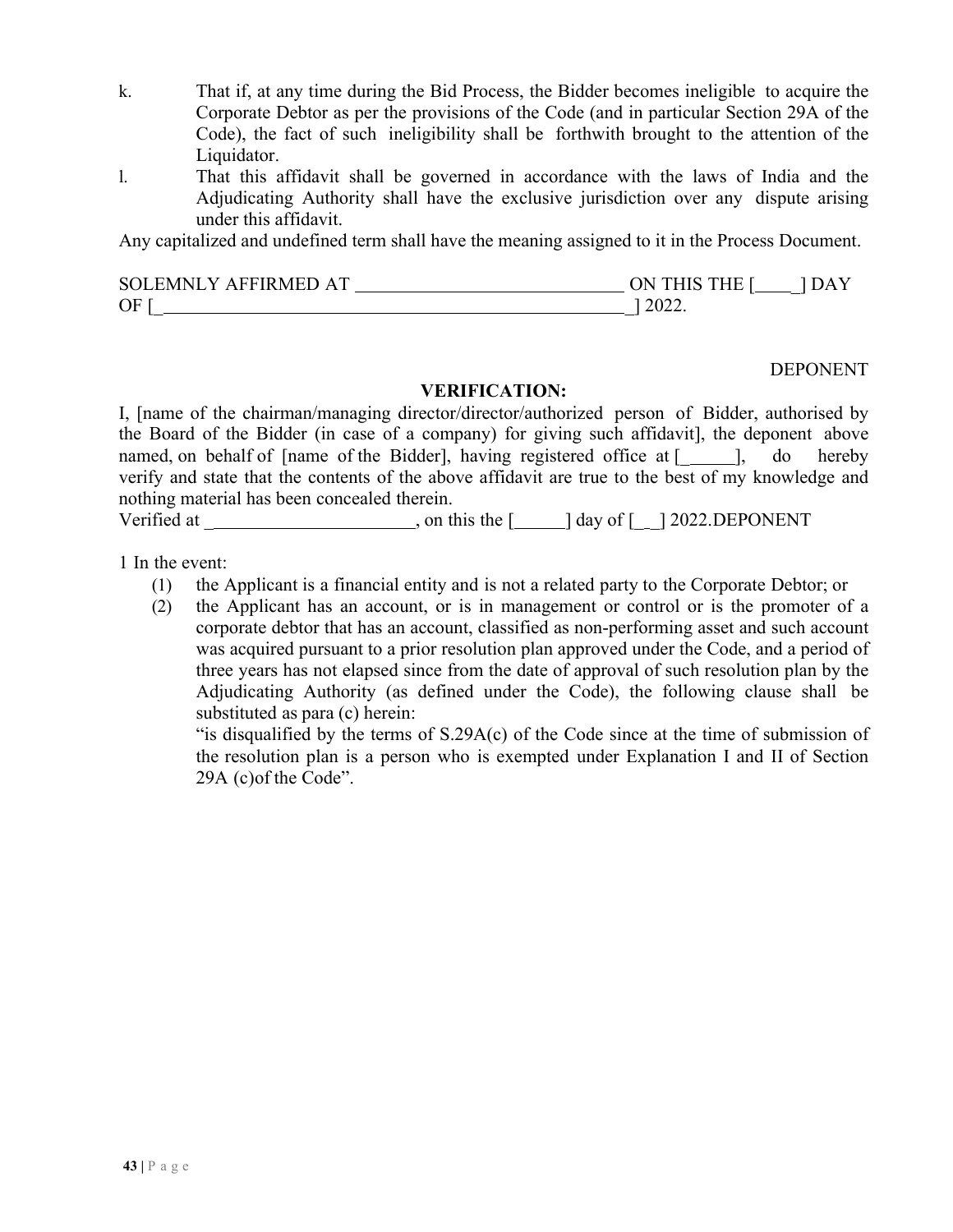## **FORMAT IV: BOARD RESOLUTIONS**

#### **(On the letter head of the Bidder)**

**CERTIFIED TRUE COPY OF RESOLUTION PASSED BY THE BOARD OF DIRECTORS ("BOARD") OF [Insert name of the Bidder] ("COMPANY") IN THE MEETING HELD ON [Insert Date], AT [Insert Time] AT [Insert Place]**

WHEREAS pursuant to the process document dated [ $\bullet$ ] ("Process Document"), issued by Liquidator of Rainbow Denim Limited ("RDL), in relation to submission of bids for sale of RDL as a going concern, the Company, being the Bidder, is desirous of submittinga Bid for the Company in accordance with the requirements of the Process Document.

In view of the above, the Board has resolved as follows:

"RESOLVED THAT [insert], of the Company, be and is hereby authorized to take all the steps required to be taken by the Company for the submission of the Bid in accordance with the terms of the Process Document, including the following:

- (a) submit the Bid(s) and other requisite documents, in accordance with the terms of the Process Document;
- (b) execute all other agreements, deeds, writings and powers of attorney as may be required in relation to the Process Document, including any amendments or modifications as may be suggested by the Liquidator of Rainbow Denim Limited to any of such executed agreements, documents or other writings and in general to do all such acts, deeds and all things as may be required or considered necessary under or in respect of the Process Document;
- (c) submit necessary clarifications or information in relation to the Bid(s), as may be required in accordance with the Process Document;
- (d) operate the account created by the Bidder on the web portal of the e-auction agency engaged by the Liquidator;
- (e) pay such amounts and consideration, in the manner as may be agreed with the Liquidator, in accordance with the procedure set out under the Process Document; and
- (f) to generally do or cause to be done all such acts, matters, deeds and things as may be necessary or desirable in connection with or incidental or for the purpose of implementation and giving effect to the above resolutions for and on behalf of the Company, and to comply with all other requirements in this regard."

"RESOLVED FURTHER THAT in addition to the foregoing resolution, [insert name of Managing Director] of the Company be and is hereby authorized to execute a power of attorney in favour of [insert] appointing the aforesaid [insert name], to exercise all or any of the powers set out under this resolution"

"RESOLVED FURTHER THAT a certified copy of the foregoing resolution be furnishedas may be required, under the signature of [insert]."

Certified to be true For the Company [insert]

Notes:

- 1) The contents of the format may be suitably re-worded indicating the identity of the entity passing the resolution.
- 2) In case of the Board Resolution being provided by a company incorporated in India, the Board Resolution shall to be notarized by a notified notary. In the event the Board resolution is from a company incorporated outside India, the same shall be duly notarized/consularised in the jurisdiction of incorporation of the company.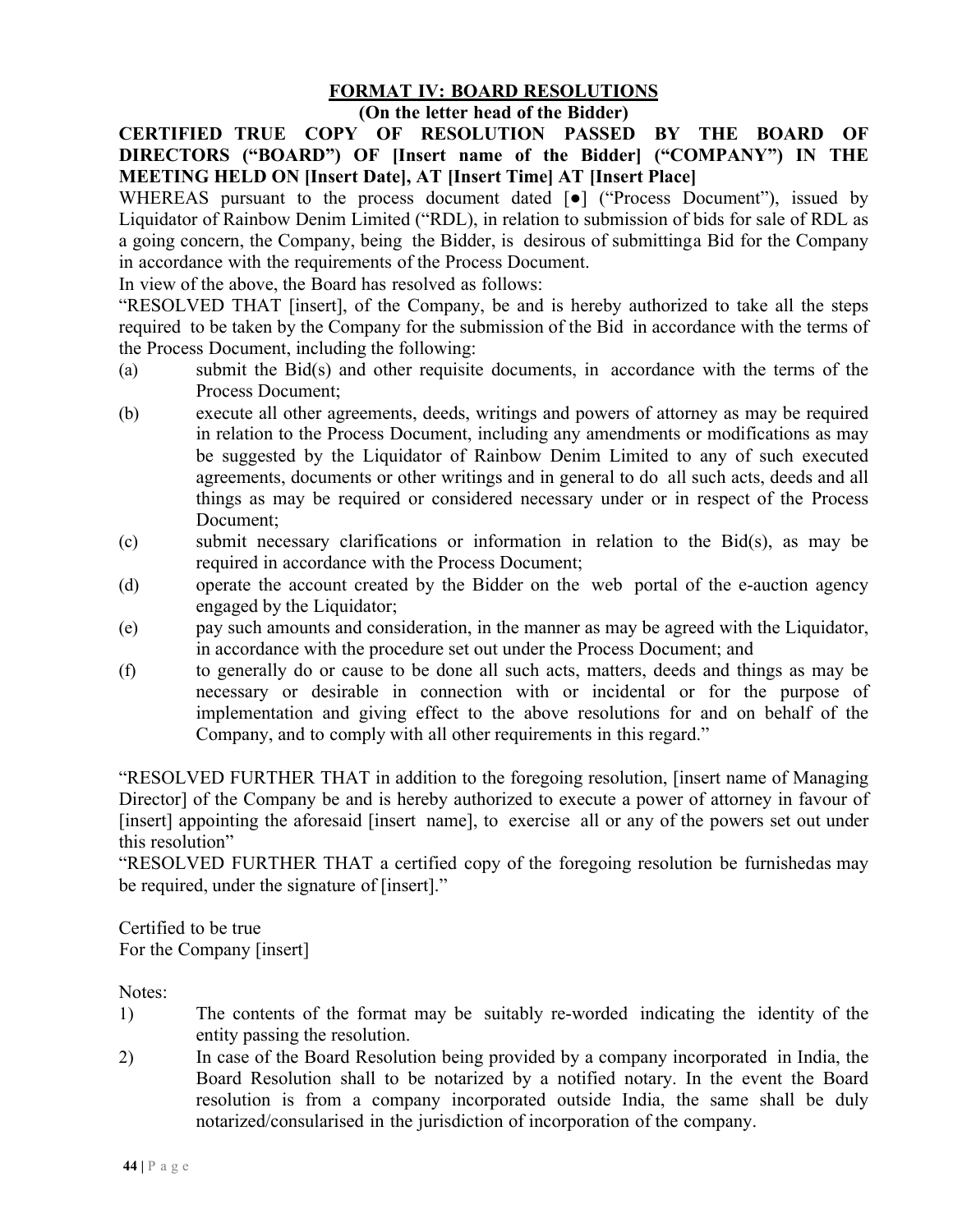In case the Board Resolution is alone not adequate for authorizations of the actions contemplated in the Board Resolution, then in addition to the Board Resolution, all other corporate and other authorizations, as are required to give effect to the aforesaid authorizations (e.g., necessary shareholders resolution, if required) would also be submitted and the copy of the same shall be authenticated in the same manner as Board Resolution. Such authorizations should meet the expectation of the Liquidator and Liquidator may not accept such authorizations if it/they does/do not meet the requirement of the Liquidator.

- 3) This format may be modified only to the limited extent required to comply with the local regulations and laws applicable to a foreign entity submitting this resolution. For example, reference to Companies Act, 2013 may be suitably modified to refer to the law applicable to the entity submitting the resolution. However, in such case, the foreign entity shall submit an opinion issued by the legal counsel of such foreign entity, stating that the board resolutions are in compliance with the applicable laws of the respective jurisdictions of the issuing company and the authorizations granted therein are true and valid.
- 4) The Board Resolution is to be certified in accordance with applicable law and the constitutional documents of the Company.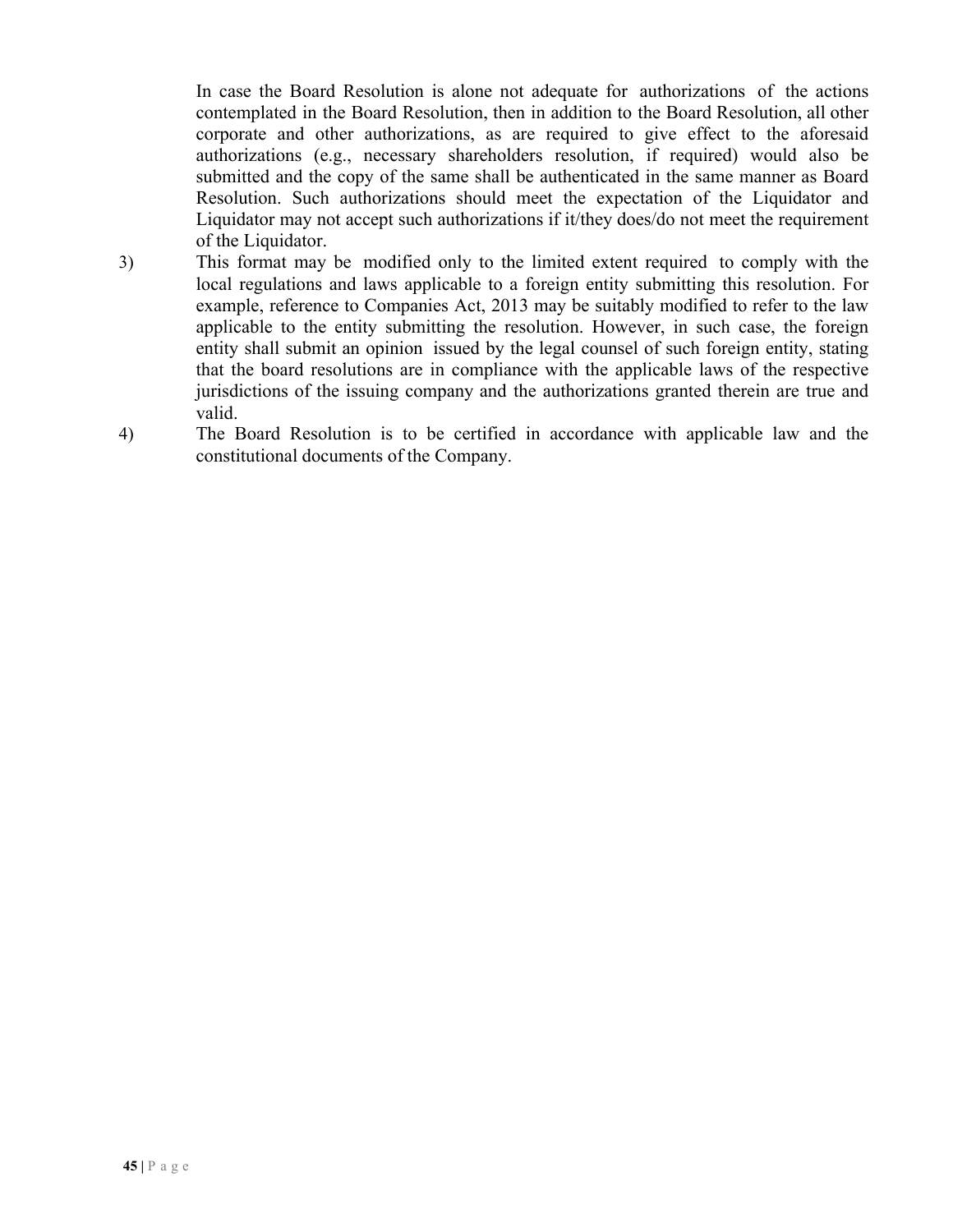#### **FORMAT V: POWER OF ATTORNEY\***

#### (TO BE ON NON-JUDICIAL STAMP PAPER OF APPROPRIATE VALUE AS PER THE STAMP ACT RELEVANT TO THE PLACE OF EXECUTION. FOREIGN COMPANIES SUBMITTING BIDS ARE REQUIRED TO FOLLOWTHE APPLICABLE LAW IN THEIR COUNTRY.)

#### **IRREVOCABLE POWER OF ATTORNEY**

Know all men by these presents, We, [Insert name and address of the registered office of the Bidder] ("Bidder") do irrevocably hereby constitute, appoint and authorize Mr./Ms. [Insert name and residential address of the attorney] who is presently holding the positionof [●] as our true and lawful attorney ("Attorney"), to do in the name of the Bidder and on behalf of the Bidder, all such acts, deeds and things necessary in connection with or incidental to the submission of the Bid(s) or any other document as may be required under or pursuant to the Process Document issued by Liquidator of Rainbow Denim Limited dated [●] ("Process Document"), including all other documents related to the Bid(s), including but not limited to undertakings, letters, certificates, acceptances, clarifications, guarantees or any other deeds or document that the Liquidator, may require the Bidder to submit. The aforesaid Attorney is further authorized to provide representations, information or responses to the Liquidator, and represent the Bidder and generally deal with the Liquidator and the E-Auction Agency with respect to the Bid(s) and the Bid Process, in accordance with the terms of the Process Document and to agree to any modification to the Supporting Documents or Financial Proposal and other documents submitted pursuant to the Process Document.

We hereby ratify all acts, deeds and things done by the said Attorney pursuant to this power of attorney and that all acts, deeds and things done by the aforesaid Attorney shallbe binding on the Bidder and shall always be deemed to have been done by the Bidder.

All the terms used herein but not defined shall have the meaning ascribed to such terms under the Process Document.

Signed by the within named

[Insert the name of the Bidder] Through the hand of

Mr. ………………………………………. (Name, designation and address of the executant)

Duly authorized by the Board to issue such Power of Attorney Dated this ……………………… day of ………

Accepted

………………………………Signature of Attorney

(Name, designation and address of the Attorney)

Attested

………………………………… (Signature of the executant)

(Name, designation and address of the executant)

……………………………………

Signature and stamp of Notary of the place of execution

Common seal of ......................................has been affixed in my / our presence pursuant to Board of Director's Resolution dated……

**WITNESS** 

1 (Signature) Name …………………………………. Designation...........………………….. 2 (Signature) Name ………………………………….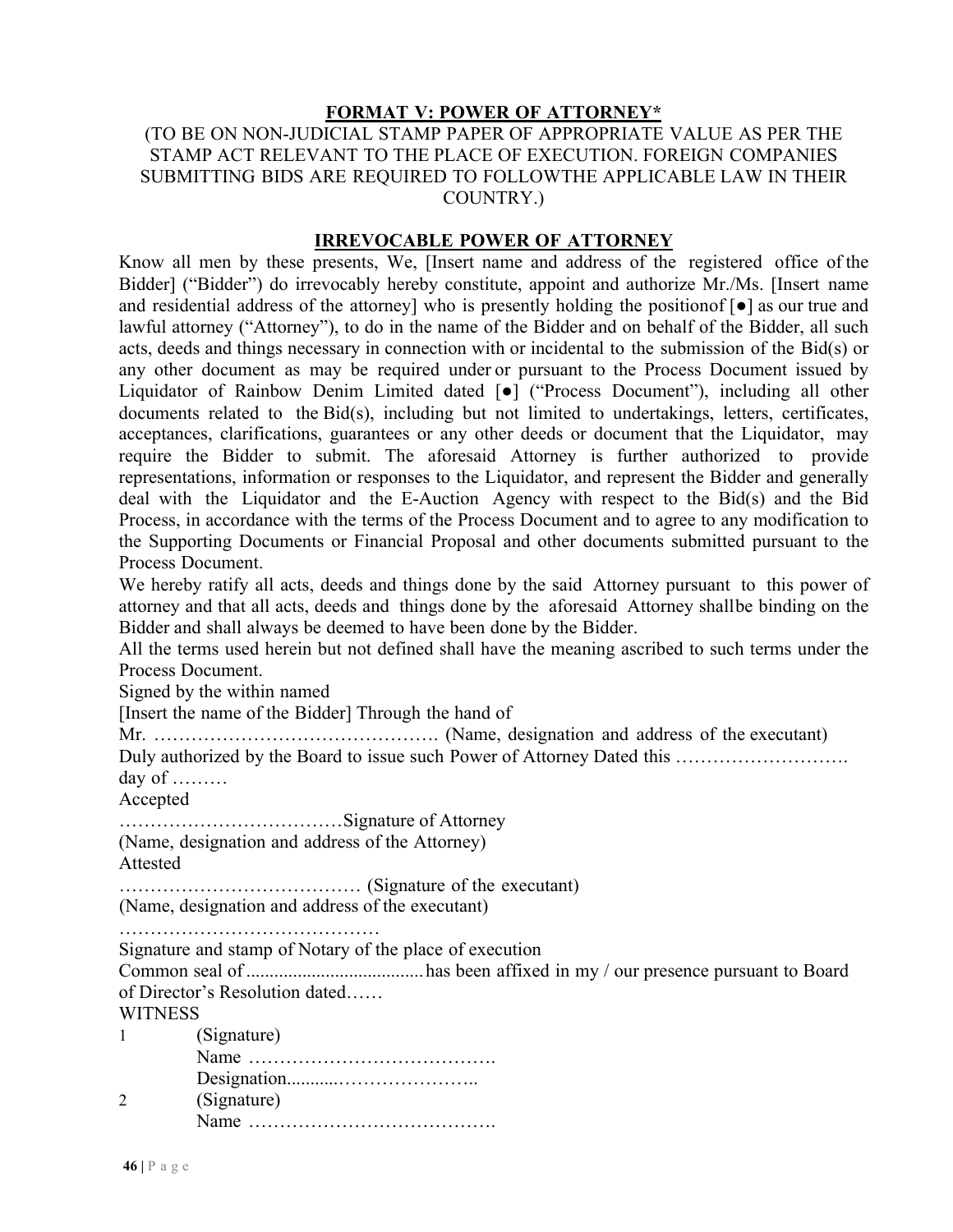Designation...........…………………..

Notes:

- (1) The mode of execution of the power of attorney should be in accordance with the procedure, if any, laid down by the Applicable Law and the charter documents of the Bidder and the same should be under common seal of the Bidder affixed in accordance with applicable procedure. Further, the person whose signatures are to be provided on the Power of Attorney shall be duly authorized by the Bidder in this regard.
- (2) In case of the Bidder being a foreign company, the same shall be signed by a person of equivalent position and the requisite legalization and consularisation process shall be duly completed.
- (3) In the event, the power of attorney has been executed outside India, the same shall be required to be duly notarized by a notary public of the jurisdiction where it is executed.
- (4) Also, wherever required, the Bidder should submit for verification the extract of the charter documents and documents such as a board resolution/power of attorney, in favor of the person executing this power of attorney for delegation of power hereunder on behalf of the Bidder.
- (5) The Bidder shall submit a power of attorney or such other equivalent authorization as may be deemed to be adequate in the jurisdiction of incorporation of the Bidder.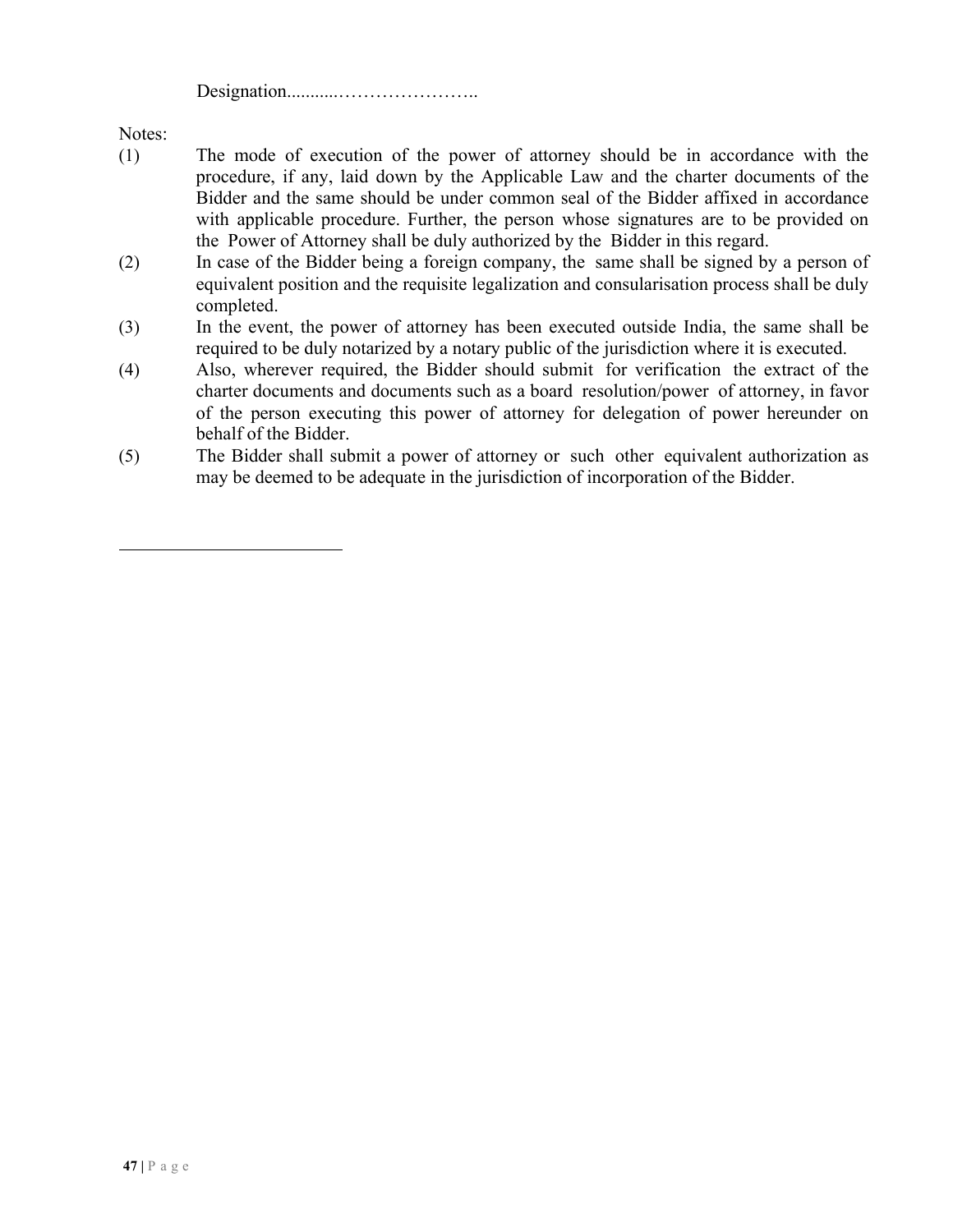#### **FORMAT VI: UNDERTAKING BY BIDDER [On Stamp Paper of appropriate value]**

# **Bidder Undertaking**

To, Dharmendra Kumar Bhasin, Liquidator Rainbow Denim Limited – In Liquidation

# **Sub: Liquidation Process of Rainbow Denim Limited**

Dear Sir,

#### **Sub: Bidder's undertaking in relation to the Bid(s) in response to the process document issued by the Liquidator dated [●] ("Process Document")**

- 1. We, [Insert name of the Bidder] ("Bidder"), refer to the Process Document and provide our unconditional acceptance of the terms and conditions of the Process Document as amended from time to time in accordance with the procedure set out under the Process Document, including but not limited to the disclaimers contained in the Process Document. Further and in relation to the said Process Document and the Bid Process set out there under, the Bidder undertakes, agrees and acknowledges that the Bidder (collectively, the "Undertaking"):
	- (a) shall execute all such deeds and documents as may be required to be so executed pursuant to the completion of the Bid Process;
	- (b) explicitly accepts and acknowledges the Process Document and shall comply with all terms of the Process Document;
	- (c) has submitted the Supporting Documents, EMD and other requisite documents strictly as per forms and timelines prescribed in the Process Document, without any deviations or conditions and without setting out any assumptions or notes qualifying the Bid:
	- (a) the Bid(s) shall be valid for acceptance for a minimum period of  $6$  (six) months from the Auction Start Date. It is clarified for abundant caution that if we are declared as Successful Bidder, then our Bid(s) shall not be subject to any expiry and shall remain valid and binding on us;
	- (b) the Supporting Documents are in compliance in all respects with the provisions of the Process Document and IB Code and do not contravene any of the provisions of the law for the time being in force;
	- (c) has submitted a duly executed power of attorney in original signed by a person authorized by the board of the Bidder in a duly convened board meeting (copy attached);
	- (d) has obtained all the authorizations required or expedient under Applicable Law for the submission of the Supporting Documents and Bid (copy attached);
	- (e) shall upon being notified as the Successful Bidder, pay such amounts and consideration in accordance with the procedure set out under the Process Document;
	- (f) shall, prior to the transfer, execute such agreement(s) as may be required, to the satisfaction of the Liquidator in accordance with the Process Document;
	- (g) has provided all information and data during this Bid Process, in a manner that is true, correct, accurate and complete and no such information, data or statement provided by the Bidder is inaccurate or misleading in any manner; and
	- (h) shall, unconditionally and irrevocably, promptly upon demand, indemnify and hold harmless the Company, the Liquidator and his Representatives and advisors, against all actions, proceedings, claims, demands, losses, liabilities, damages,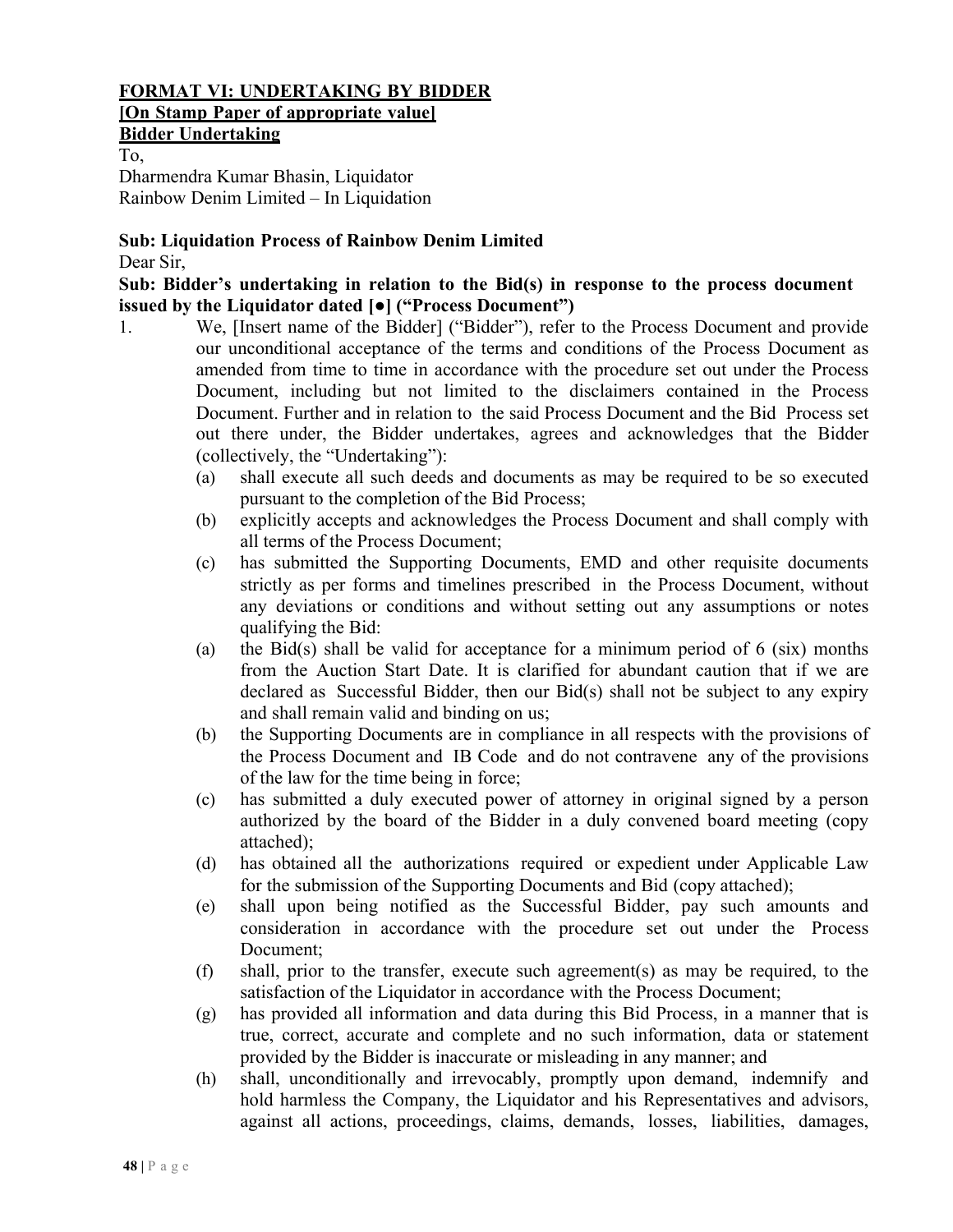costs and expenses imposed, asserted against or incurred by the Company, the Liquidator and his Representatives or advisors, arising out of or pursuant to or in connection with a breach of our obligations under the Process Document, the Bid(s) and/ or the  $LoI(s)$  or in the event the we withdraw the Bid(s) or withdraw from the Bid Process pursuant to the approval of the concerned Bid(s) by the Liquidator or delay in the implementation of the  $Bid(s)$ , and the  $Bid(s)$  submitted by the Bidder shall contain an undertaking to this effect.

- (i) We accept that any Bid(s) placed will be binding on us and the same cannot be avoided on grounds of unauthorised access to our account or mistaken operation of the account.
- (j) We further undertake and confirm that the Bid(s) is unconditional and irrevocable and acknowledge and agree that the Liquidator reserves the right to negotiate better terms with other Bidders who have submitted Bid and any decision taken by the Liquidator in relationto the Bid(s) and the Bid Process shall be final and binding on us. Further, in addition to the undertaking set out hereinabove, we undertake and confirm that every confirmations, declarations and representations made, are true, correct and valid as on the date of this Undertaking, and acknowledge that discovery of any false information and record at any time will render us ineligible to continue in the Bid Process of the Company and the Liquidator shall at its sole discretion be entitled to cancel our Bid(s) and forfeit the Earnest Money Deposit where any such information, records, confirmations, declarations and or representations are found to be incorrect or misleading.

Thank you.

Yours sincerely,

……………………………………..

[Signature and name of Attorney as per Format V – Power of Attorney] Rubberstamp/seal of the Bidder